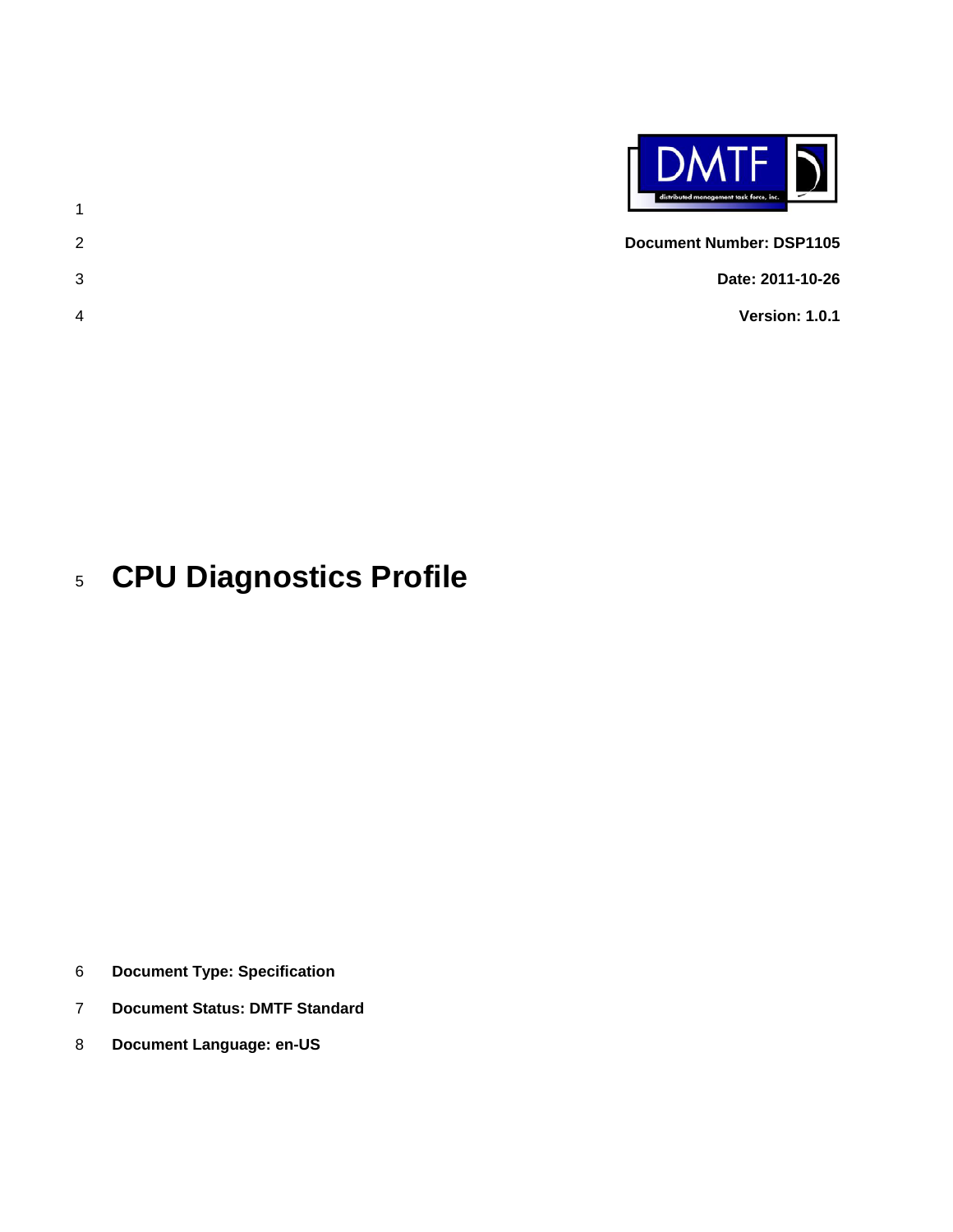#### 9 Copyright notice

10 | Copyright © 2011 Distributed Management Task Force, Inc. (DMTF). All rights reserved.

11 12 DMTF is a not-for-profit association of industry members dedicated to promoting enterprise and systems management and interoperability. Members and non-members may reproduce DMTF specifications and

13 documents, provided that correct attribution is given. As DMTF specifications may be revised from time to

14 time, the particular version and release date should always be noted.

15 Implementation of certain elements of this standard or proposed standard may be subject to third party

16 patent rights, including provisional patent rights (herein "patent rights"). DMTF makes no representations

17 to users of the standard as to the existence of such rights, and is not responsible to recognize, disclose,

18 19 or identify any or all such third party patent right, owners or claimants, nor for any incomplete or inaccurate identification or disclosure of such rights, owners or claimants. DMTF shall have no liability to

20 any party, in any manner or circumstance, under any legal theory whatsoever, for failure to recognize,

21 disclose, or identify any such third party patent rights, or for such party's reliance on the standard or

22 incorporation thereof in its product, protocols or testing procedures. DMTF shall have no liability to any

23 party implementing such standard, whether such implementation is foreseeable or not, nor to any patent

24 owner or claimant, and shall have no liability or responsibility for costs or losses incurred if a standard is

25 withdrawn or modified after publication, and shall be indemnified and held harmless by any party

26 implementing the standard from any and all claims of infringement by a patent owner for such

27 implementations.

28 For information about patents held by third-parties which have notified the DMTF that, in their opinion,

- 29 such patent may relate to or impact implementations of DMTF standards, visit
- 30 <http://www.dmtf.org/about/policies/disclosures.php>.

31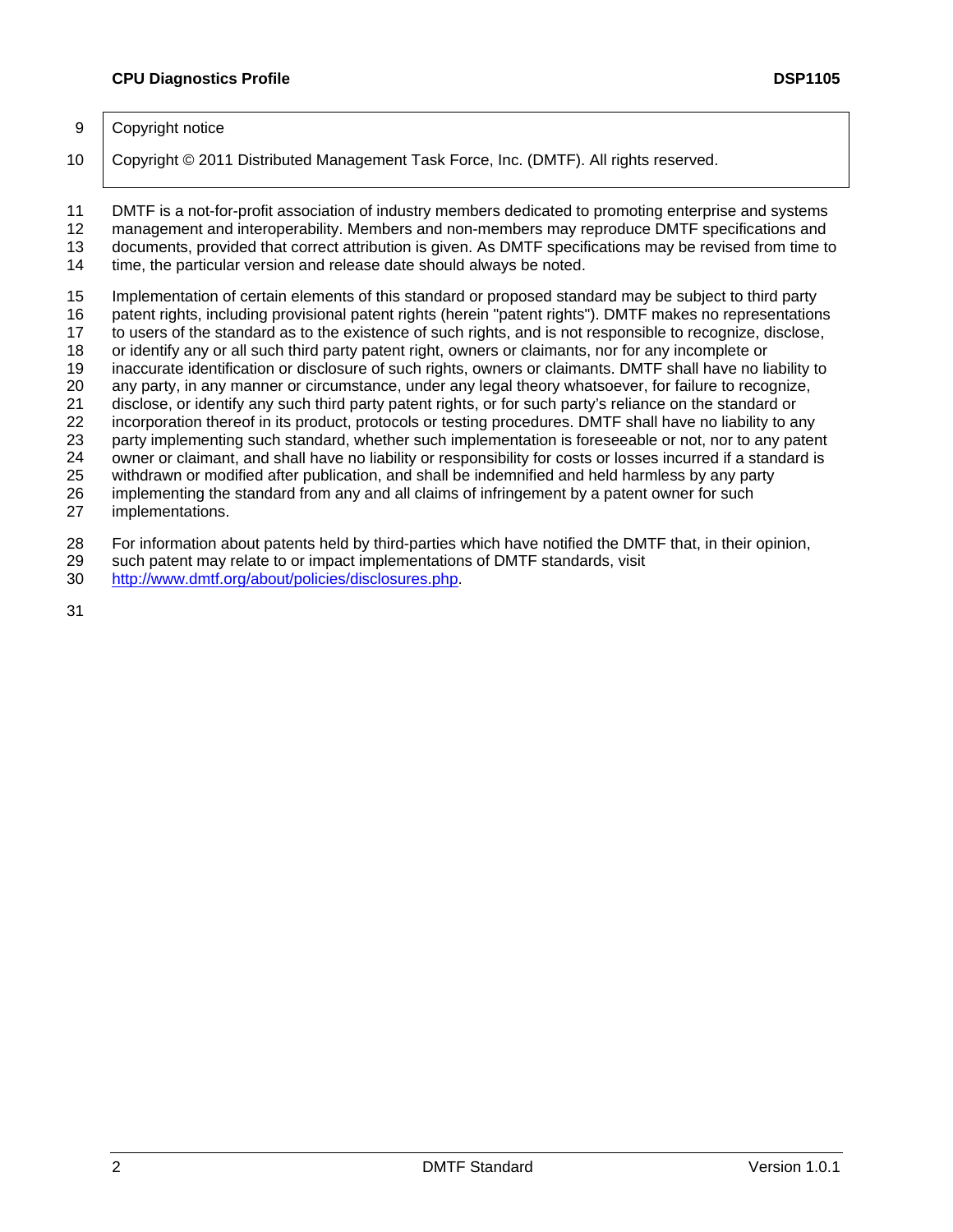32

# **CONTENTS**

| 33       |                |                   |                                                                         |  |
|----------|----------------|-------------------|-------------------------------------------------------------------------|--|
| 34       |                |                   |                                                                         |  |
| 35       |                |                   |                                                                         |  |
| 36       |                |                   |                                                                         |  |
| 37       | 1              |                   |                                                                         |  |
| 38       | 2              |                   |                                                                         |  |
| 39       | 3              |                   |                                                                         |  |
| 40       | 4              |                   |                                                                         |  |
| 41       | 5              |                   |                                                                         |  |
| 42       | 6              |                   |                                                                         |  |
| 43       | $\overline{7}$ |                   |                                                                         |  |
| 44       |                | 7.1               |                                                                         |  |
| 45       |                | 7.2               |                                                                         |  |
| 46       |                | 7.3               |                                                                         |  |
| 47       |                |                   | 7.3.1                                                                   |  |
| 48       |                |                   | 7.3.2                                                                   |  |
| 49       |                |                   | 7.3.3                                                                   |  |
| 50       |                |                   | 7.3.4                                                                   |  |
| 51       |                |                   | 7.3.5                                                                   |  |
| 52       |                | 7.4               |                                                                         |  |
| 53       |                |                   | CIM_CPUDiagnosticServiceCapabilities.SupportedLoopControl 24<br>7.4.1   |  |
| 54       |                |                   | 7.4.2                                                                   |  |
| 55       |                |                   | 7.4.3                                                                   |  |
| 56       |                |                   | 7.4.4                                                                   |  |
| 57       | 8              |                   |                                                                         |  |
| 58       |                | 8.1               |                                                                         |  |
| 59       |                | 8.2               |                                                                         |  |
| 60       | 9              |                   |                                                                         |  |
| 61       |                | 9.1               |                                                                         |  |
| 62       |                | 9.2               |                                                                         |  |
| 63       |                | 9.3               |                                                                         |  |
| 64       |                | 9.4               |                                                                         |  |
| 65       |                | 9.5               |                                                                         |  |
| 66       |                | 9.6               |                                                                         |  |
| 67       | 10             |                   |                                                                         |  |
| 68       |                | 10.1              |                                                                         |  |
| 69       |                | 10.2              | CIM_CPUDiagnosticSettingData (Specializes CIM_DIagnosticSettingData) 28 |  |
| 70<br>71 |                | 10.3              | CIM CPUDiagnosticServiceCapabilities (Specializes                       |  |
| 72       |                | 10.4              |                                                                         |  |
| 73       |                | 10.5              |                                                                         |  |
| 74       |                | 10.6              |                                                                         |  |
| 75       |                | 10.7              |                                                                         |  |
| 76       |                | 10.8              |                                                                         |  |
| 77       |                | 10.9 <sub>2</sub> |                                                                         |  |
|          |                |                   |                                                                         |  |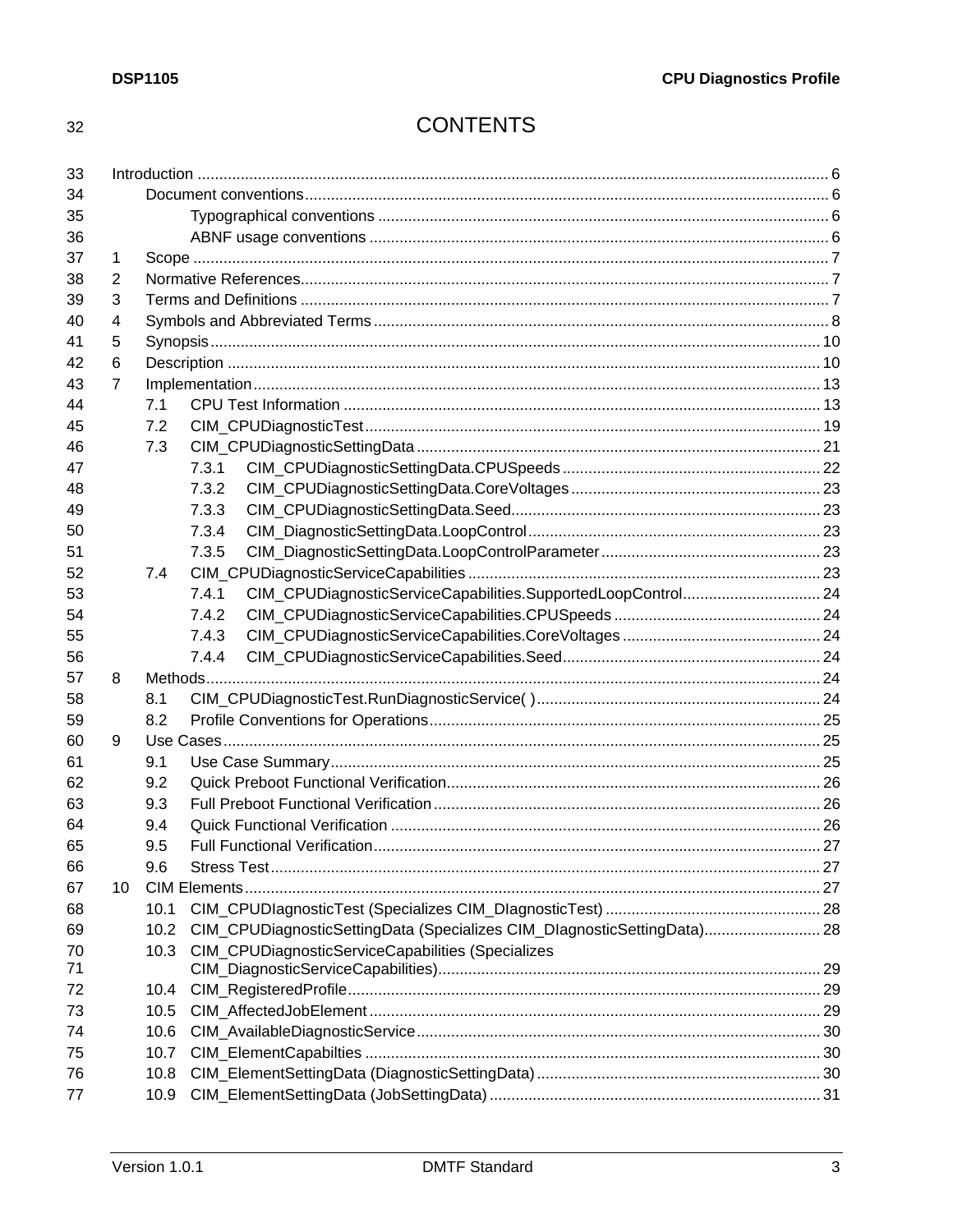| 78  |                |  |
|-----|----------------|--|
| 79  |                |  |
| 80  |                |  |
| 81  |                |  |
| 82  |                |  |
| 83  |                |  |
| 84  |                |  |
| 85  |                |  |
| 86  |                |  |
| 87  |                |  |
| 88  | <b>Figures</b> |  |
| 89  |                |  |
| 90  |                |  |
| 91  | <b>Tables</b>  |  |
| 92  |                |  |
| 93  |                |  |
| 94  |                |  |
| 95  |                |  |
| 96  |                |  |
| 97  |                |  |
| 98  |                |  |
| 99  |                |  |
| 100 |                |  |
| 101 |                |  |
| 102 |                |  |
| 103 |                |  |
| 104 |                |  |
| 105 |                |  |
| 106 |                |  |
| 107 |                |  |
| 108 |                |  |
| 109 |                |  |
| 110 |                |  |
| 111 |                |  |
| 112 |                |  |
| 113 |                |  |
| 114 |                |  |
| 115 |                |  |
| 116 |                |  |
| 117 |                |  |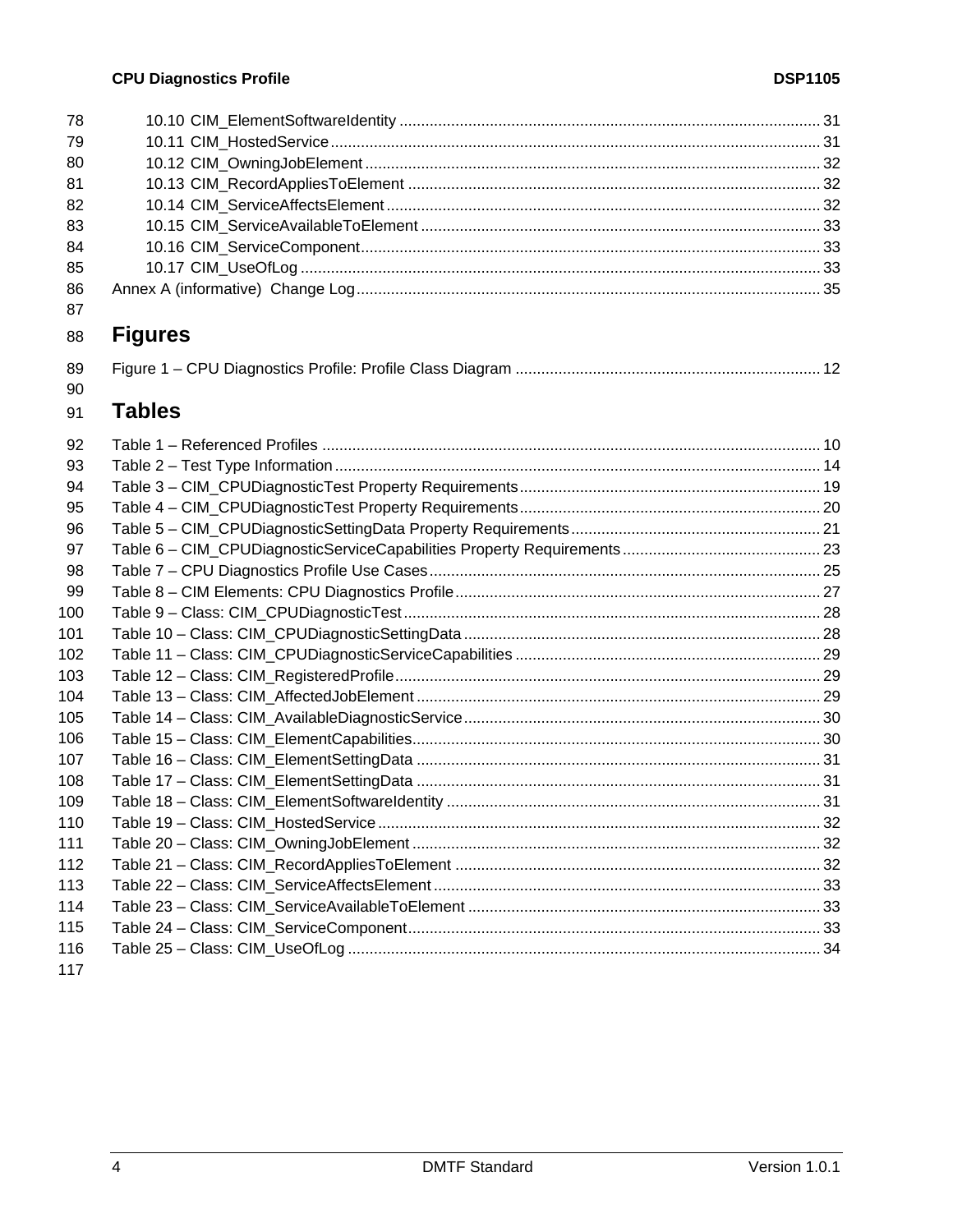| 118        | <b>Foreword</b>                                                                                                                                                                                     |  |  |  |
|------------|-----------------------------------------------------------------------------------------------------------------------------------------------------------------------------------------------------|--|--|--|
| 119        | The CPU Diagnostics Profile (DSP1105) was prepared by the Diagnostics Working Group of the DMTF.                                                                                                    |  |  |  |
| 120<br>121 | DMTF is a not-for-profit association of industry members dedicated to promoting enterprise and systems<br>management and interoperability. For information about the DMTF, see http://www.dmtf.org. |  |  |  |
| 122        | <b>Acknowledgments</b>                                                                                                                                                                              |  |  |  |
| 123        | The DMTF acknowledges the following individuals for their contributions to this document:                                                                                                           |  |  |  |
| 124        | Andre Asselin - IBM Corporation<br>$\bullet$                                                                                                                                                        |  |  |  |
| 125        | Dave Barrett - Emulex<br>$\bullet$                                                                                                                                                                  |  |  |  |
| 126        | Rodney Brown - IBM Corporation<br>$\bullet$                                                                                                                                                         |  |  |  |
| 127        | Carl Chan - WBEM Solutions, Inc.<br>$\bullet$                                                                                                                                                       |  |  |  |
| 128        | Ken Kotyuk – Hewlett-Packard Company<br>$\bullet$                                                                                                                                                   |  |  |  |
| 129        | Kevin Kuelbs - Hewlett-Packard Company<br>$\bullet$                                                                                                                                                 |  |  |  |
| 130        | Peter Lamanna - EMC Corporation<br>$\bullet$                                                                                                                                                        |  |  |  |
| 131        | Mike Lowe - Advanced Micro Devices<br>$\bullet$                                                                                                                                                     |  |  |  |
| 132        | Eric Tend - Hewlett-Packard Company<br>$\bullet$                                                                                                                                                    |  |  |  |
| 133        | Mike Walker – Storage Networking Industry Association<br>$\bullet$                                                                                                                                  |  |  |  |
|            |                                                                                                                                                                                                     |  |  |  |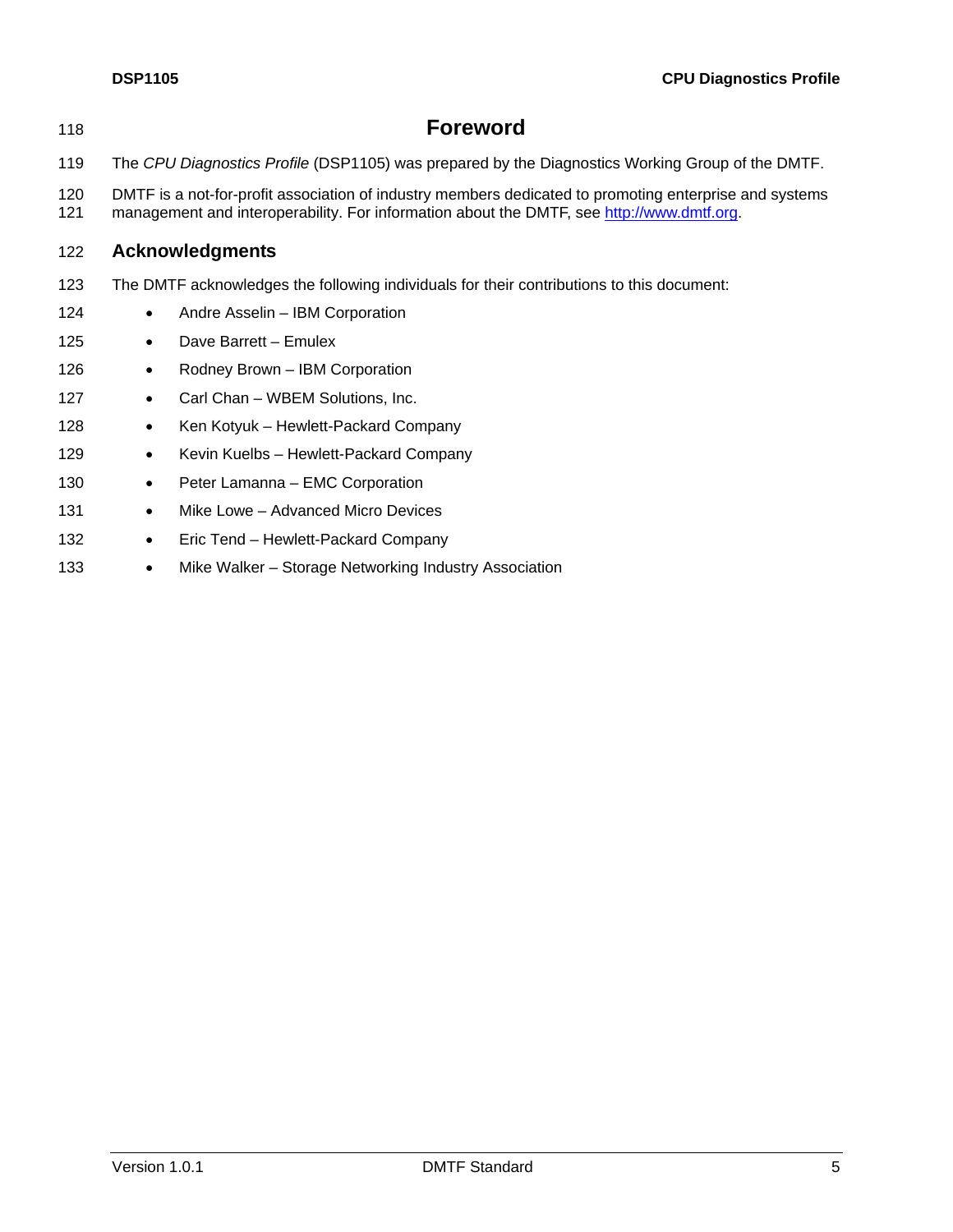# <span id="page-5-0"></span>134 Introduction

135 136 137 A *profile* is a collection of Common Information Model (CIM) elements and behavior rules that represents a specific area of management. The purpose of the profile is to ensure interoperability of Web-Based Enterprise Management (WBEM) services for a specific subset of the CIM schema — in this case Optical

138 Drive diagnostics.

139 Diagnostics is a critical component of systems management. Diagnostic services are used in problem

140 containment to maintain availability, achieve fault isolation for system recovery, establish system integrity

141 during boot, increase system reliability, and perform routine proactive system verification. The goal of the

142 Common Diagnostic Model (CDM) is to define industry-standard building blocks, based on and consistent

- 143 144 with the DMTF CIM, which enables seamless integration of vendor-supplied diagnostic services into system management frameworks.
- 145 The goal of the *CPU Diagnostics Profile* is to define industry-standard building blocks that enable

146 seamless problem determination support for CPUs. The profile extends the standard diagnostic profile by

147 identifying a base set of CPU functions that should be diagnosed by provider implementations. Suppliers

148 can differentiate their diagnostic offering by providing this base set of diagnostics and developing

149 diagnostics to analyze proprietary features of the CPU.

#### 150 **Document conventions**

#### 151 **Typographical conventions**

- 152 The following typographical conventions are used in this document:
- 153 • Document titles are marked in *italics*.
- 154 • Important terms that are used for the first time are marked in *italics*.

#### 155 **ABNF usage conventions**

Format definitions in this document are specified using ABNF (see [RFC5234\)](#page-6-0), with the following deviations: 156 157

158 • Literal strings are to be interpreted as case-sensitive Unicode characters, as opposed to the 159 definition in [RFC5234](#page-6-0) that interprets literal strings as case-insensitive US-ASCII characters.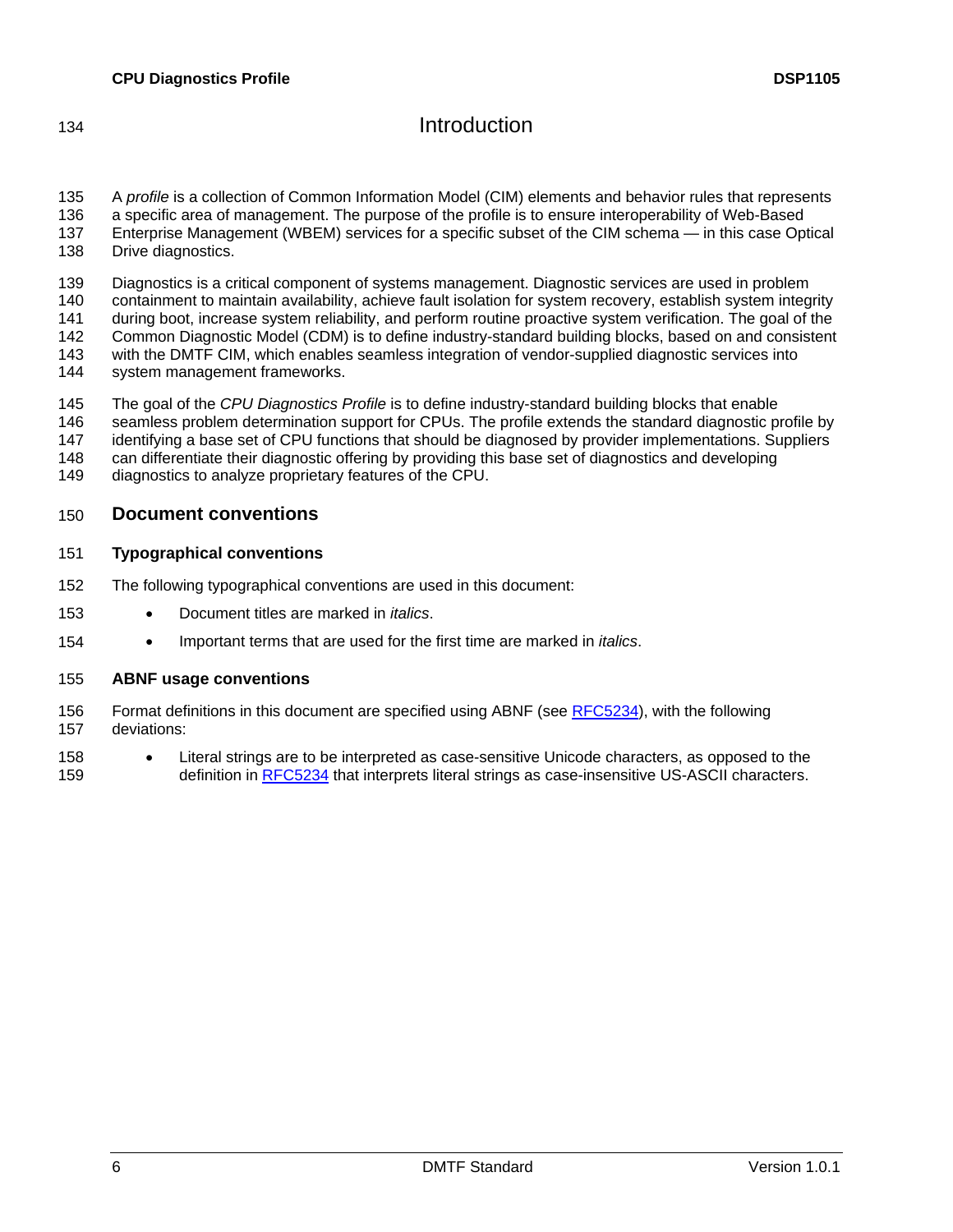# <span id="page-6-0"></span><sup>160</sup>**CPU Diagnostics Profile**

#### 161 **1 Scope**

162 The *CPU Diagnostics Profile* defines the set of classes, properties, methods, and default values needed

163 164 to perform effective problem determination for processors within a management domain. The set of classes that model CPU presence and CPU characteristics are not described within the scope of this

- 165 profile.
- 166 The target audience for this specification is implementers who are writing CIM-based providers or consumers of management interfaces that represent the component described in this document.

# 168 **2 Normative References**

169 170 171 The following referenced documents are indispensable for the application of this document. For dated references, only the edition cited applies. For undated references, the latest edition of the referenced document (including any amendments) applies.

172 173 174 The following referenced documents are indispensable for the application of this document. For dated references, only the edition cited applies. For undated references, the latest edition of the referenced document (including any amendments) applies.

- 175 DMTF DSP0004, *CIM Infrastructure Specification 2.6*,
- 176 [http://dmtf.org/sites/default/files/standards/documents/DSP0004\\_2.6.pdf](http://dmtf.org/sites/default/files/standards/documents/DSP0004_2.6.pdf)
- 177 DMTF DSP0200, *CIM Operations over HTTP 1.3*,
- 178 [http://dmtf.org/sites/default/files/standards/documents/DSP0200\\_1.3.pdf](http://dmtf.org/sites/default/files/standards/documents/DSP0200_1.3.pdf)
- 179 DMTF DSP1001, *Management Profile Specification Usage Guide 1.0*,
- 180 [http://dmtf.org/sites/default/files/standards/documents/DSP1001\\_1.0.pdf](http://dmtf.org/sites/default/files/standards/documents/DSP1001_1.0.pdf)
- 181 DMTF DSP1002, *Diagnostics Profile 2.0*,
- 182 [http://dmtf.org/sites/default/files/standards/documents/DSP1002\\_2.0.pdf](http://dmtf.org/sites/default/files/standards/documents/DSP1002_2.0.0.pdf)
- 183 DMTF DSP1022, *CPU Profile 1.0*  184 [http://dmtf.org/sites/default/files/standards/documents/DSP1022\\_1.0.pdf](http://dmtf.org/sites/default/files/standards/documents/DSP1022_1.0.1.pdf)
- 185 DMTF DSP1033, *Profile Registration Profile 1.0*, 186 [http://dmtf.org/sites/default/files/standards/documents/DSP1033\\_1.0.pdf](http://dmtf.org/sites/default/files/standards/documents/DSP1033_1.0.pdf)
- 187 IETF RFC5234, *ABNF: Augmented BNF for Syntax Specifications, January 2008*, 188 <http://tools.ietf.org/html/rfc5234>
- 189 ISO/IEC Directives, Part 2, *Rules for the structure and drafting of International Standards*, 190 <http://isotc.iso.org/livelink/livelink.exe?func=ll&objId=4230456&objAction=browse&sort=subtype>

## 191 **3 Terms and Definitions**

192 193 In this document, some terms have a specific meaning beyond the normal English meaning. Those terms are defined in this clause.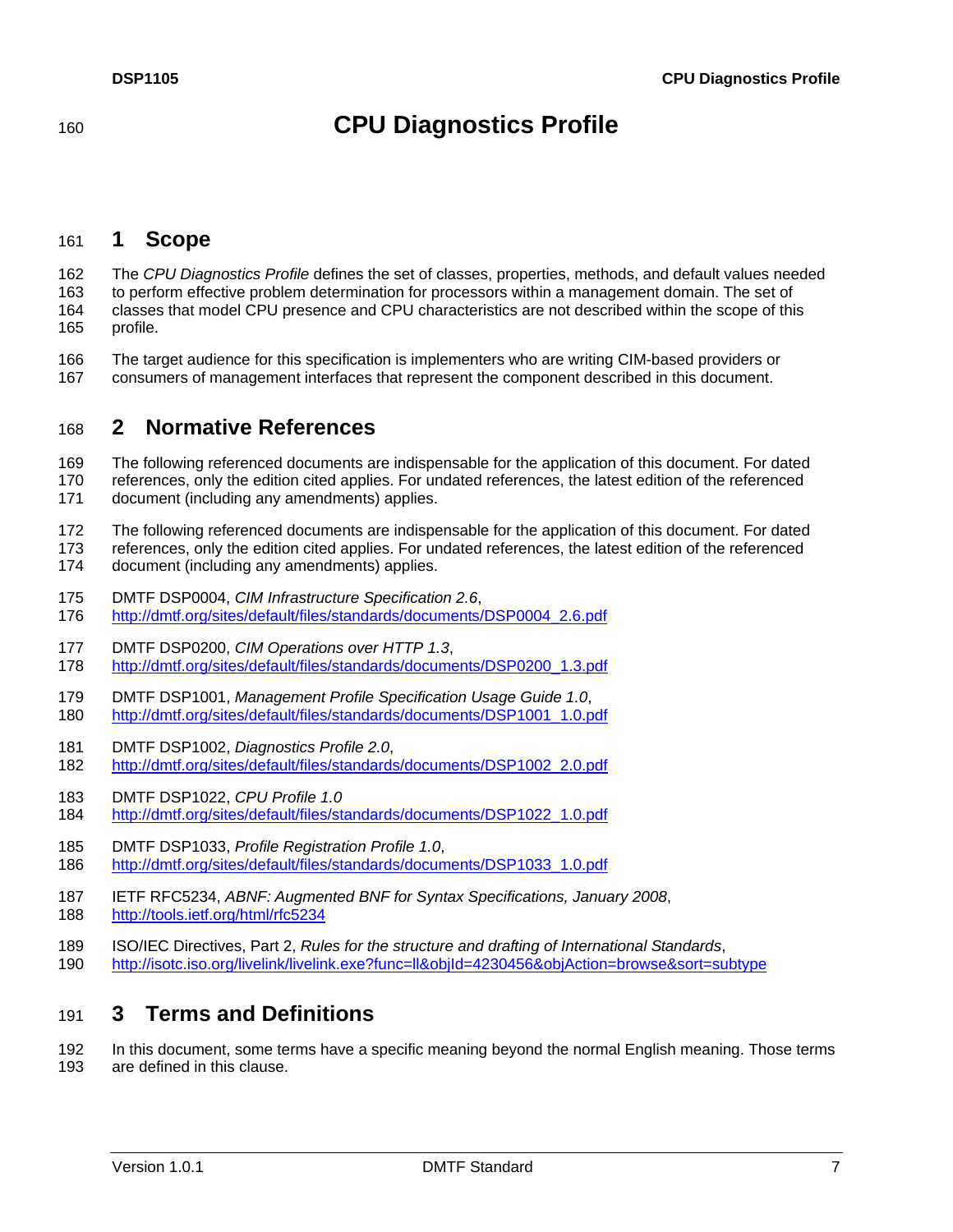#### **CPU Diagnostics Profile DSP1105 DSP1105**

- <span id="page-7-0"></span>The terms "shall" ("required"), "shall not," "should" ("recommended"), "should not" ("not recommended"), 194
- "may," "need not" ("not required"), "can" and "cannot" in this document are to be interpreted as described 195
- in **[ISO/IEC Directives, Part 2](#page-0-0), Annex H. The terms in parenthesis are alternatives for the preceding term,** for use in exceptional cases when the preceding term cannot be used for linguistic reasons. Note that 196 197
- [ISO/IEC Directives, Part 2,](#page-0-0) Annex H specifies additional alternatives. Occurrences of such additional 198
- alternatives shall be interpreted in their normal English meaning. 199
- 200 The terms "clause," "subclause," "paragraph," and "annex" in this document are to be interpreted as 201 described in [ISO/IEC Directives, Part 2](#page-0-0), Clause 5.
- 202 The terms "normative" and "informative" in this document are to be interpreted as described in [ISO/IEC](#page-0-0)
- [Directives, Part 2](#page-0-0), Clause 3. In this document, clauses, subclauses, or annexes labeled "(informative)" do 203
- not contain normative content. Notes and examples are always informative elements. 204
- 205 The terms defined in [DSP0004, DSP0200](#page-6-0), and [DSP1001](#page-6-0) apply to this document.

# 206 **4 Symbols and Abbreviated Terms**

- 207 The following symbols and abbreviations are used in this document.
- 208 **4.1**
- 209 **CDM**
- 210 Common Diagnostic Model
- 211 **4.2**
- 212 **CIM**
- 213 Common Information Model
- 214 **4.3**
- 215 **CIMOM**
- 216 CIM Object Manager
- 217 **4.4**
- 218 **CPU**
- 219 Central Processor Unit
- 220 **4.5**
- 221 **CRU**
- 222 Customer Replaceable Unit
- 223 **4.6**
- 224 **FPU**
- 225 Floatiing Point Unit
- 226 **4.7**
- 227 **FRU**
- 228 Field Replaceable Unit
- 229 **4.8**
- 230 **IPC**
- 231 Inter Processor Communication
- 232 **4.9**
- 233 **LBA**
- 234 Logical Block Addressing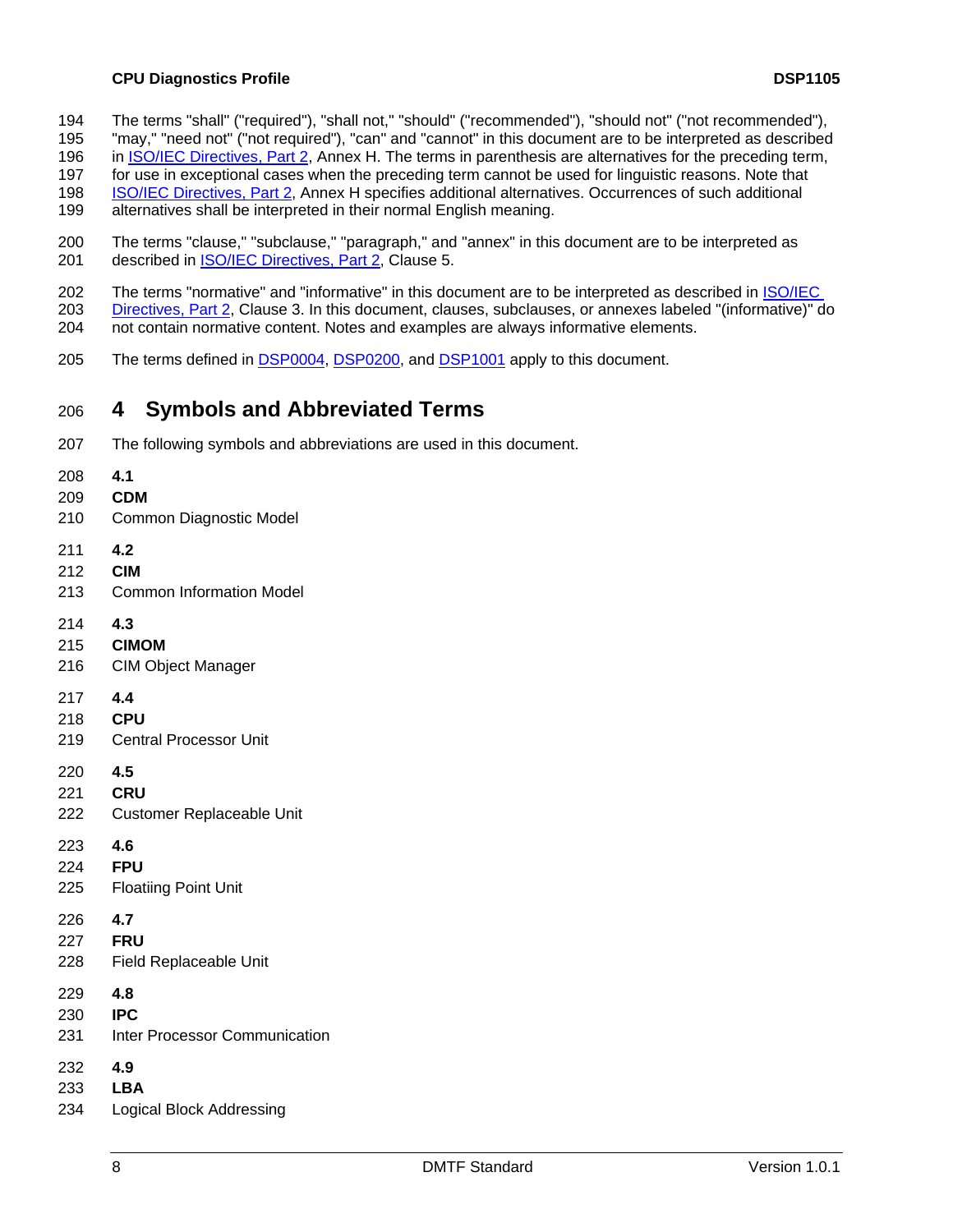| 235 | 4.10                                                                                                 |
|-----|------------------------------------------------------------------------------------------------------|
| 236 | <b>ME</b>                                                                                            |
| 237 | Managed Element                                                                                      |
| 238 | 4.11                                                                                                 |
| 239 | <b>MMX</b>                                                                                           |
| 240 | Matrix Math Extensions instructions using 64-bit registers to support floating point operations      |
| 241 | 4.12                                                                                                 |
| 242 | <b>MOF</b>                                                                                           |
| 243 | Managed Object Format                                                                                |
| 244 | 4.13                                                                                                 |
| 245 | <b>OS</b>                                                                                            |
| 246 | <b>Operating System</b>                                                                              |
| 247 | 4.14                                                                                                 |
| 248 | <b>PD</b>                                                                                            |
| 249 | <b>Problem Determination</b>                                                                         |
| 250 | 4.15                                                                                                 |
| 251 | <b>PFA</b>                                                                                           |
| 252 | <b>Predictive Failure Analysis</b>                                                                   |
| 253 | 4.16                                                                                                 |
| 254 | <b>POST</b>                                                                                          |
| 255 | Power-On Self Test                                                                                   |
| 256 | 4.17                                                                                                 |
| 257 | <b>RAS</b>                                                                                           |
| 258 | Reliability, Availability, Serviceability                                                            |
| 259 | 4.18                                                                                                 |
| 260 | QA                                                                                                   |
| 261 | <b>Quality Assurance</b>                                                                             |
| 262 | 4.19                                                                                                 |
| 263 | <b>SIMD</b>                                                                                          |
| 264 | Single Instruction Multiple Data instructions used to support parallel computing                     |
| 265 | 4.20                                                                                                 |
| 266 | <b>SLP</b>                                                                                           |
| 267 | <b>Service Location Protocol</b>                                                                     |
| 268 | 4.21                                                                                                 |
| 269 | <b>SSE</b>                                                                                           |
| 270 | Streaming SIMD Extension instructions using 128-bit registers to support floating point operations   |
| 271 | 4.22                                                                                                 |
| 272 | SSE <sub>2</sub>                                                                                     |
| 273 | Second-generation SSE instructions, which adds cache control instructions and improved operation for |
| 274 | an OS running in 64-bit mode                                                                         |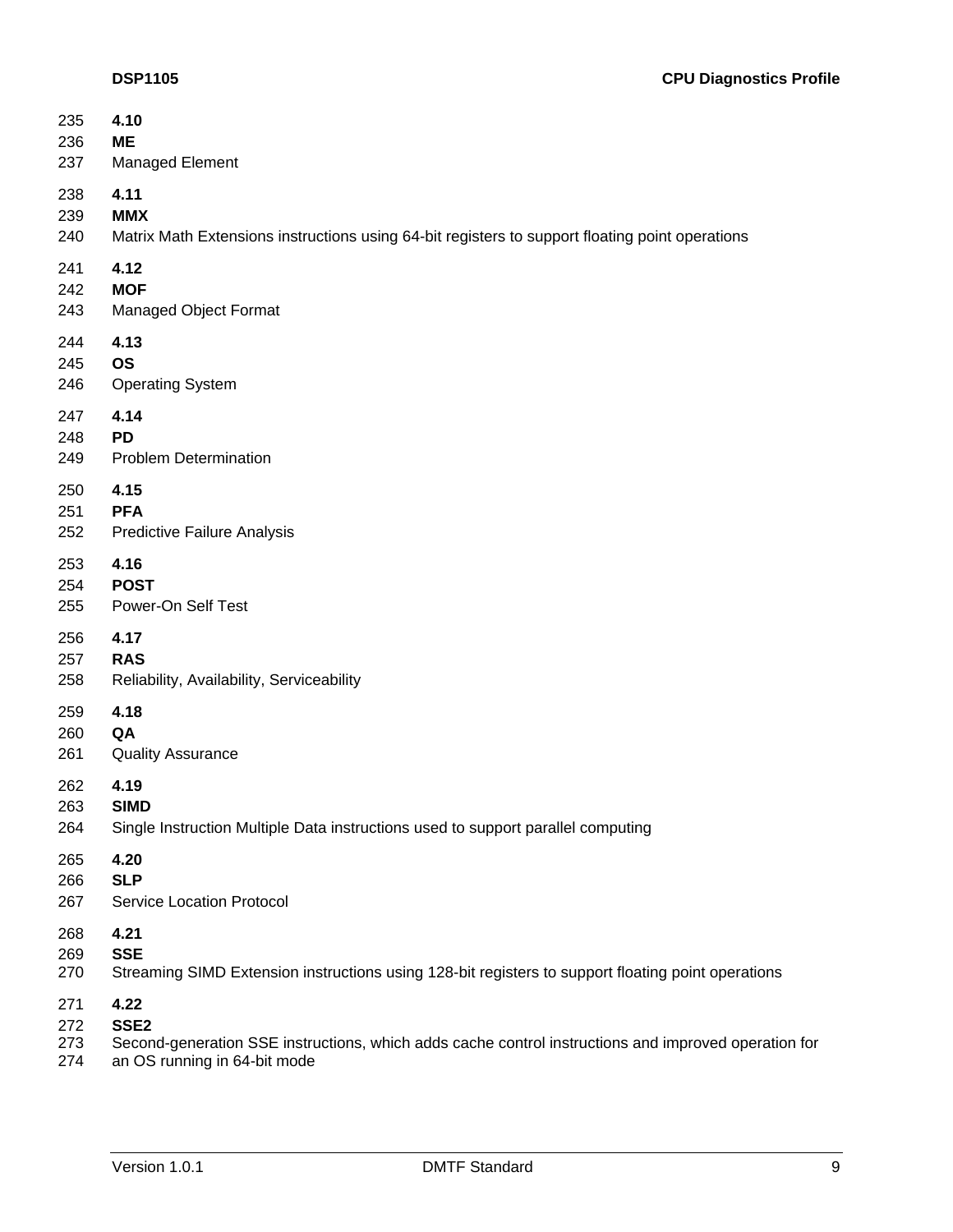- <span id="page-9-0"></span>275 **4.23**
- 276 **SSE3**
- 277 Third-generation SSE instructions, which adds the capability to work horizontally in a register
- 278 **4.24**
- 279 **WBEM**
- 280 Web-Based Enterprise Management

#### <span id="page-9-2"></span>281 **5 Synopsis**

- 282 **Profile name:** CPU Diagnostics
- 283 **Version:** 1.0.1
- 284 **Organization:** DMTF
- 285 **CIM schema version:** 2.28
- 286 **Central Class:** CIM\_CPUDiagnosticTest
- 287 **Scoping Class:** CIM\_ComputerSystem
- 288 **Specializes:** Diagnostics Profile version 2.0.0
- 289 290 The *CPU Diagnostics Profile* extends the management capability of referenced profiles by adding common methods for determining that the state of managed processors in a system is optimal.
- 292 CIM\_CPUDiagnosticTest shall be the central class of this profile. The instance of

[Table 1](#page-9-1) identifies profiles on which this profile has a dependency.

293 294 295 CIM\_CPUDiagnosticTest shall be the Central Instance of this profile. CIM\_ComputerSystem shall be the Scoping Class of this profile. The instance of CIM\_ComputerSystem with which the Central Instance is associated through an instance of CIM\_HostedService shall be the Scoping Instance of this profile.

- 296 297 298 The CIM\_ManagedElement is CIM\_Processor, CIM\_ProcessorCore or CIM\_HardwareThread or a subclass of them.
- <span id="page-9-1"></span>300

299

291

**Table 1 – Referenced Profiles** 

| <b>Profile Name</b>         | Organization | <b>Version</b> | <b>Description</b> |
|-----------------------------|--------------|----------------|--------------------|
| Diagnostics                 | <b>DMTF</b>  | 2.0            | Specializes        |
| <b>Profile Registration</b> | <b>DMTF</b>  | 1.0            | Mandatory          |
| CPU                         | <b>DMTF</b>  | 1.0            | Optional           |

## 301 **6 Description**

302 Diagnostic programs can be developed to support two primary diagnostic modes.

303 One mode tests the CPU in an operational state after its operating system has started. In this mode,

304 diagnostic tests exercise various functional components or collect metrics within the context of a running

305 system. Typically, most diagnostics in this mode are launched concurrently with other user programs atop

306 a fully functioning general purpose operating system. Such diagnostics will test functional features (for

307 example, floating point instructions) and RAS features (for example, stress tests). Testing of operating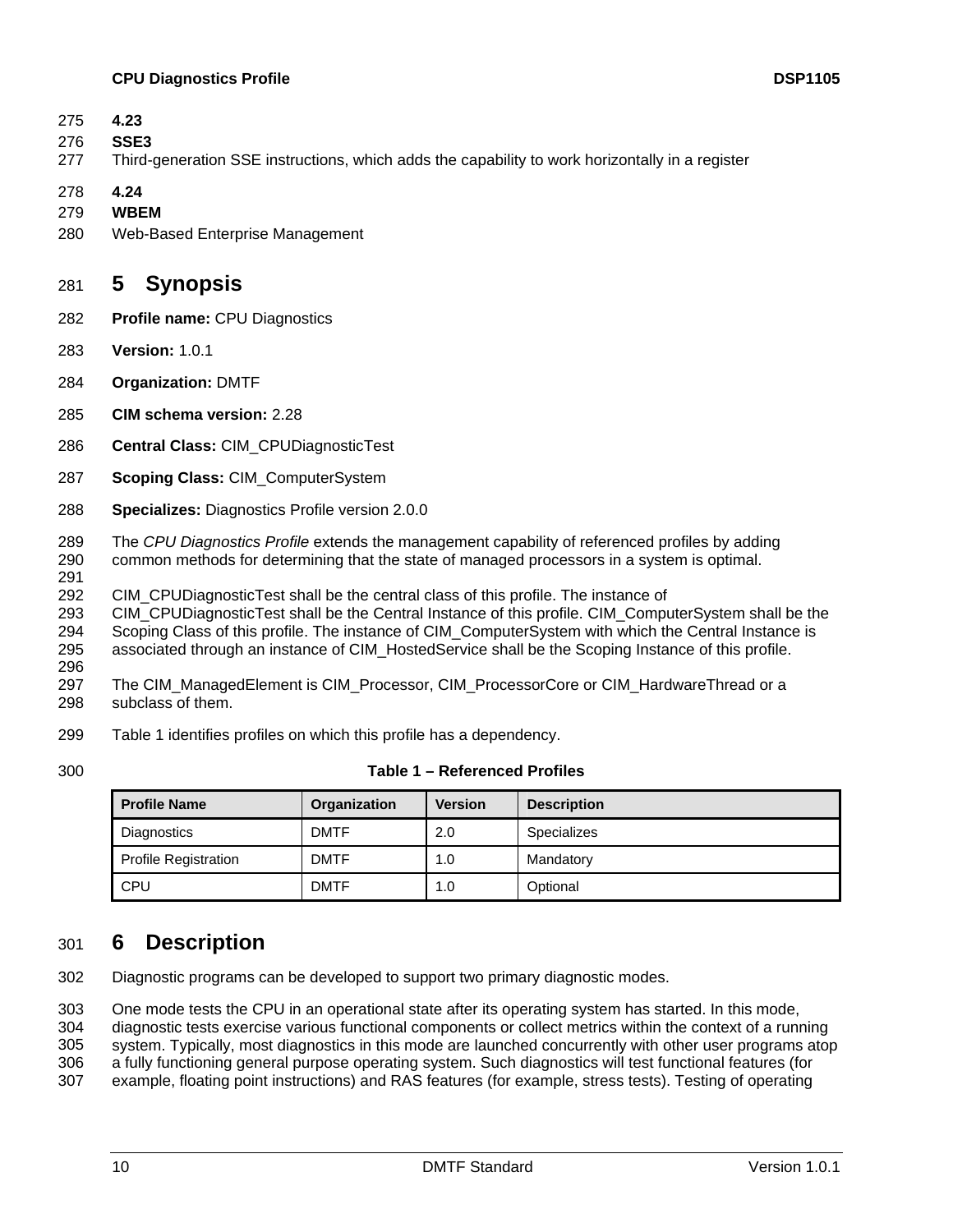- system functions and other low level component testing is not conducted in this environment because it would disrupt the normal usage of the system. 308 309
- 310 The other mode tests the CPU in a preboot state before a general purpose operating system has been
- 311 started. In this mode, it is understood that the system is not under normal usage. Thus, invasive and
- 312 destructive tests can be executed. Typically, diagnostics are launched in this environment for
- 313 314 manufacturing quality assurance to test operating system functions and other low-level components.
- 315 Diagnostics are also run in this mode when serious component errors are suspected in a commercial environment. In either scenario, one cannot assume that even basic OS functions or low-level
- 316 components (for example, registers) will perform properly. Thus, a small limited function OS may be
- 
- 317 required to execute some pre-boot diagnostic tests.
- 318 319 There may also be a third type of hybrid diagnostic test that is able to provide reduced levels of coverage in a normal running environment and enhanced coverage in a preboot environment.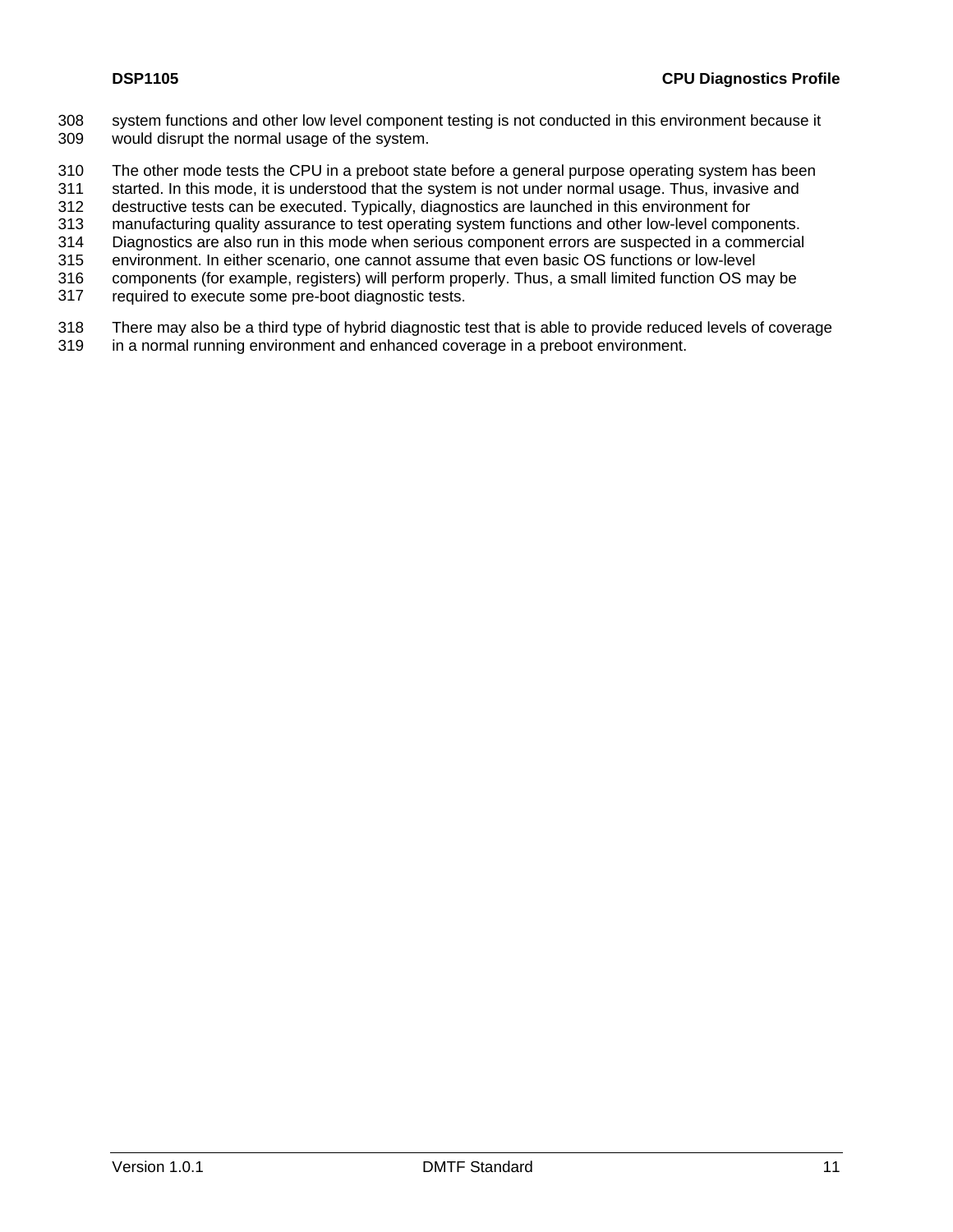#### **CPU Diagnostics Profile DSP1105 DSP1105**

<span id="page-11-0"></span>[Figure 1](#page-11-1) represents the class schema for the *CPU Diagnostics Profile*. For simplicity, the prefix CIM\_ has 320

been removed from the names of the classes. 321



<span id="page-11-1"></span>

322

324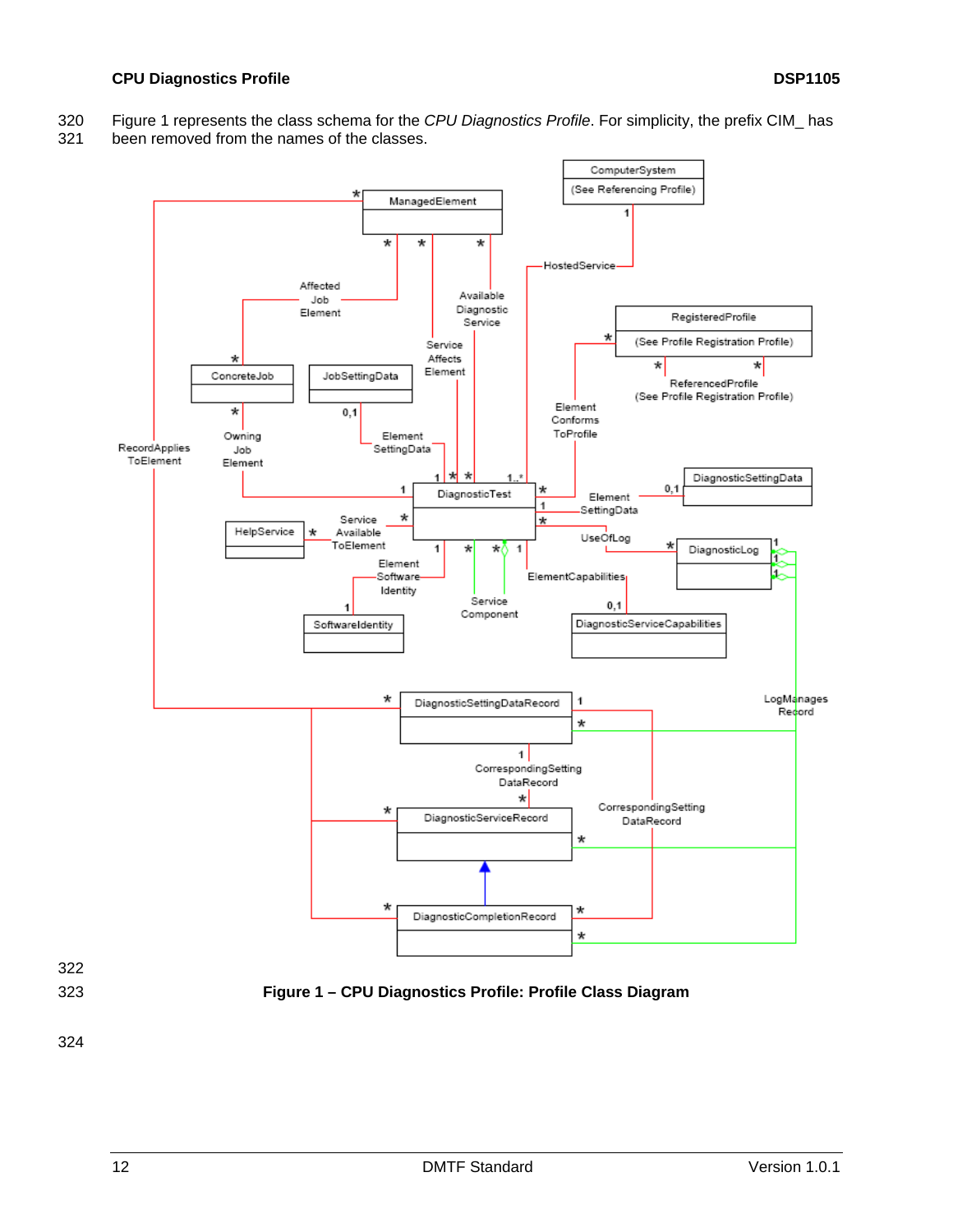#### <span id="page-12-1"></span><span id="page-12-0"></span>325 **7 Implementation**

This clause details the requirements related to the arrangement of instances and their properties for implementations of this profile. 326 327

#### 328 **7.1 CPU Test Information**

329 330 331 332 This clause outlines the CPU diagnostic categories and test types. While CPU architectures may differ, the intent is to provide an outline that should be applicable to any CPU architecture. The tests are grouped into the following five categories and they are recommended to be run in a bootstrapping manner as outlined below.

- 333 334 335 336 1) Basic Functionality tests test resource access (registers and memory), arithmetic operations, and control operations. This set of tests should be run first in a pre-production or specialized minimal operating system. This set of tests can then be run again in a standard OS environment upon completion of OS services.
- 337 338 2) OS Services tests require a pre-production or specialized operating system to allow control of resources that are restricted from use by application programs.
- 339 340 3) RAS (Reliability, Accessibility, and Serviceability) tests test functions of the CPU that are used to assure proper operation, and interrupt/exception handling
- 341 342 4) Power/Performance tests assure that the CPU can change frequency and voltage for power/performance tuning.
- 343 344 345 5) System Stress and Coherency tests include I/O interfaces, internal caches, and Inter-Processor Communication (and/or Inter-Core Communication for multi-core CPUs) which is also known as IPC.
- 346 347 The tests are also classified as optional or mandatory. It is expected that all test classifications will be developed unless the CPU does not support the features required to perform the tests.
- 348 349 NOTE: The diagnostic tests assume that the target CPU is on a motherboard that is at least capable of running a diagnostic OS. In order to run preboot diagnostic tests, a CIMOM must be available.
- 350 351 [Table 2](#page-13-1) provides additional information for each test type. The five categories are broken down into more specifically focused tests. For each test, the following information is provided:
- 352 353 • Coverage Area – This describes the objectives and intended coverage for the test. It is intentionally abstracted to allow applicability to multiple CPU architectures.
- 354 355 • Coverage Range – This specifies any specific requirements or restrictions to the test environment or to the scope of the test.
- 356 357 358 359 • User Control – This field specifies the intended user configurability of the test. As a general rule, it is desired that all tests have user controllability to specify the duration of the test. This control allows users to make tradeoffs in coverage versus a test's time/cost of test for their specific manufacturing or diagnostic applications. Some examples of user control are:
- 360 361 − Users may specify the degree of processor stressing, which may also affect the execution time of a single iteration.
- 362 Users may use Loop control to affect the stress level applied to the processor.
- 363 364 Users may provide a seed for randomization of the test operation to provide test result predictability.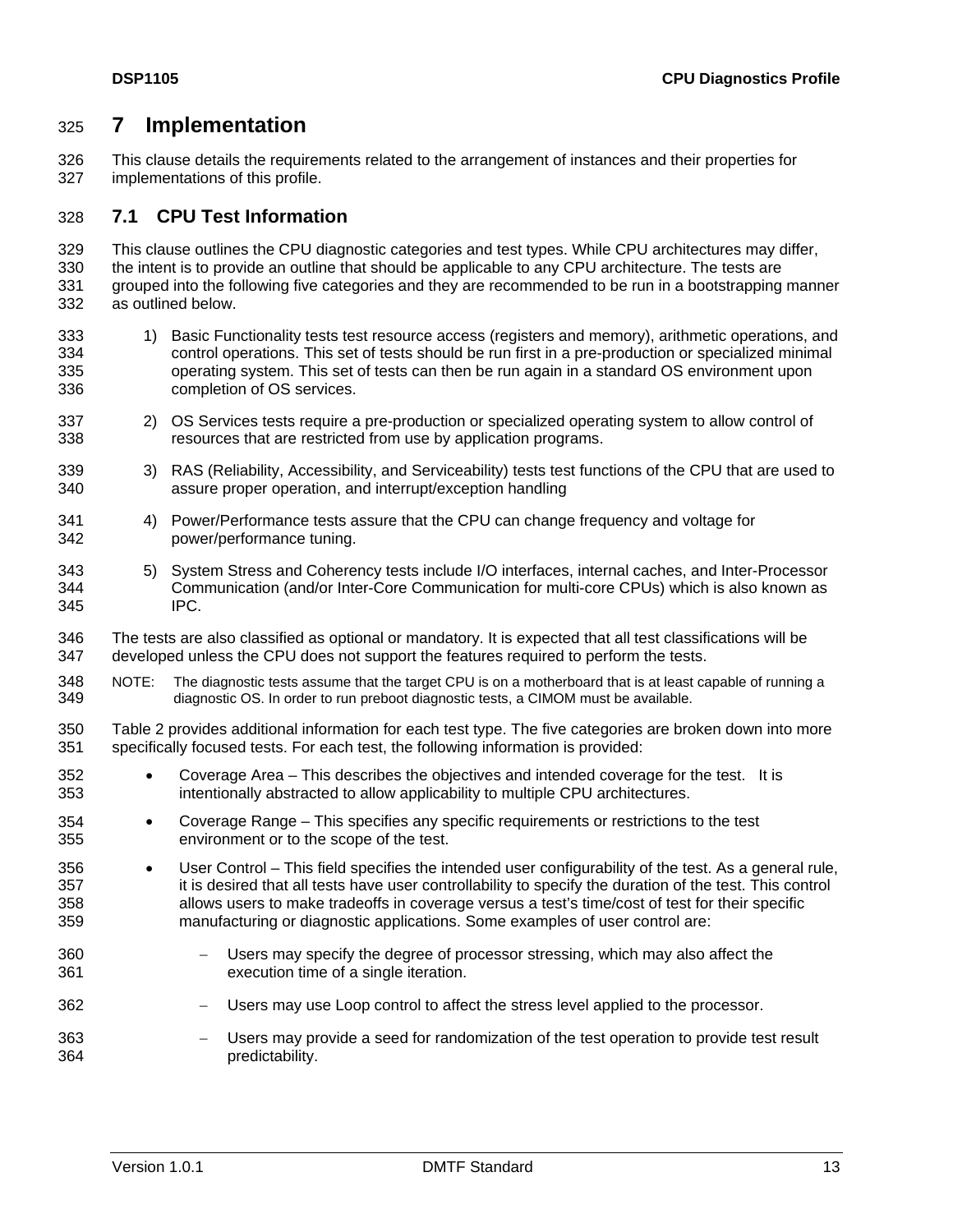- <span id="page-13-0"></span>• Execution Time – This field identifies a rough estimate for how much time the test requires to be effective. For most of the tests, given the speed of CPUs, the execution time will be on the order of seconds or less. 365 366 367
- 368 369 370 • Built into Device – This field indicates whether any of the diagnostic capabilities are required to be "built-in," that is, capable of executing completely internally such that only a command is issued to the device, which then runs internal diagnostics and reports pass/fail.
- 371 • Details – This field lists any additional relevant information or instructions for users of the tests.
- 372 [Table 2](#page-13-1) contains information about the test types.
- <span id="page-13-1"></span>373

**Table 2 – Test Type Information** 

| <b>Test Name</b>                                   | <b>Test Information</b>  |                                                                                                                                                                                                                                                                                                                                                                                                                 |  |  |  |
|----------------------------------------------------|--------------------------|-----------------------------------------------------------------------------------------------------------------------------------------------------------------------------------------------------------------------------------------------------------------------------------------------------------------------------------------------------------------------------------------------------------------|--|--|--|
| <b>Register</b><br>(Basic<br>Functionality)        | Coverage Area            | The register test verifies access to all available registers. Basic load and<br>store functions are covered. The test then checks basic addressing modes<br>(register, memory, indirect memory, etc.). Proper data access and<br>movement are the primary focus.                                                                                                                                                |  |  |  |
|                                                    | <b>Coverage Range</b>    | These tests should run under either a specialized diagnostic or a<br>production OS.                                                                                                                                                                                                                                                                                                                             |  |  |  |
|                                                    | <b>User Control</b>      | The user may define a subset of addressing modes and/or OS limitations<br>(such as 64-bit registers accessible only in 64-bit mode).                                                                                                                                                                                                                                                                            |  |  |  |
|                                                    | <b>Execution Time</b>    | The diagnostic runs on order of seconds per CPU.                                                                                                                                                                                                                                                                                                                                                                |  |  |  |
|                                                    | <b>Built into Device</b> | No                                                                                                                                                                                                                                                                                                                                                                                                              |  |  |  |
|                                                    | <b>Details</b>           | Addressing modes that are not intended for use in the OS are optional.                                                                                                                                                                                                                                                                                                                                          |  |  |  |
| <b>Instruction</b><br>(Basic                       | <b>Coverage Area</b>     | This diagnostic verifies the functionality of the general CPU instruction set.<br>All instructions are validated except FPU instructions.                                                                                                                                                                                                                                                                       |  |  |  |
| Functionality)                                     | <b>Coverage Range</b>    | These tests should run under either a specialized diagnostic or a<br>production OS.                                                                                                                                                                                                                                                                                                                             |  |  |  |
|                                                    | <b>User Control</b>      | A user may elect a subset of instructions. The selection mechanism is<br>vendor-specific.                                                                                                                                                                                                                                                                                                                       |  |  |  |
|                                                    | <b>Execution Time</b>    | The diagnostic runs on the order of seconds per CPU.                                                                                                                                                                                                                                                                                                                                                            |  |  |  |
|                                                    | <b>Built into Device</b> | <b>No</b>                                                                                                                                                                                                                                                                                                                                                                                                       |  |  |  |
|                                                    | <b>Details</b>           | Instructions that are not intended for use in the OS or application space<br>are optional.                                                                                                                                                                                                                                                                                                                      |  |  |  |
| <b>FPU</b> Instruction<br>(Basic<br>Functionality) | <b>Coverage Area</b>     | This diagnostic verifies MMX/SSE/SSE2 instructions. The FPU instruction<br>test verifies floating point addition, subtraction, multiplication, and division<br>operations in all supported precision modes against known values. This<br>diagnostic verifies MMX/SSE/SSE2 registers. Transcendental operations<br>(sine, cosine, etc.) are optional, as are precision modes, which are not<br>intended for use. |  |  |  |
|                                                    | <b>Coverage Range</b>    | These tests should run under either a specialized diagnostic or a<br>production OS.                                                                                                                                                                                                                                                                                                                             |  |  |  |
|                                                    | <b>User Control</b>      | A user may select a subset of instructions and precision modes. The<br>selection mechanism is vendor-specific.                                                                                                                                                                                                                                                                                                  |  |  |  |
|                                                    | <b>Execution Time</b>    | The diagnostic runs on the order of seconds per CPU.                                                                                                                                                                                                                                                                                                                                                            |  |  |  |
|                                                    | <b>Built into Device</b> | No.                                                                                                                                                                                                                                                                                                                                                                                                             |  |  |  |
|                                                    | <b>Details</b>           | Instructions and precision modes that are not intended for use in the OS or<br>application space are optional.                                                                                                                                                                                                                                                                                                  |  |  |  |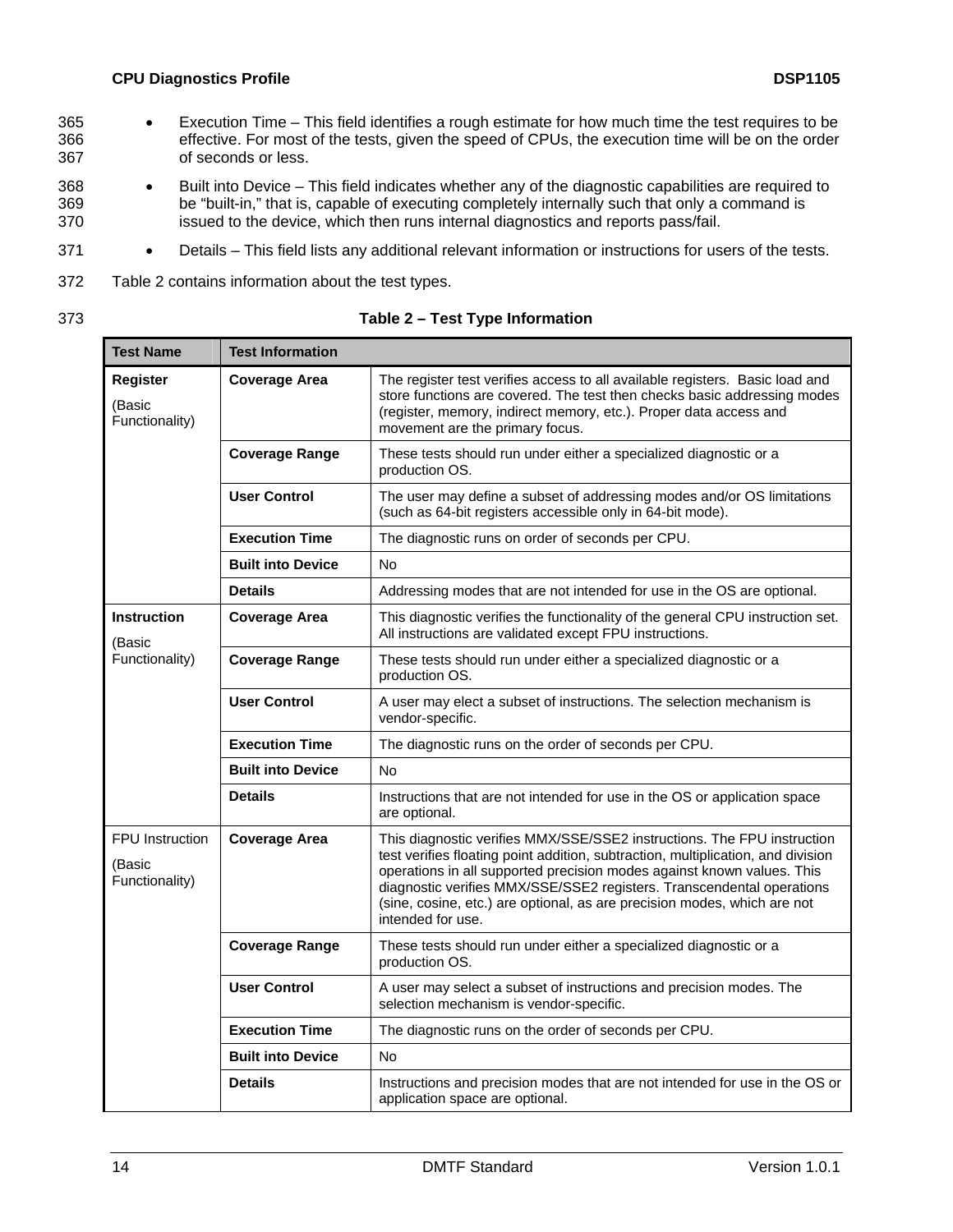| <b>Test Name</b>                                                     | <b>Test Information</b>  |                                                                                                                                                                                                                                                                                                                                                                                                                                                                                                                                                                                                 |  |
|----------------------------------------------------------------------|--------------------------|-------------------------------------------------------------------------------------------------------------------------------------------------------------------------------------------------------------------------------------------------------------------------------------------------------------------------------------------------------------------------------------------------------------------------------------------------------------------------------------------------------------------------------------------------------------------------------------------------|--|
| Mixed<br>Instruction                                                 | <b>Coverage Area</b>     | The diagnostic verifies mixed 32-bit and 64-bit instructions and addressing<br>modes in a 64-bit OS.                                                                                                                                                                                                                                                                                                                                                                                                                                                                                            |  |
| Width<br>(Basic<br>Functionality)                                    | <b>Coverage Range</b>    | The width test shall provide complete coverage in a 64-bit OS environment<br>only.                                                                                                                                                                                                                                                                                                                                                                                                                                                                                                              |  |
|                                                                      | <b>User Control</b>      | A user may select a subset of instructions and addressing modes. The<br>selection mechanism is vendor-specific.                                                                                                                                                                                                                                                                                                                                                                                                                                                                                 |  |
|                                                                      | <b>Execution Time</b>    | The diagnostic shall run on the order of seconds per CPU.                                                                                                                                                                                                                                                                                                                                                                                                                                                                                                                                       |  |
|                                                                      | <b>Built into Device</b> | <b>No</b>                                                                                                                                                                                                                                                                                                                                                                                                                                                                                                                                                                                       |  |
|                                                                      | <b>Details</b>           | The diagnostic verifies the ability of the processor to switch between<br>executing 32-bit and 64-bit instructions, including instructions that load,<br>store, and manipulate data. This diagnostic is not intended to execute all<br>possible instructions and data combinations. This is not a full instruction<br>verification test.                                                                                                                                                                                                                                                        |  |
| Paging and<br><b>Protected</b><br><b>Mode Entry</b><br>(OS Services) | <b>Coverage Area</b>     | Computer systems may utilize virtual memory methods to extend and<br>homogenize access to system memory and other forms of data storage<br>(for example, hard disks). Page tables contain mappings between virtual<br>addresses and physical locations in memory. A paging diagnostic may test<br>all supported paging modes or may test only those paging modes that are<br>relevant to the system or application. The diagnostic may check detailed<br>paging operation, or may set up specific page tables and assure that the<br>physical data is properly accessed via logical addressing. |  |
|                                                                      | <b>Coverage Range</b>    | This test is only valuable in                                                                                                                                                                                                                                                                                                                                                                                                                                                                                                                                                                   |  |
|                                                                      |                          | a non-protected-mode preboot OS (for example, DOS) because booting a<br>protected-mode OS requires a functioning page table,                                                                                                                                                                                                                                                                                                                                                                                                                                                                    |  |
|                                                                      |                          | a diagnostic OS that allows the user to set up its own page tables that are<br>kept separate from system page tables.                                                                                                                                                                                                                                                                                                                                                                                                                                                                           |  |
|                                                                      | <b>User Control</b>      | None                                                                                                                                                                                                                                                                                                                                                                                                                                                                                                                                                                                            |  |
|                                                                      | <b>Execution Time</b>    | The diagnostic runs on the order of milliseconds to seconds per CPU                                                                                                                                                                                                                                                                                                                                                                                                                                                                                                                             |  |
|                                                                      | <b>Built into Device</b> | No                                                                                                                                                                                                                                                                                                                                                                                                                                                                                                                                                                                              |  |
|                                                                      | <b>Details</b>           | The ME may affect the scope of the diagnostic tests. A 64-bit OS may be<br>required to run a complete test on certain processors.                                                                                                                                                                                                                                                                                                                                                                                                                                                               |  |
| Virtual Machine<br>(OS Services)                                     | <b>Coverage Area</b>     | This diagnostic shall verify supported VM instructions and the ability to<br>intercept VM privileged instructions. Validation of additional architecture-<br>specific VM features should fall into this category as well. Also included<br>are any specialized features that expedite VM process switching.                                                                                                                                                                                                                                                                                     |  |
|                                                                      | <b>Coverage Range</b>    | This diagnostic shall be executed in a preboot environment or in a<br>specialized diagnostic OS that allows the user to set up its own virtual<br>contexts.                                                                                                                                                                                                                                                                                                                                                                                                                                     |  |
|                                                                      | <b>User Control</b>      | None                                                                                                                                                                                                                                                                                                                                                                                                                                                                                                                                                                                            |  |
|                                                                      | <b>Execution Time</b>    | The diagnostic shall run on the order of seconds per CPU.                                                                                                                                                                                                                                                                                                                                                                                                                                                                                                                                       |  |
|                                                                      | <b>Built into Device</b> | No                                                                                                                                                                                                                                                                                                                                                                                                                                                                                                                                                                                              |  |
|                                                                      | <b>Details</b>           | This diagnostic is optional, because not all CPUs support virtualized<br>operation.                                                                                                                                                                                                                                                                                                                                                                                                                                                                                                             |  |
|                                                                      |                          | This diagnostic should cover all intended production configurations.                                                                                                                                                                                                                                                                                                                                                                                                                                                                                                                            |  |
| <b>Exceptions</b>                                                    | <b>Coverage Area</b>     | Exceptions are interrupts that are generated internally by the CPU when                                                                                                                                                                                                                                                                                                                                                                                                                                                                                                                         |  |
| (OS Services)                                                        |                          | certain conditions are detected during the execution of a program. At a<br>high level this diagnostic should install exception handlers, generate                                                                                                                                                                                                                                                                                                                                                                                                                                               |  |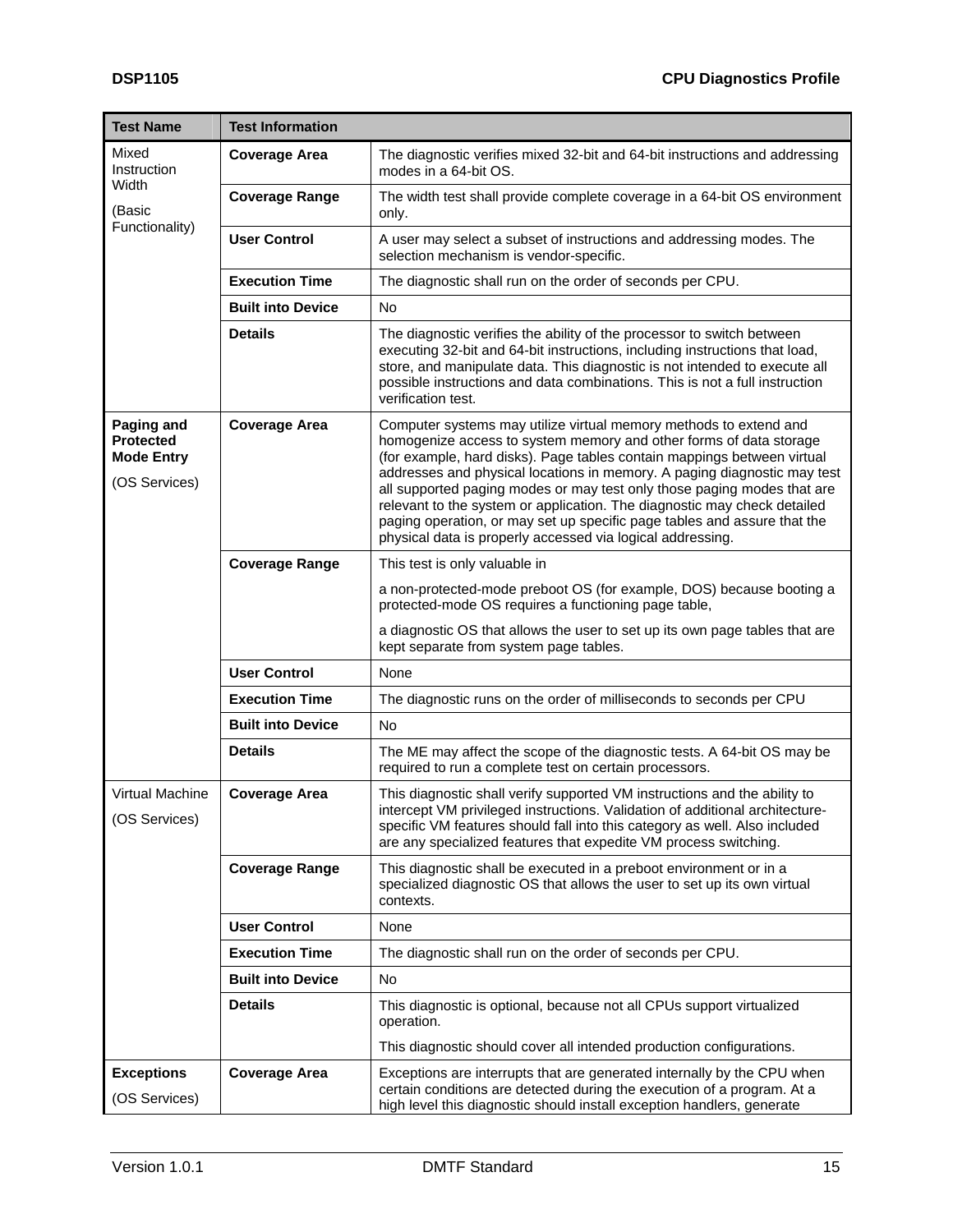| <b>Test Name</b>                                             | <b>Test Information</b>  |                                                                                                                                                                                                                                                                                                                                                                                                                                                                                                                                     |  |  |
|--------------------------------------------------------------|--------------------------|-------------------------------------------------------------------------------------------------------------------------------------------------------------------------------------------------------------------------------------------------------------------------------------------------------------------------------------------------------------------------------------------------------------------------------------------------------------------------------------------------------------------------------------|--|--|
|                                                              |                          | exceptions, and verify that the exceptions are handled appropriately.                                                                                                                                                                                                                                                                                                                                                                                                                                                               |  |  |
|                                                              | <b>Coverage Range</b>    | This diagnostic shall provide complete coverage for verifying exception<br>handling in a preboot environment or in a specialized diagnostic OS that<br>allows the user to enable exceptions and either use standard OS<br>exceptions or provide its own exception handlers.                                                                                                                                                                                                                                                         |  |  |
|                                                              | <b>User Control</b>      | None                                                                                                                                                                                                                                                                                                                                                                                                                                                                                                                                |  |  |
|                                                              | <b>Execution Time</b>    | The diagnostic runs on the order of milliseconds to seconds per CPU.                                                                                                                                                                                                                                                                                                                                                                                                                                                                |  |  |
|                                                              | <b>Built into Device</b> | No                                                                                                                                                                                                                                                                                                                                                                                                                                                                                                                                  |  |  |
|                                                              | <b>Details</b>           | The ME may affect the scope the diagnostic tests. A 64-bit OS may be<br>required for complete testing on certain processors.                                                                                                                                                                                                                                                                                                                                                                                                        |  |  |
|                                                              |                          | Test algorithms may be required to determine proper exception handling<br>actions based on the present state of the ME.                                                                                                                                                                                                                                                                                                                                                                                                             |  |  |
| <b>Status</b><br>(RAS)                                       | <b>Coverage Area</b>     | This diagnostic shall verify the overall status of the CPU. The method for<br>verifying the status of a CPU will be architecture specific. For example, for<br>x86 architecture CPUs, a machine check could be used. Example CPU<br>features that may be covered are:                                                                                                                                                                                                                                                               |  |  |
|                                                              |                          | Cache and data path correctable error counts and threshold                                                                                                                                                                                                                                                                                                                                                                                                                                                                          |  |  |
|                                                              |                          | Error injection into data transactions (including data poisoning)                                                                                                                                                                                                                                                                                                                                                                                                                                                                   |  |  |
|                                                              |                          | Machine Specific Registers that report status of malfunctions                                                                                                                                                                                                                                                                                                                                                                                                                                                                       |  |  |
|                                                              |                          | Data cycle or transaction logging features.                                                                                                                                                                                                                                                                                                                                                                                                                                                                                         |  |  |
|                                                              |                          | Triggers that allow data collection or trapping upon specific internal or<br>external events.                                                                                                                                                                                                                                                                                                                                                                                                                                       |  |  |
|                                                              |                          | Debug data collection features that allow access to an extended state of<br>the machine upon a failure.                                                                                                                                                                                                                                                                                                                                                                                                                             |  |  |
|                                                              |                          | Both in-band and out-of-band and interface access to the state of the<br>machine upon failure.                                                                                                                                                                                                                                                                                                                                                                                                                                      |  |  |
|                                                              | <b>Coverage Range</b>    | Security and Protection restrictions may depend upon the architecture of<br>the product. Some tests may require a preboot environment or specialized<br>diagnostic OS that allows the user access to these features. Other tests<br>may only be applicable to manufacturer testing.                                                                                                                                                                                                                                                 |  |  |
|                                                              | <b>User Control</b>      | None                                                                                                                                                                                                                                                                                                                                                                                                                                                                                                                                |  |  |
|                                                              | <b>Execution Time</b>    | The diagnostic shall run on the order of seconds per CPU.                                                                                                                                                                                                                                                                                                                                                                                                                                                                           |  |  |
|                                                              | <b>Built into Device</b> | No.                                                                                                                                                                                                                                                                                                                                                                                                                                                                                                                                 |  |  |
|                                                              | <b>Details</b>           |                                                                                                                                                                                                                                                                                                                                                                                                                                                                                                                                     |  |  |
| <b>Power</b><br><b>Management</b><br>(Power/<br>Performance) | <b>Coverage Area</b>     | The diagnostic verifies the power management features of the processor<br>such as C-States (Core) where a core halts execution and waits for restart,<br>S-States (System) where disks or other peripheral components are<br>suspended by removing the voltage (content must be saved and restored),<br>and P-States (Processor) where voltage and CPU speed is changed to<br>save power.                                                                                                                                           |  |  |
|                                                              |                          | The diagnostic checks that each state can be entered and exited. It also<br>tests the throttling aspect of power management, sets power consumption<br>parameters in the CPU or in the chipset, and verifies whether the CPU is<br>throttled appropriately (such as speed and voltage). This functionality may<br>be combined with the voltage and frequency tests specified below in this<br>table, as power management activities may provide the necessary<br>sequencing to allow proper voltage and frequency transitions. This |  |  |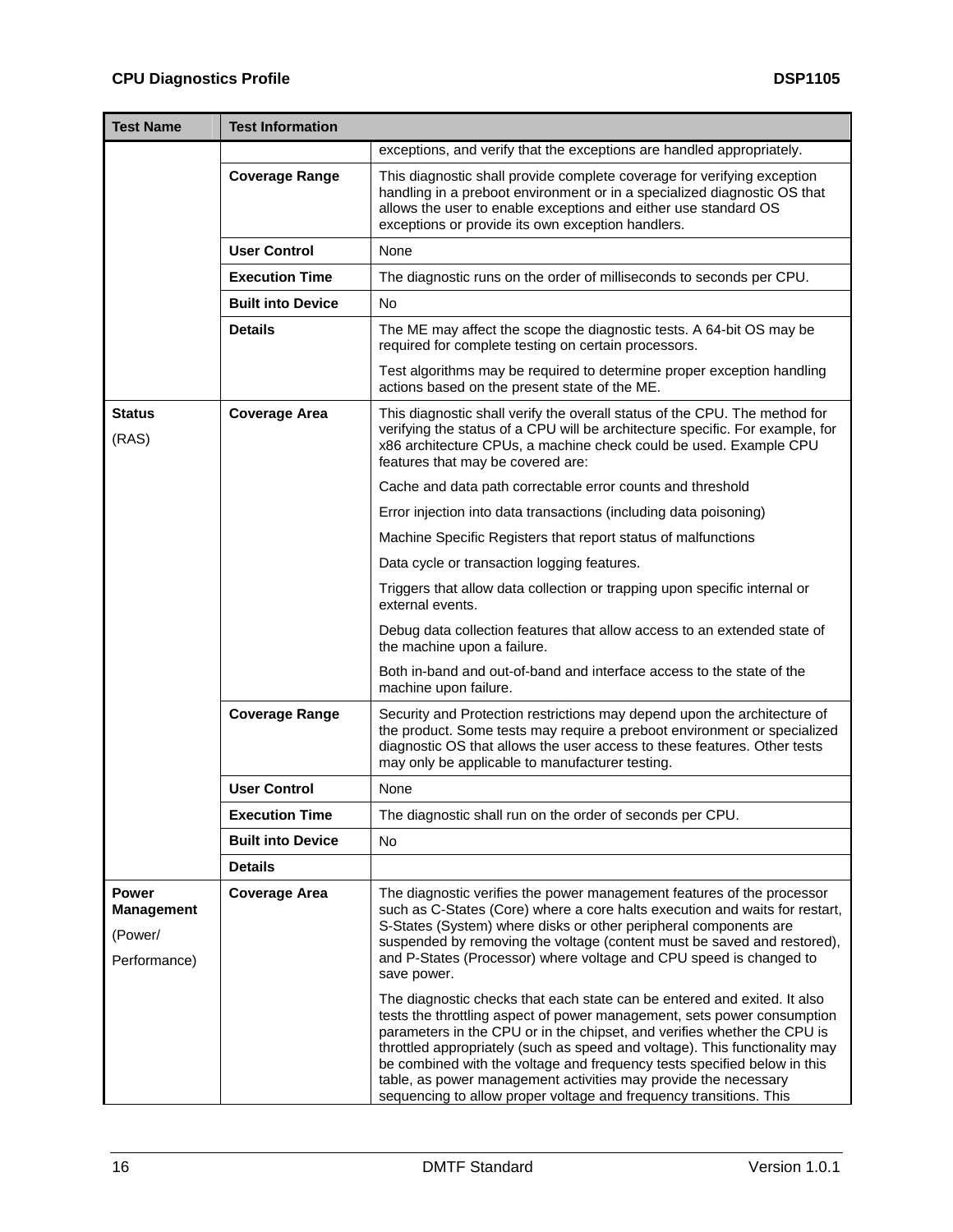| <b>Test Name</b>                        | <b>Test Information</b>  |                                                                                                                                                                                                                                                                                                                                                                                                                                                                                                                                                                                                        |  |  |
|-----------------------------------------|--------------------------|--------------------------------------------------------------------------------------------------------------------------------------------------------------------------------------------------------------------------------------------------------------------------------------------------------------------------------------------------------------------------------------------------------------------------------------------------------------------------------------------------------------------------------------------------------------------------------------------------------|--|--|
|                                         |                          | diagnostic may also be run without changing voltage or frequency to check<br>the functional aspects of power management.                                                                                                                                                                                                                                                                                                                                                                                                                                                                               |  |  |
|                                         | <b>Coverage Range</b>    | Restrictions may apply depending on the architecture of the product, so<br>these tests may require a preboot environment or specialized diagnostic<br>OS which allows the user access to these features.                                                                                                                                                                                                                                                                                                                                                                                               |  |  |
|                                         | <b>User Control</b>      | A user may select which power states or features to test. The selection<br>mechanism is vendor-specific. The default behavior shall verify all<br>accessible power management features.                                                                                                                                                                                                                                                                                                                                                                                                                |  |  |
|                                         |                          | To test some C-State and S-States (such as sleep and suspend), user<br>interaction may be required.                                                                                                                                                                                                                                                                                                                                                                                                                                                                                                    |  |  |
|                                         | <b>Execution Time</b>    | The diagnostic shall run on the order of seconds per CPU.                                                                                                                                                                                                                                                                                                                                                                                                                                                                                                                                              |  |  |
|                                         | <b>Built into Device</b> | No.                                                                                                                                                                                                                                                                                                                                                                                                                                                                                                                                                                                                    |  |  |
|                                         | <b>Details</b>           | Test operation may require preboot for complete coverage. Running this<br>test online could cause problems. Thus, DiagnosticTest.Characteristics<br>shall contain the value 4 (Is Risky).                                                                                                                                                                                                                                                                                                                                                                                                              |  |  |
| <b>Speed</b><br>(Power/<br>Performance) | <b>Coverage Area</b>     | This diagnostic shall set and verify various clock speeds within the<br>specification of the processor. At a minimum, the test must verify that the<br>CPU is capable of operating at the maximum clock speed advertised by<br>the CPU. Maximum clock speed may be determined through the processor<br>or through the associated CIM instance representing the processor under<br>test.                                                                                                                                                                                                                |  |  |
|                                         | <b>Coverage Range</b>    | This diagnostic shall provide the ability to set the frequency of the device<br>to all legal operational settings. Typically, changes of frequency are<br>applicable to both performance and power management specifications.<br>Some changes will require software or hardware sequencing (such as<br>power state transitions or thermal throttling) in order to properly execute a<br>change in frequency. In addition, if the device or board has the ability to<br>alter voltage, some frequency changes will be combined with voltage<br>changes.                                                 |  |  |
|                                         | <b>User Control</b>      | The user may be given the option to select a subset of the speeds and<br>sequences to be tested.                                                                                                                                                                                                                                                                                                                                                                                                                                                                                                       |  |  |
|                                         | <b>Execution Time</b>    | The diagnostic shall run on the order of seconds per CPU.                                                                                                                                                                                                                                                                                                                                                                                                                                                                                                                                              |  |  |
|                                         | <b>Built into Device</b> | <b>No</b>                                                                                                                                                                                                                                                                                                                                                                                                                                                                                                                                                                                              |  |  |
|                                         | <b>Details</b>           | After the diagnostic completes, this test will set the CPU speed back to the<br>speed at which the CPU was running before the test was invoked. The test<br>should check if the CPU speed gets changed while the test is running<br>(such as thermal throttling; if so, the test should generate an appropriate<br>DiagnosticServiceRecord instance.                                                                                                                                                                                                                                                   |  |  |
| Voltage<br>(Power/                      | <b>Coverage Area</b>     | The diagnostic shall set and verify various core voltages. At a minimum<br>the test shall verify that the processor operates appropriately at the<br>maximum voltage specification for the processor.                                                                                                                                                                                                                                                                                                                                                                                                  |  |  |
| Performance)                            | <b>Coverage Range</b>    | The diagnostic may provide the ability to set the voltage of the device to all<br>legal operational settings, provided that the silicon or board infrastructure<br>allows user control of this feature. There may be a need to write to off-chip<br>resources via IO to accomplish these voltage changes. Typically, changes<br>of voltage are applicable to both performance as well as power<br>management specifications. Some changes (such as power state<br>transitions or thermal throttling) will require software or hardware<br>sequencing in order to properly execute a change in voltage. |  |  |
|                                         | <b>User Control</b>      | The user may be given the option to specify the voltages to be used during<br>the test. Additional logic may be required in the provider to determine if                                                                                                                                                                                                                                                                                                                                                                                                                                               |  |  |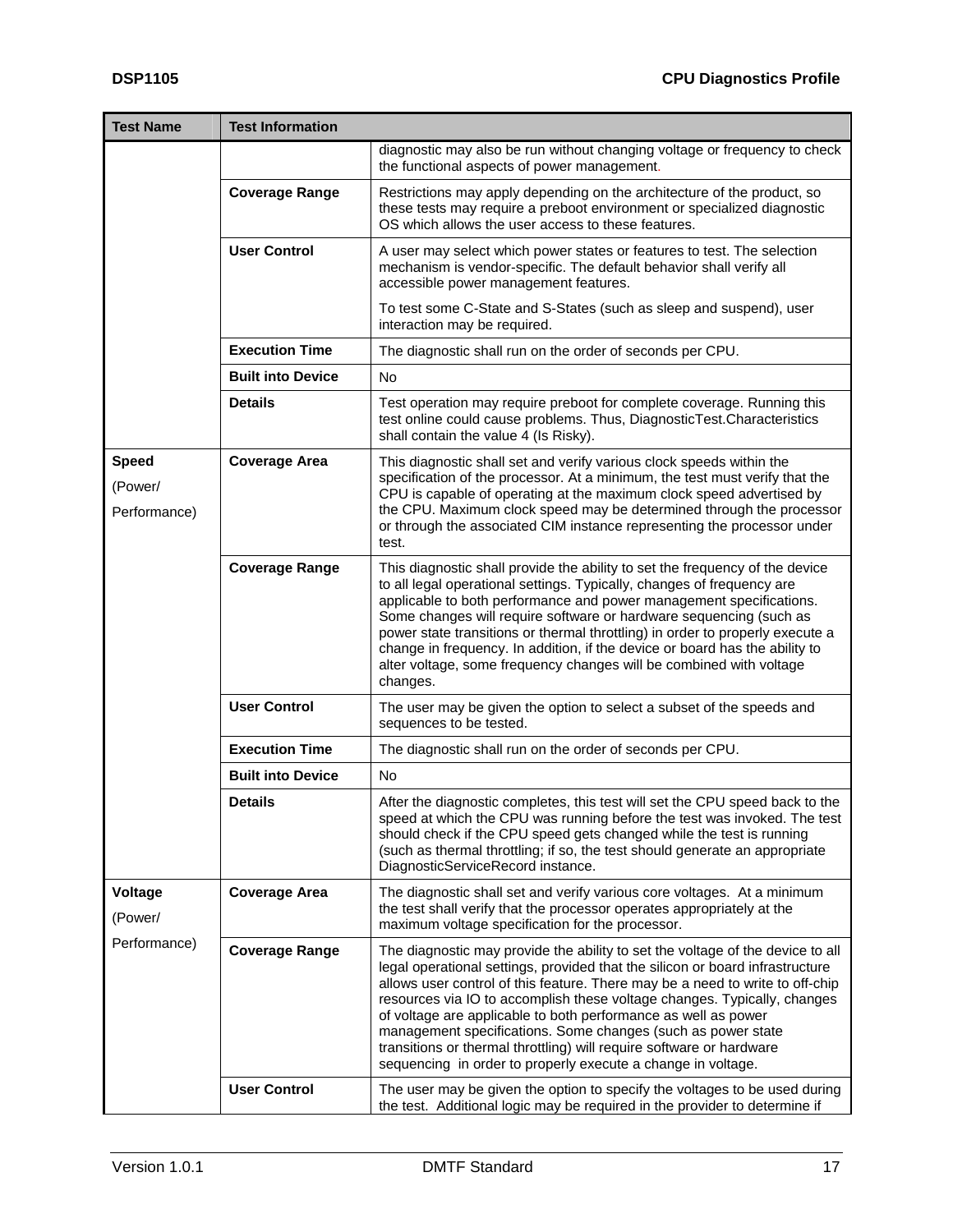| <b>Test Name</b>                                   | <b>Test Information</b>  |                                                                                                                                                                                                                                                                                                                                                                                                                                                                                                                                                                                                                                                                                                                                              |  |  |
|----------------------------------------------------|--------------------------|----------------------------------------------------------------------------------------------------------------------------------------------------------------------------------------------------------------------------------------------------------------------------------------------------------------------------------------------------------------------------------------------------------------------------------------------------------------------------------------------------------------------------------------------------------------------------------------------------------------------------------------------------------------------------------------------------------------------------------------------|--|--|
|                                                    |                          | specified values are valid for the processor specification. The diagnostic<br>shall generate an appropriate DiagnosticServiceRecord instance in this<br>scenario and should exit without running the diagnostic.                                                                                                                                                                                                                                                                                                                                                                                                                                                                                                                             |  |  |
|                                                    | <b>Execution Time</b>    | The diagnostic shall run on the order of seconds per CPU.                                                                                                                                                                                                                                                                                                                                                                                                                                                                                                                                                                                                                                                                                    |  |  |
|                                                    | <b>Built into Device</b> | <b>No</b>                                                                                                                                                                                                                                                                                                                                                                                                                                                                                                                                                                                                                                                                                                                                    |  |  |
|                                                    | <b>Details</b>           | It is possible for the voltage to change during execution of this test. The<br>implementation shall detect voltage changes and report an appropriate<br>message within a DiagnosticServiceRecord. Failure messages should<br>indicate whether a failure was due to an unexpected value for the voltage<br>or a voltage change by an external entity.                                                                                                                                                                                                                                                                                                                                                                                         |  |  |
|                                                    |                          | After the diagnostic completes, this test will set the CPU voltage back to<br>the voltage at which the CPU was running before the test was invoked.                                                                                                                                                                                                                                                                                                                                                                                                                                                                                                                                                                                          |  |  |
|                                                    |                          | The test will check whether the CPU voltage changes while the test is<br>running (such as thermal throttling); if so, the test will perform vendor-<br>specific actions.                                                                                                                                                                                                                                                                                                                                                                                                                                                                                                                                                                     |  |  |
| <b>Stress</b><br>(System Stress)<br>and Coherency) | <b>Coverage Area</b>     | The CPU stress test uses a variety of instruction sets that enable complete<br>access to CPU operations, caches, and memory. Any subsystem (such as<br>cores, threads, caches, bus interfaces, etc.) that can function in parallel<br>should be tested simultaneously. Stress testing does not imply that<br>instructions are selected for the purpose of heating up the core. Instead,<br>instructions should be chosen to functionally stress the architectural<br>features of the device (such as the core, IO interfaces, bus interface unit,<br>cache coherency, etc.). The diagnostic shall activate a variety of CPU<br>features simultaneously. This may involve randomization and testing<br>various combinations of functionality. |  |  |
|                                                    | <b>Coverage Range</b>    | Restrictions may apply depending on the architecture of the product, so<br>these tests may require a preboot environment or specialized diagnostic<br>OS that allows the user access to these features.                                                                                                                                                                                                                                                                                                                                                                                                                                                                                                                                      |  |  |
|                                                    | <b>User Control</b>      | Users may specify the duration time of the test.                                                                                                                                                                                                                                                                                                                                                                                                                                                                                                                                                                                                                                                                                             |  |  |
|                                                    |                          | Random code sequence testing is particularly effective for these tests.<br>Users may provide a seed for randomization of the test operation to<br>provide test result predictability while still allowing a variety of stressful<br>stimuli.                                                                                                                                                                                                                                                                                                                                                                                                                                                                                                 |  |  |
|                                                    | <b>Execution Time</b>    | The diagnostic shall run on the order of seconds to minutes per CPU.                                                                                                                                                                                                                                                                                                                                                                                                                                                                                                                                                                                                                                                                         |  |  |
|                                                    | <b>Built into Device</b> | No.                                                                                                                                                                                                                                                                                                                                                                                                                                                                                                                                                                                                                                                                                                                                          |  |  |
|                                                    | <b>Details</b>           | The diagnostic can be used as a "burn-in" test by the manufacturer.                                                                                                                                                                                                                                                                                                                                                                                                                                                                                                                                                                                                                                                                          |  |  |
|                                                    |                          | DiagnosticSettingData.LoopControl is set to 4 (Timer), and<br>DiagnosticSettingData.LoopControlParameter is set to the duration time of<br>the test.                                                                                                                                                                                                                                                                                                                                                                                                                                                                                                                                                                                         |  |  |
| Cache<br>(System Stress<br>and Coherency)          | <b>Coverage Area</b>     | This diagnostic verifies the integrity and accessibility of all available<br>caches such as the instruction cache, data cache, write policies (write-<br>through, write-back), and coherency protocols. The diagnostics should<br>monitor for protocol and data errors (both correctable and non-<br>correctable).                                                                                                                                                                                                                                                                                                                                                                                                                           |  |  |
|                                                    |                          | Note that additional associations are required to indicate the managed<br>system elements affected by this test. Associations shall be maintained to<br>indicate AffectedManagedElement relationships with<br>CIM_ComputerSystem, CIM_ProcessorCore, and CIM_Processor (in the<br>case of testing shared cache).                                                                                                                                                                                                                                                                                                                                                                                                                             |  |  |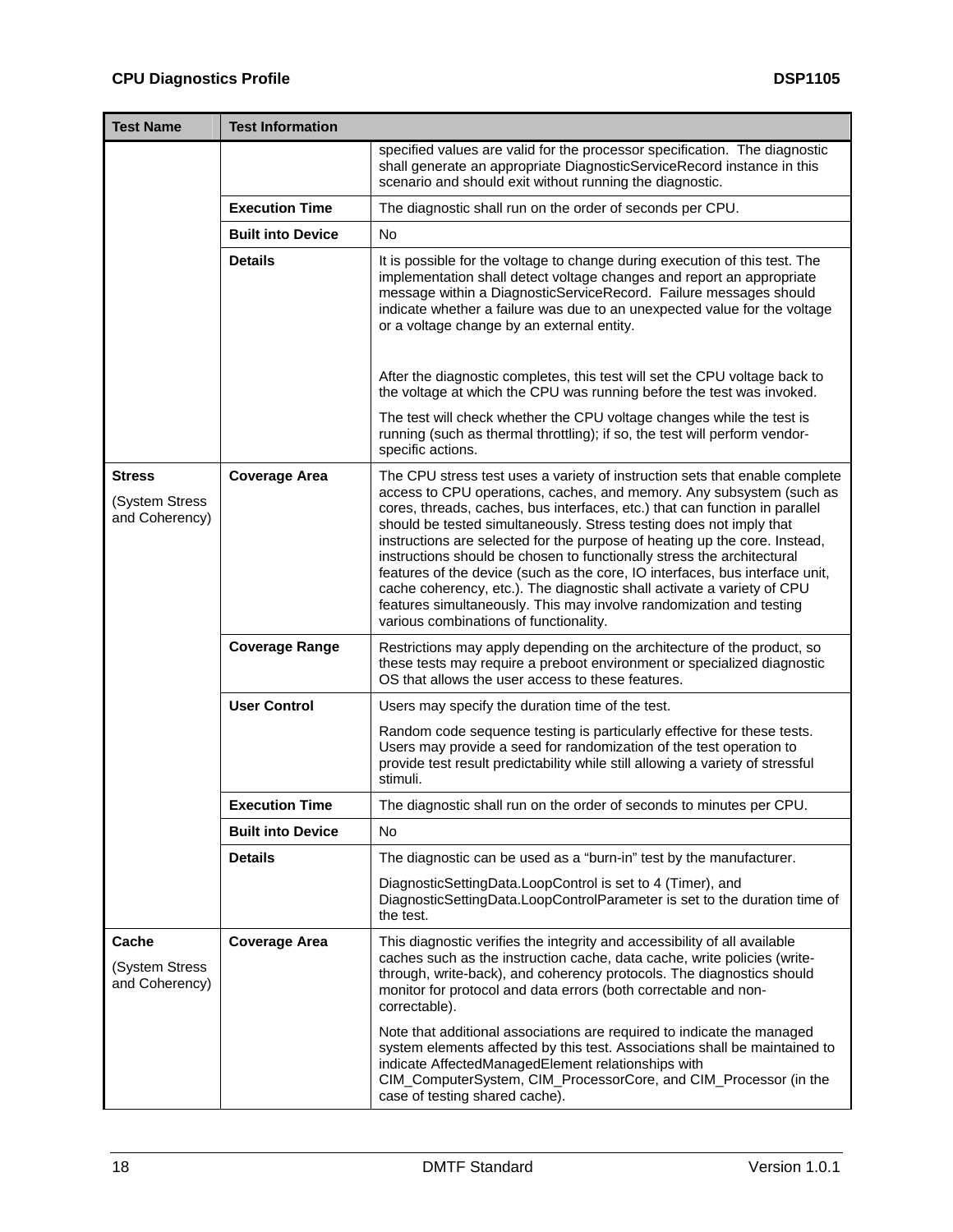<span id="page-18-0"></span>

| <b>Test Name</b>                               | <b>Test Information</b>  |                                                                                                                                                                                                                                                                                                                                                                                                                                                                                                                                                                                                                          |  |  |
|------------------------------------------------|--------------------------|--------------------------------------------------------------------------------------------------------------------------------------------------------------------------------------------------------------------------------------------------------------------------------------------------------------------------------------------------------------------------------------------------------------------------------------------------------------------------------------------------------------------------------------------------------------------------------------------------------------------------|--|--|
|                                                | <b>Coverage Range</b>    | Restrictions may apply depending on the architecture of the product.<br>Some tests may require a preboot environment or specialized diagnostic<br>OS that allows the user access to these features.                                                                                                                                                                                                                                                                                                                                                                                                                      |  |  |
|                                                | <b>User Control</b>      | The user may set the threshold values for correctable errors.                                                                                                                                                                                                                                                                                                                                                                                                                                                                                                                                                            |  |  |
|                                                | <b>Execution Time</b>    | The diagnostic runs on the order of milliseconds to minutes per CPU. The<br>typical execution time should be seconds.                                                                                                                                                                                                                                                                                                                                                                                                                                                                                                    |  |  |
|                                                | <b>Built into Device</b> | <b>No</b>                                                                                                                                                                                                                                                                                                                                                                                                                                                                                                                                                                                                                |  |  |
|                                                | <b>Details</b>           | A 64-bit OS is required for a complete test on certain processors.<br>DiagnosticSettingData.LoopControl is set to 5 (Error Count) and<br>DiagnosticSettingData.LoopControlParameter is set to the threshold value.                                                                                                                                                                                                                                                                                                                                                                                                       |  |  |
| <b>IPC</b><br>(System Stress<br>and Coherency) | <b>Coverage Area</b>     | This test is applicable to systems with multiple processors only. This<br>diagnostic tests IPC, Caches, Memory, and Bus Controllers, which may be<br>included as part of this diagnostic. Alternatively, this diagnostic may simply<br>re-run the other System Stress and Coherency tests. The diagnostic could<br>also target any features of the CPU architecture that are not covered by<br>the other diagnostic tests listed in this table. Additionally, they should<br>target all possible communication transactions between CPUs, such as<br>interrupt processing, cache coherency testing, and error signaling. |  |  |
|                                                | <b>Coverage Range</b>    | Restrictions may apply depending on the architecture of the product, so<br>these tests may require a preboot environment or specialized diagnostic<br>OS that allows the user access to these features.                                                                                                                                                                                                                                                                                                                                                                                                                  |  |  |
|                                                | <b>User Control</b>      | None                                                                                                                                                                                                                                                                                                                                                                                                                                                                                                                                                                                                                     |  |  |
|                                                | <b>Execution Time</b>    | The diagnostic shall run on the order of seconds per CPU.                                                                                                                                                                                                                                                                                                                                                                                                                                                                                                                                                                |  |  |
|                                                | <b>Built into Device</b> | No                                                                                                                                                                                                                                                                                                                                                                                                                                                                                                                                                                                                                       |  |  |
|                                                | <b>Details</b>           |                                                                                                                                                                                                                                                                                                                                                                                                                                                                                                                                                                                                                          |  |  |

#### <span id="page-18-2"></span>374 **7.2 CIM\_CPUDiagnosticTest**

The CIM\_CPUDiagnosticTest class defines the tests that can be used to diagnose CPU issues. [Table 3](#page-18-1) and [Table 4](#page-19-1) list the set of CPU tests defined by this profile, whether the test implementation is Mandatory 375 376 377 378 or Optional, and the values of certain class properties. An implementation may extend this class and add vendor-defined tests using the Vendor Defined range of the CPUDiagnosticTestType valuemap.

379 380 The current values for TestType array property are: 0 (Unknown), 1 (Other), 2 (Functional), 3 (Stress), 4 (Health Check), 5 (Access Test), 6 (Media Verify), 7 (DMTF Reserved), 8 (Vendor Reserved).

<span id="page-18-1"></span>381

**Table 3 – CIM\_CPUDiagnosticTest Property Requirements** 

| <b>Test Name</b>              | <b>Criteria</b> | ElementName*                                      | <b>CPUTestType</b> | TestType*      |
|-------------------------------|-----------------|---------------------------------------------------|--------------------|----------------|
| Register                      | Optional        | <b>CPU Register Test</b>                          | $\overline{2}$     | (2) Functional |
| Instruction                   | Optional        | <b>CPU</b> Instruction Test                       | 3                  | (2) Functional |
| <b>FPU</b><br>Instruction     | Optional        | <b>CPU FPU Instruction</b><br>Test                | $\overline{4}$     | (2) Functional |
| Mixed<br>Instruction<br>Width | Mandatory       | <b>CPU Mixed Instruction</b><br><b>Width Test</b> | 5                  | (2) Functional |
| Paging and                    | Mandatory       | CPU Paging and                                    | 6                  | (2) Functional |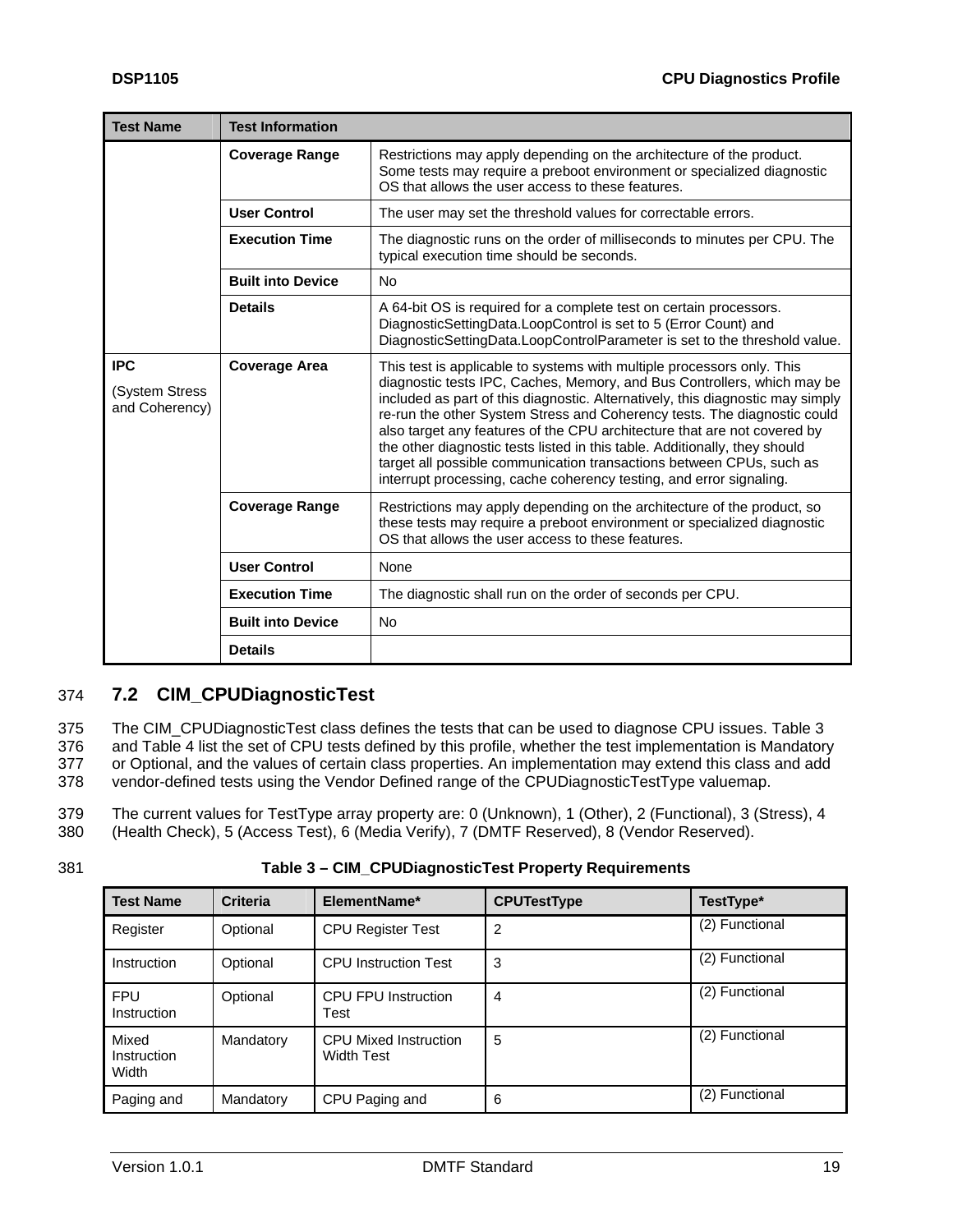<span id="page-19-0"></span>

| <b>Test Name</b>        | <b>Criteria</b> | ElementName*                               | <b>CPUTestType</b> | TestType*                          |
|-------------------------|-----------------|--------------------------------------------|--------------------|------------------------------------|
| Protected<br>Mode Entry |                 | <b>Protected Mode Entry</b><br>Test        |                    |                                    |
| Virtual<br>Machine      | Mandatory       | <b>CPU Virtual Machine</b><br>Test         | 7                  | (2) Functional                     |
| Exceptions              | Optional        | <b>CPU Exceptions Test</b>                 | 8                  | (2) Functional                     |
| <b>Status</b>           | Mandatory       | <b>CPU Status Test</b>                     | 9                  | (2) Functional<br>(4) Health Check |
| Power<br>Management     | Mandatory       | <b>CPU Power</b><br><b>Management Test</b> | 10                 | (2) Functional                     |
| Speed                   | Mandatory       | <b>CPU Speed Test</b>                      | 11                 | (2) Functional                     |
| Voltage                 | Optional        | CPU Voltage Test                           | 12                 | (2) Functional                     |
| <b>Stress</b>           | Mandatory       | <b>CPU Stress Test</b>                     | 13                 | $(3)$ Stress                       |
| Cache                   | Mandatory       | <b>CPU Cache Test</b>                      | 14                 | (2) Functional                     |
| <b>IPC</b>              | Optional        | <b>CPU IPC Test</b>                        | 15                 | (2) Functional                     |

382 An asterisk (\*) indicates that the property is inherited from the parent class CIM\_DiagnosticTest.

383 The current values for the Characteristics array property inherited from the CIM\_DiagnosticTest parent

384 class are: 0 (Unknown), 1 (Other), 2 (Is Exclusive), 3 (Is Interactive), 4 (Is Destructive), 5 (Is Risky), 6 (Is

385 Package), 7 (Reserved), 8 (Is Synchronous), 9 (Media Required), 10 (Additional Hardware Required).

386 The OtherCharacteristicsDescription property is used to provide additional information about the nature of

387 the test. The content of the OtherCharacteristicsDescription property is vendor-specific.

388 389 The Characteristics property shall contain the value 4 (Is Destructive) for the Sequential Write test. The property can be NULL for the other tests.

<span id="page-19-1"></span>390

#### **Table 4** – **CIM\_CPUDiagnosticTest Property Requirements**

| <b>Test Name</b>                      | <b>Characteristics*</b> | OtherCharacteristicsDescriptions* | <b>Comment</b>                                                                        |
|---------------------------------------|-------------------------|-----------------------------------|---------------------------------------------------------------------------------------|
| Register                              | 1 (Other)               | Vendor specific                   |                                                                                       |
| <b>Instruction</b>                    | 1 (Other)               | Vendor specific                   | User may select instruction<br>subsets to test that will be<br>architecture specific. |
| <b>FPU</b><br><b>Instruction</b>      | 1 (Other)               | Vendor specific                   | User may select instruction<br>subsets to test that will be<br>architecture specific. |
| Mixed<br>Instruction<br>Width         | 1 (Other)               | Vendor specific                   | User may select instruction<br>subsets to test that will be<br>architecture specific. |
| Paging and<br>Protected<br>Mode Entry | 1 (Other)               | Vendor specific                   |                                                                                       |
| Virtual<br>Machine                    | 1 (Other)               | Vendor specific                   |                                                                                       |
| Exceptions                            | 1 (Other)               | Vendor specific                   |                                                                                       |
| <b>Status</b>                         |                         |                                   |                                                                                       |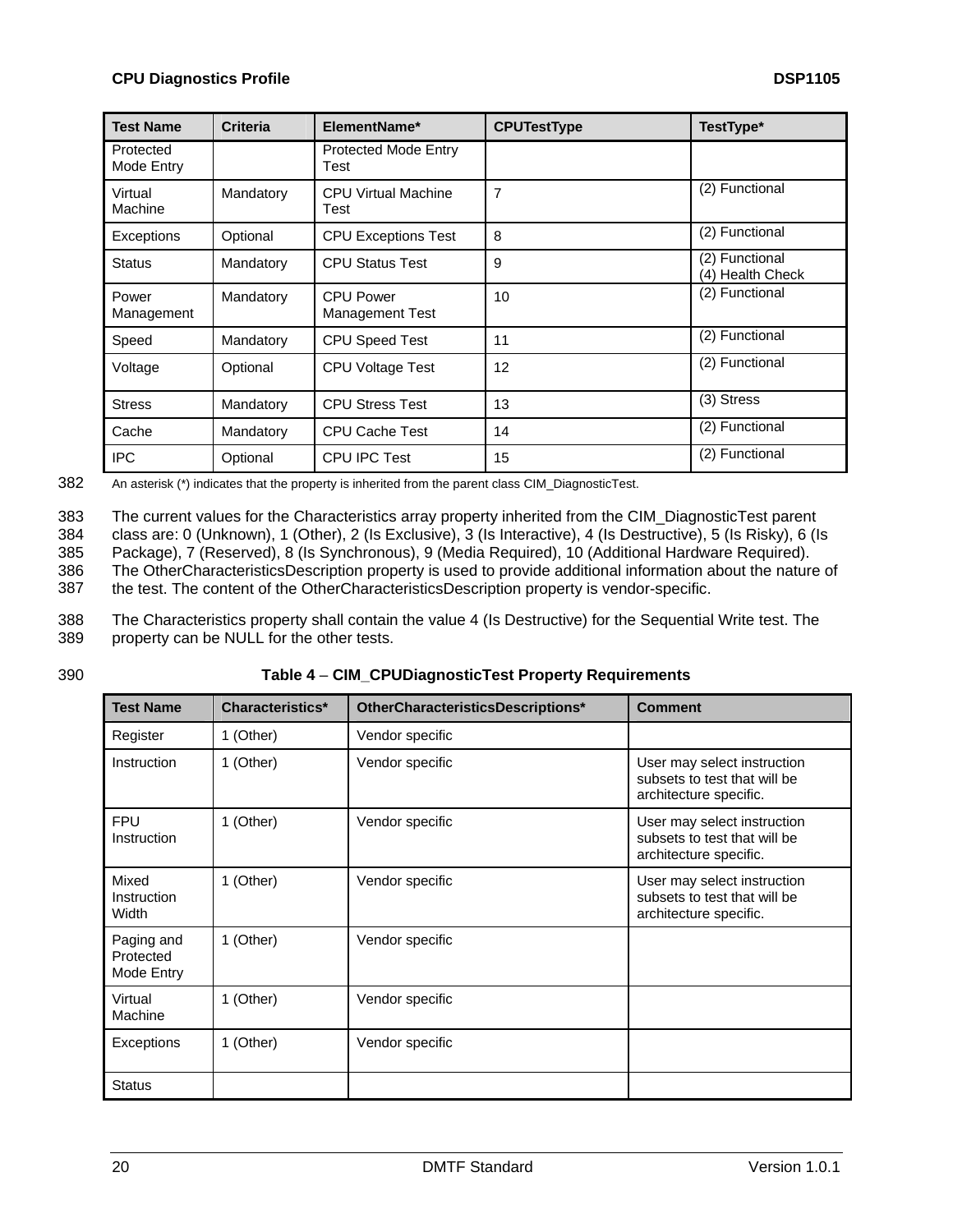<span id="page-20-0"></span>

| <b>Test Name</b>    | <b>Characteristics*</b>         | OtherCharacteristicsDescriptions* | <b>Comment</b>                                                                                             |
|---------------------|---------------------------------|-----------------------------------|------------------------------------------------------------------------------------------------------------|
| Power<br>Management | 1 (Other)<br>5 (Is Risky)       | Vendor specific                   | To test some C-State and S-<br>States (such as sleep and<br>suspend), user interaction may<br>be required. |
| Speed               |                                 |                                   |                                                                                                            |
| Voltage             | 1 (Other)<br>3 (Is Interactive) | Vendor specific                   |                                                                                                            |
| <b>Stress</b>       | 1 (Other)<br>6 (Is package)     | Vendor specific                   |                                                                                                            |
| Cache               | (Other)                         | Vendor specific                   |                                                                                                            |
| <b>IPC</b>          | 1 (Other)                       | Vendor specific                   |                                                                                                            |

391 An asterisk (\*) indicates that the property is inherited from the parent class CIM\_DiagnosticTest.

## <span id="page-20-2"></span>392 **7.3 CIM\_CPUDiagnosticSettingData**

393 One or more instances of CIM\_CPUDiagnosticSettingData may be implemented. They are associated to

394 CIM\_CPUDiagnosticTest using CIM\_ElementSettingData. The vendor-defined default values may be

395 specified and advertised using an instance of CIM\_CPUDiagnosticSettingData that is referenced by the

396 instance of CIM\_ElementSettingData whose property value for IsDefault is 1 (Is Default).

397 398 A diagnostic test may require parameters to run. Some parameters may affect how the test is run while other parameters provide the values to be used by the test.

399 CIM\_DiagnosticSettingData contains properties that affect how a diagnostic test is run (for example,

400 401 LoopControl, QuickMode), how errors are handled (for example, HaltOnError), or how results are logged (for example, LogOptions). CIM\_DiagnosticSettingData is an argument to the

402 CIM\_DiagnosticTest.RunDiagnosticService extrinsic method. If additional properties are needed that

403 control the behavior of the diagnostic test, then they should be defined in a subclass of

404 CIM\_DiagnosticSettingData.

405 406 407 The client may use one of the vendor-defined default CIM\_CPUDiagnosticSettingData instances as an argument to the CIM\_CPUDiagnosticTest.RunDiagnosticService extrinsic method. Alternatively, the client may create its own instance of CIM\_CPUDiagnosticSettingData and use it instead.

408 The CIM\_CPUDiagnosticSettingData class defines the parameters that may be used by some of the CPU

409 tests. [Table 5](#page-20-1) lists these test parameters and shows which tests might use them. An implementation may

410 extend this class and define additional parameters for any other vendor-defined tests.

<span id="page-20-1"></span>411

#### **Table 5** – **CIM\_CPUDiagnosticSettingData Property Requirements**

| <b>Test Name</b>              | ElementName*                                         | <b>CPUSpeeds</b> | <b>CPUVoltages</b> | LoopControl* | <b>LoopControl</b><br>Parameter* | <b>Seed</b> |
|-------------------------------|------------------------------------------------------|------------------|--------------------|--------------|----------------------------------|-------------|
| Register                      | <b>CPU Register Test</b>                             |                  |                    |              |                                  |             |
| Instruction                   | <b>CPU</b> Instruction Test                          |                  |                    |              |                                  |             |
| <b>FPU</b><br>Instruction     | CPU FPU Instruction<br>Test                          |                  |                    |              |                                  |             |
| Mixed<br>Instruction<br>Width | <b>CPU Mixed</b><br><b>Instruction Width</b><br>Test |                  |                    |              |                                  |             |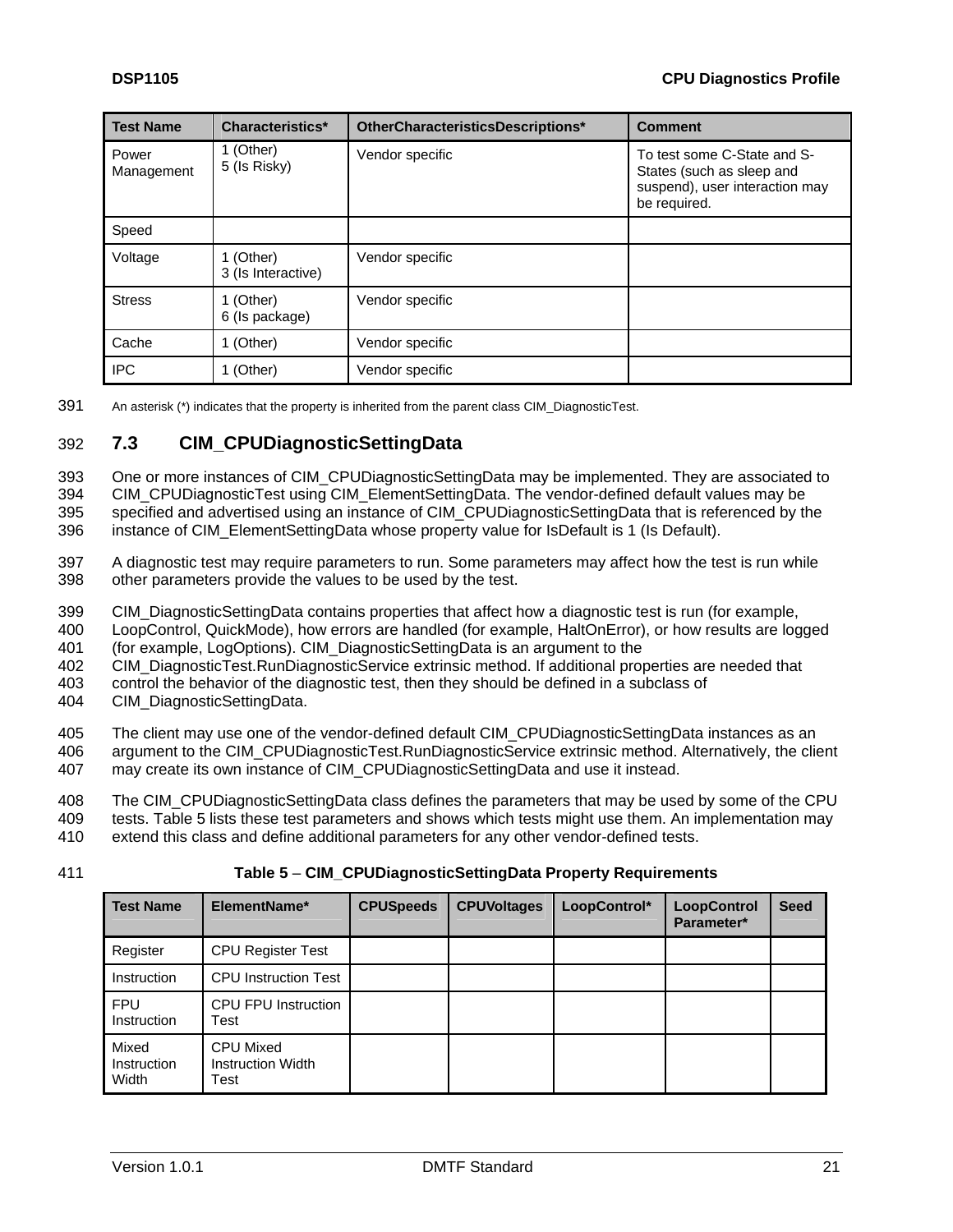<span id="page-21-0"></span>

| <b>Test Name</b>                      | ElementName*                                                 | <b>CPUSpeeds</b> | <b>CPUVoltages</b> | LoopControl*    | <b>LoopControl</b><br>Parameter* | <b>Seed</b> |
|---------------------------------------|--------------------------------------------------------------|------------------|--------------------|-----------------|----------------------------------|-------------|
| Paging and<br>Protected<br>Mode Entry | CPU Paging and<br><b>Protected Mode</b><br><b>Entry Test</b> |                  |                    |                 |                                  |             |
| Virtual<br>Machine                    | <b>CPU Virtual Machine</b><br>Test                           |                  |                    |                 |                                  |             |
| Exceptions                            | <b>CPU Exceptions</b><br>Test                                |                  |                    |                 |                                  |             |
| <b>Status</b>                         | <b>CPU Status Test</b>                                       |                  |                    |                 |                                  |             |
| Power<br>Management                   | <b>CPU Power</b><br>Management Test                          |                  |                    |                 |                                  |             |
| Speed                                 | <b>CPU Speed Test</b>                                        | Used             |                    |                 |                                  |             |
| Voltage                               | <b>CPU Voltage Test</b>                                      |                  | Used               |                 |                                  |             |
| <b>Stress</b>                         | <b>CPU Stress Test</b>                                       |                  |                    | 4 (Timer)       | Used                             | Used        |
| Cache                                 | <b>CPU Cache Test</b>                                        |                  |                    | 5 (Error Count) | Used                             |             |
| <b>IPC</b>                            | <b>CPU IPC Test</b>                                          |                  |                    |                 |                                  |             |

412 An asterisk (\*) indicates that the property is inherited from the parent class CIM\_DiagnosticSettingData

413 If any CIM\_CPUDiagnosticSettingData property does not have a value when passed as an argument to

414 415 the CIM\_DiagnosticTest.RunDiagnosticService extrinsic method, then the default values for the test arguments shall be used. The default values are defined by the test implementer.

- 416 417 NOTE: The Test Names shown with an asterisk (\*) indicate tests that have user controls. However, such controls are too dependent upon the CPU architecture to be generically defined as a
- 418 419 CIM\_CPUDiagnosticSettingData property. Instead, a vendor should define such properties in a subclass of CIM\_CPUDiagnosticSettingData.

#### <span id="page-21-1"></span>420 **7.3.1 CIM\_CPUDiagnosticSettingData.CPUSpeeds**

- 421 422 This array property is used by a client for the tests shown in [Table 5](#page-20-1) to specify the CPU speeds to be used during the test.
- 423 The vendor-defined default value is advertised using the default instance of
- 424 CIM\_CPUDiagnosticSettingData.
- 425 The vendor-defined default value is specified using an instance of CIM\_CPUDiagnosticSettingData that is
- 426 427 referenced by the instance of CIM\_ElementSettingData whose property value for IsDefault is 1 (Is Default).
- 428 429 The vendor-defined maximum value is specified using an instance of CIM\_CPUDiagnosticSettingData that is referenced by the instance of CIM\_ElementSettingData whose property value for IsMaximum is 1
- 430 (Is Maximum).
- 431 The vendor-defined minimum value is specified using an instance of CIM\_CPUDiagnosticSettingData that
- 432 433 is referenced by the instance of CIM\_ElementSettingData whose property value for IsMinimum is 1 (Is Minimum).
- 434 If no value is specified, the vendor-defined default values will be used.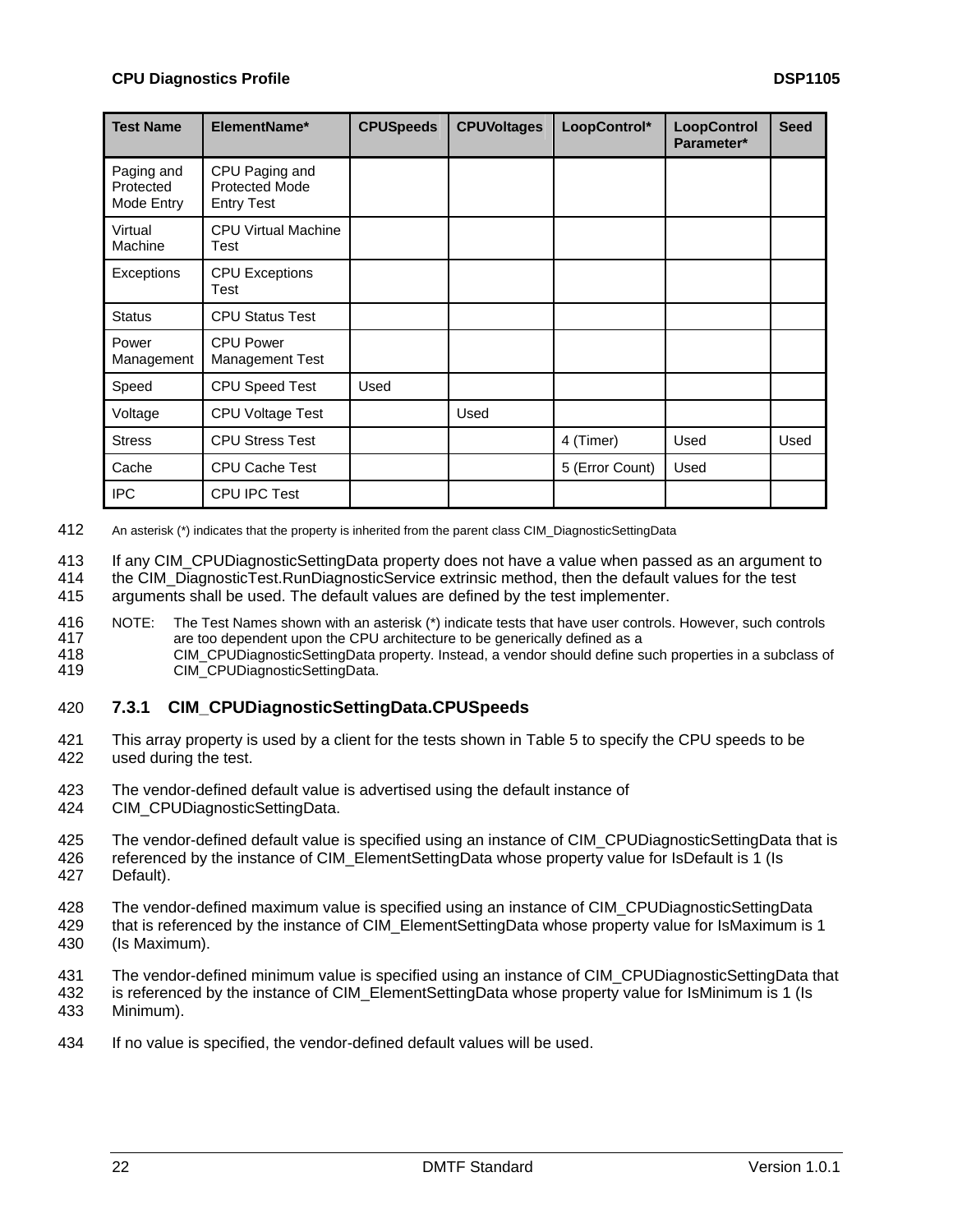#### <span id="page-22-2"></span><span id="page-22-0"></span>435 **7.3.2 CIM\_CPUDiagnosticSettingData.CoreVoltages**

- This array property is used by a client for the tests shown in [Table 5](#page-20-1) to specify the voltages to be used during the test. 436 437
- 438 The vendor-defined default value is advertised using the default instance of
- 439 CIM\_CPUDiagnosticSettingData.
- 440 The vendor-defined maximum value is specified using an instance of CIM\_CPUDiagnosticSettingData
- 441 442 that is referenced by the instance of CIM\_ElementSettingData whose property value for IsMaximum is 1 (Is Maximum).
- 443 444 445 The vendor-defined minimum value is specified using an instance of CIM\_CPUDiagnosticSettingData that is referenced by the instance of CIM\_ElementSettingData whose property value for IsMinimum is 1 (Is Minimum).
- 446 If no value is specified, the vendor-defined default values will be used.

#### <span id="page-22-3"></span>447 **7.3.3 CIM\_CPUDiagnosticSettingData.Seed**

448 449 This property is used by a client for the Stress test shown in [Table 5](#page-20-1) to specify the seed to use when random combinations of tests or test values are used.

- 450 **7.3.4 CIM\_DiagnosticSettingData.LoopControl**
- 451 To specify the time that the Stress test runs, the client sets this property to 4 (Timer).
- 452 To specify the threshold error count for the Cache test, the client sets this property to 5 (Error Count).

#### 453 **7.3.5 CIM\_DiagnosticSettingData.LoopControlParameter**

- 454 To specify the time that the Stress test runs, the client sets this property to the desired length of time.
- 455 To specify the threshold error count for the Cache test, the client sets this property to the threshold value

#### <span id="page-22-4"></span>456 **7.4 CIM\_CPUDiagnosticServiceCapabilities**

- 457 458 459 The SupportedLoopControl property lists the loop controls that are supported by the Diagnostic Service. The values are: 0 (Unknown), 1 (Other), 2 (Continuous), 3 (Count), 4 (Timer), 5 (ErrorCount), 0x8000 (No Loop Control)
- 460 [Table 6](#page-22-1) specifies the possible values for each test for CIM\_CPUDiagnosticServiceCapabilities.
- <span id="page-22-1"></span>461

#### **Table 6 – CIM\_CPUDiagnosticServiceCapabilities Property Requirements**

| <b>Test Name</b>              | SupportedLoopControl*    | <b>CPUSpeeds</b> | <b>CoreVoltages</b> | <b>Seed</b> |
|-------------------------------|--------------------------|------------------|---------------------|-------------|
| Register                      | 0x8000 (No Loop Control) |                  |                     |             |
| Instruction                   | 0x8000 (No Loop Control) |                  |                     |             |
| <b>FPU</b><br>Instruction     | 0x8000 (No Loop Control) |                  |                     |             |
| Mixed<br>Instruction<br>Width | 0x8000 (No Loop Control) |                  |                     |             |
| Paging and                    | 0x8000 (No Loop Control) |                  |                     |             |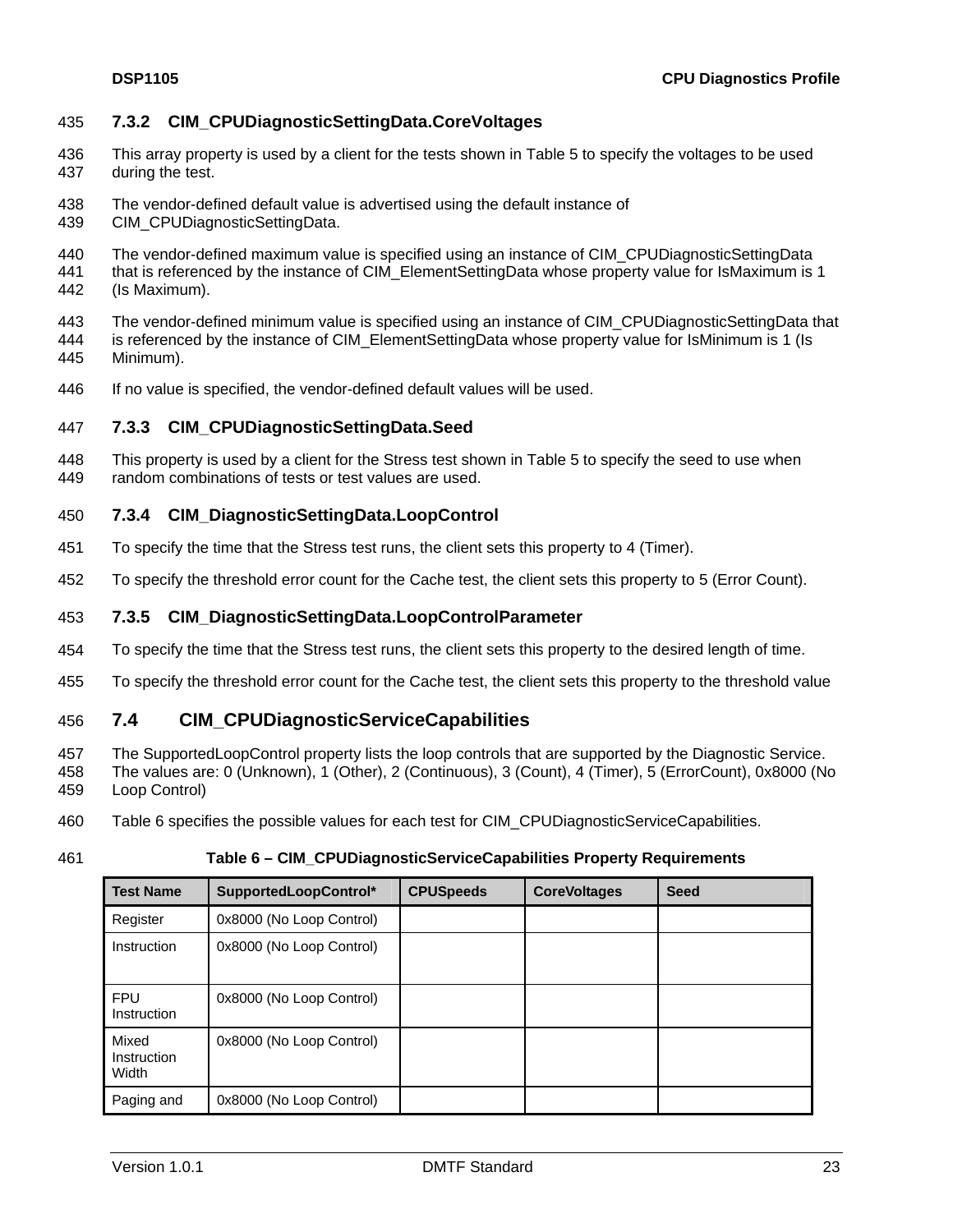<span id="page-23-0"></span>

| <b>Test Name</b>        | SupportedLoopControl*    | <b>CPUSpeeds</b> | <b>CoreVoltages</b> | <b>Seed</b> |
|-------------------------|--------------------------|------------------|---------------------|-------------|
| Protected<br>Mode Entry |                          |                  |                     |             |
| Virtual<br>Machine      | 0x8000 (No Loop Control) |                  |                     |             |
| Exceptions              | 0x8000 (No Loop Control) |                  |                     |             |
| <b>Status</b>           | 0x8000 (No Loop Control) |                  |                     |             |
| Power<br>Management     | 0x8000 (No Loop Control) |                  |                     |             |
| Speed                   | 0x8000 (No Loop Control) | Used             |                     |             |
| Voltage                 | 0x8000 (No Loop Control) |                  | Used                |             |
| <b>Stress</b>           | 4 (Timer)                |                  |                     | Used        |
| Cache                   | 5 (Error Count)          |                  |                     |             |
| <b>IPC</b>              | 0x8000 (No Loop Control) |                  |                     |             |

462 An asterisk (\*) indicates that the property is inherited from the parent class CIM\_DiagnosticServiceCapabilities

#### 463 **7.4.1 CIM\_CPUDiagnosticServiceCapabilities.SupportedLoopControl**

464 465 466 467 468 This array property is used by a provider for the tests shown in [Table 6](#page-22-1) to specify whether or not the test supports loop control. If loop control is not supported, the value of this property is 0x8000 (No Loop Control). If the test is to be run for a specified amount of time, this array property shall contain the value 4 (Timer). If the test is to be run until a threshold error count is reached, this array property shall contain the value 5 (Error Count).

#### <span id="page-23-2"></span>469 **7.4.2 CIM\_CPUDiagnosticServiceCapabilities.CPUSpeeds**

470 471 This array property is used by a provider for the tests shown in [Table 6](#page-22-1) to specify the CPU speeds supported by the test.

#### <span id="page-23-3"></span>472 **7.4.3 CIM\_CPUDiagnosticServiceCapabilities.CoreVoltages**

473 474 This array property is used by a provider for those tests shown in [Table 6](#page-22-1) to specify the voltages supported by the test.

#### <span id="page-23-4"></span>475 **7.4.4 CIM\_CPUDiagnosticServiceCapabilities.Seed**

476 477 For those tests shown in [Table 6,](#page-22-1) this boolean property indicates that one can specify the seed for a random sequence to be used by the test.

#### <span id="page-23-1"></span>478 **8 Methods**

479 480 This clause details the requirements for supporting intrinsic operations and extrinsic methods for the CIM elements defined by this profile.

#### 481 **8.1 CIM\_CPUDiagnosticTest.RunDiagnosticService( )**

The RunDiagnosticService method shall return one of the return code values defined in **DSP1002**, Table 2 – RunDiagnosticService Method: Return Code Values. 482 483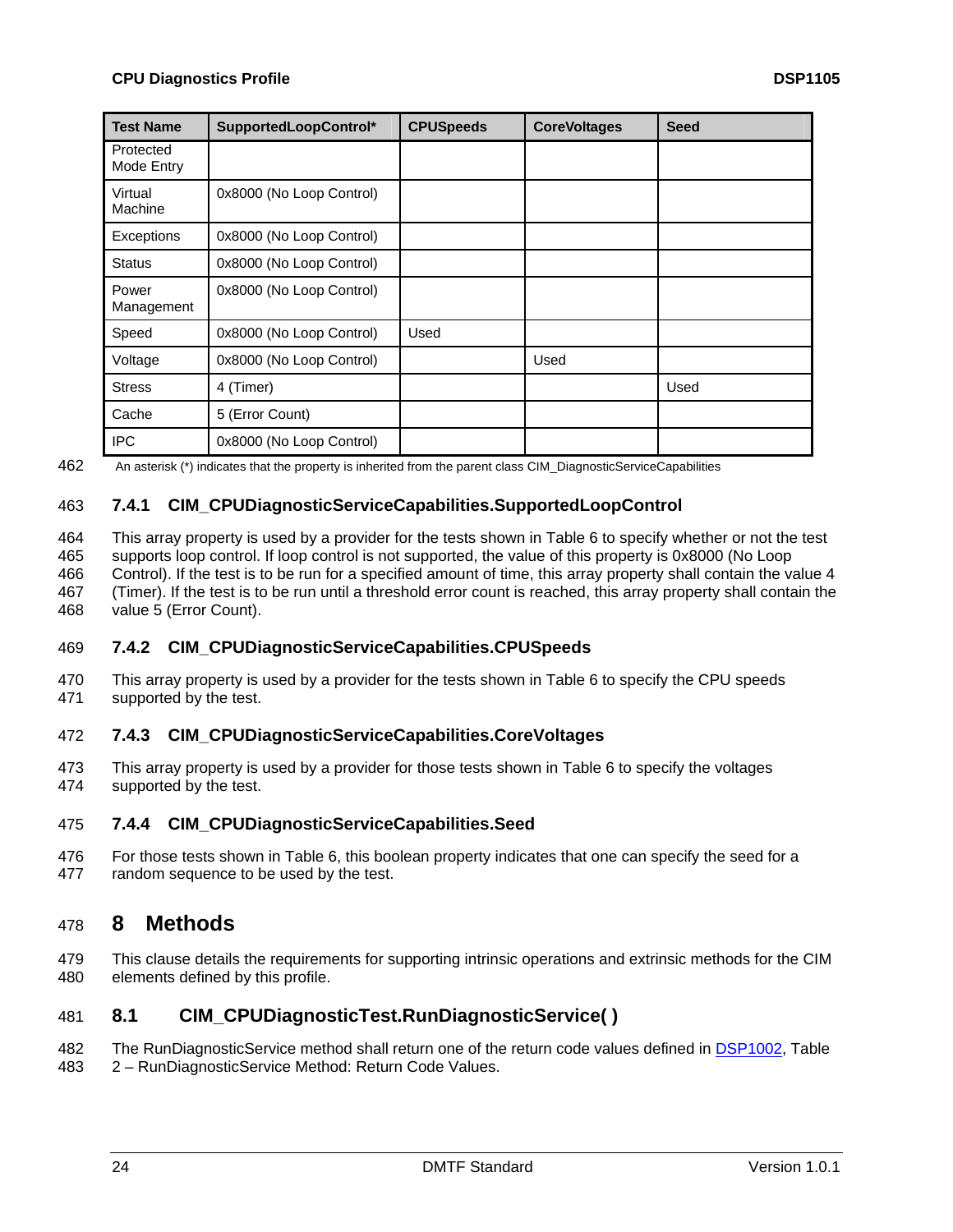- <span id="page-24-0"></span>When failures occur during the execution of a diagnostic test, the failure shall be recorded in the instance 484
- of CIM\_DiagnosticServiceRecord associated with the test. The reason for the failure shall be recorded in 485
- CIM\_DiagnosticServiceRecord.ErrorCode[ ] and the corresponding 486
- CIM\_DiagnosticServiceRecord.ErrorCount[ ] shall be incremented. Other occurrences of the same failure 487
- during the same test shall not create additional entries in CIM\_DiagnosticServiceRecord.ErrorCode[ ], but 488
- they shall cause the corresponding CIM\_DiagnosticServiceRecord.ErrorCount[ ] to be incremented. 489

#### 490 **8.2 Profile Conventions for Operations**

Support for operations for each profile class (including associations) shall be as mandated in [DSP1002](#page-6-0) clauses 8.5 through 8.29. 491 492

## 493 **9 Use Cases**

- 494 This clause contains use cases for the *CPU Diagnostics Profile*.
- How to discover, configure and run the individual diagnostic tests is detailed in **DSP1002**. This clause focuses on how to use the Optical Drivediagnostic tests to diagnose common memory issues. 495 496

#### 497 **9.1 Use Case Summary**

- 498 This clause contains object diagrams and use cases for the *CPU Diagnostics Profile*.
- 499 This clause should be read in combination with the use cases described in the *Diagnostics Profile* [\(DSP1002](#page-6-0)), which defines the common methodology for discovering, configuring, and executing diagnostic tests on a system. The following use case descriptions provide the additional information for 500 501
- running the CPU-specific diagnostic tests. 502
- 503 504 [Table 7](#page-24-1) summarizes the use cases that are described in this clause. The use cases are categorized and named, and references are provided to the clauses that further describe each use case.
- 505 The CIM prefix has been omitted from the class names in the use cases for readability.
- <span id="page-24-1"></span>506

#### **Table 7 – CPU Diagnostics Profile Use Cases**

| Category                             | <b>Tests</b>                                                                                          | <b>Description</b>                                                                                              |
|--------------------------------------|-------------------------------------------------------------------------------------------------------|-----------------------------------------------------------------------------------------------------------------|
| <b>Quick Preboot Verification</b>    | Paging and Protected Mode Entry,<br>Registers                                                         | Provides quick verification that basic<br>components and OS functions operate<br>properly. See 9.2.             |
| <b>Full Preboot Verification</b>     | Paging and Protected Mode Entry,<br>Registers, Virtual Machine,<br>Exceptions                         | Provides additional verification that<br>other OS functions operate properly.<br>See 9.3.                       |
| <b>Quick Functional Verification</b> | Status, Instructions, Mixed<br><b>Instruction Width</b>                                               | Provides quick verification of basic<br>functionality with no to minimal user<br>interaction required. See 9.4. |
| Full functional verification         | Status, FPU Instructions, Mixed<br>Instruction Width, Cache, Speed,<br>Voltage, Power Management, IPC | Provides full verification of basic<br>functionality with possible user<br>interaction required. See 9.5.       |
| <b>Stress</b>                        | <b>Stress</b>                                                                                         | Provides stress testing. See 9.6.                                                                               |

Before performing the use cases in this profile, it is assumed that a client has already utilized the use 508 case methodology defined in the *[Diagnostics Profile](#page-6-0)* to discover the following instances: 507

509 • ManagedSystemElement (that is, CPU) instances to be tested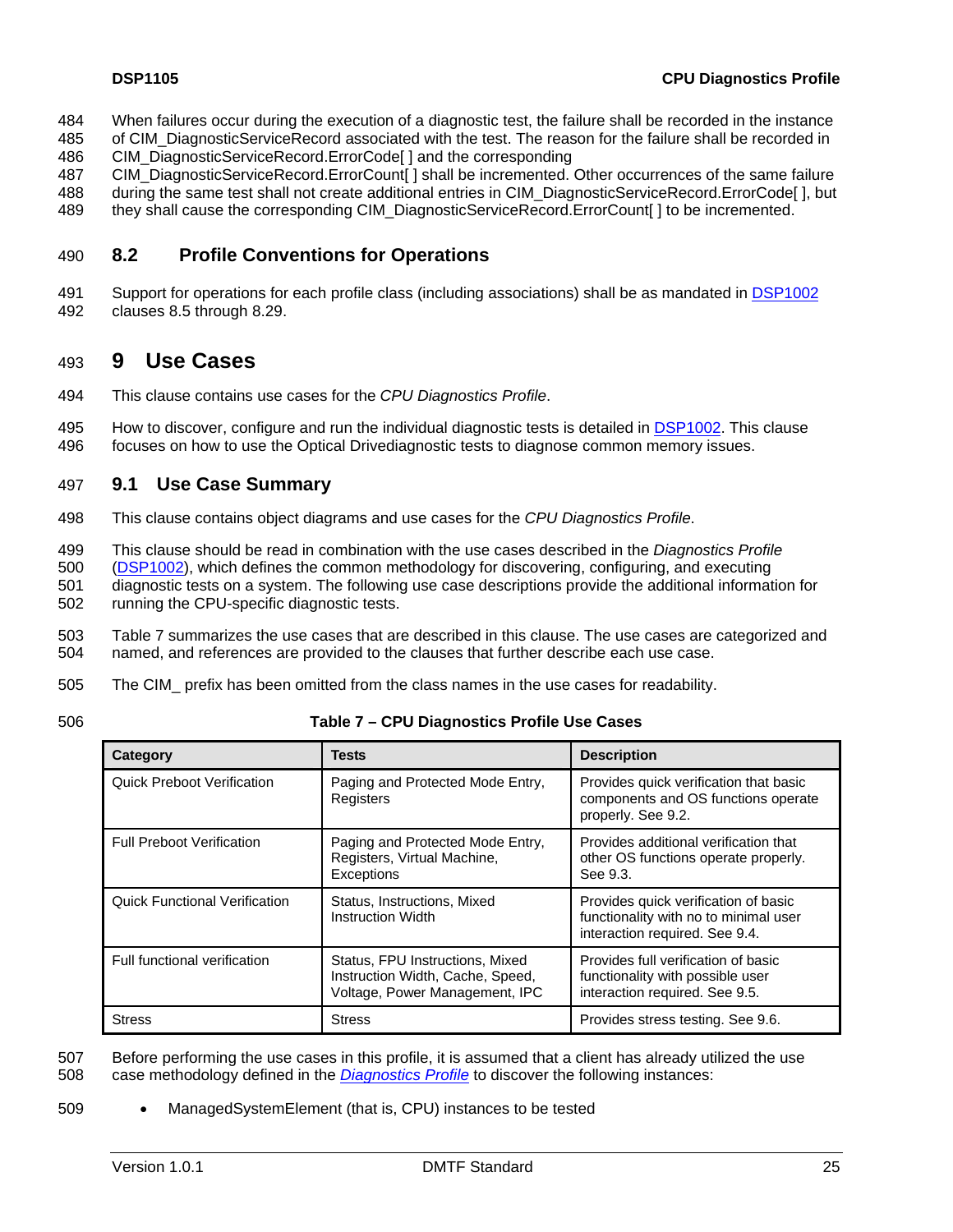- <span id="page-25-0"></span>510 • CPUDiagnosticTest instances to be used by this profile
- 511 512 • CPUDiagnosticSettingData instances to be used by this profile that will be passed to the CPUDiagnosticTest.RunDiagnosticService extrinsic method.

#### <span id="page-25-1"></span>513 **9.2 Quick Preboot Functional Verification**

- 514 515 To quickly verify that basic components of a CPU are operating properly before the system is booted, a client performs the following steps:
- 516 1) Select the ManagedSystemElement instance to be tested.
- 517 518 2) Initialize the property values of DiagnosticSettingData as desired (for example HaltOnError, LogOptions, etc.).
- 519 520 3) Select the CPUDiagnosticTest instance that tests page tables, that is, CPUTestType =  $6$  (Paging and Protected Mode Entry).
- 521 522 4) Invoke the CPUDiagnosticTest.RunDiagnosticService extrinsic method using the instances from Step 1 and 2 as arguments.
- 523 5) Repeat Steps 2, 3, and 4 for launching the diagnostic tests for Registers.
- 524 NOTE: Any failures probably indicate serious functional problems that would probably cause other tests to fail.

#### <span id="page-25-2"></span>525 **9.3 Full Preboot Functional Verification**

- 526 527 To more completely verify the proper operation of a CPU before the system is booted, a client performs the following steps:
- 528 1) Select the ManagedSystemElement instance to be tested.
- 529 530 2) Initialize the property values of DiagnosticSettingData as desired (for example, HaltOnError, LogOptions, etc.).
- 531 532 3) Select the CPUDiagnosticTest instance that tests page tables, that is, CPUTestType = 6 (Paging and Protected Mode Entry).
- 533 534 4) Invoke the CPUDiagnosticTest.RunDiagnosticService extrinsic method using the instances from Step 1 and 2 as arguments.
- 535 536 5) Repeat Steps 2, 3, and 4 for launching the diagnostic tests for Registers, Virtual Machine, and Exceptions.
- 537 538 6) Repeat Steps 2, 3, and 4 for testing FPU Instructions, Registers, Cache, Speed, and Power Management.
- <span id="page-25-3"></span>539 **9.4 Quick Functional Verification**
- 540 541 To quickly verify the proper operation of a CPU, a client performs the following steps after the system is booted:
- 542 1) Select the ManagedSystemElement instance to be tested.
- 543 544 2) Initialize the property values of DiagnosticSettingData as desired (for example, HaltOnError, LogOptions, etc.).
- 545 3) Select the CPUDiagnosticTest instance that Status test, that is, CPUTestType = 9 (Status).
- 546 547 4) Invoke the CPUDiagnosticTest.RunDiagnosticService extrinsic method using the instances from Step 1 and 2 as arguments.
- 548 Repeat Steps 2, 3, and 4 for testing Status, Instructions, and Mixed Instruction Width.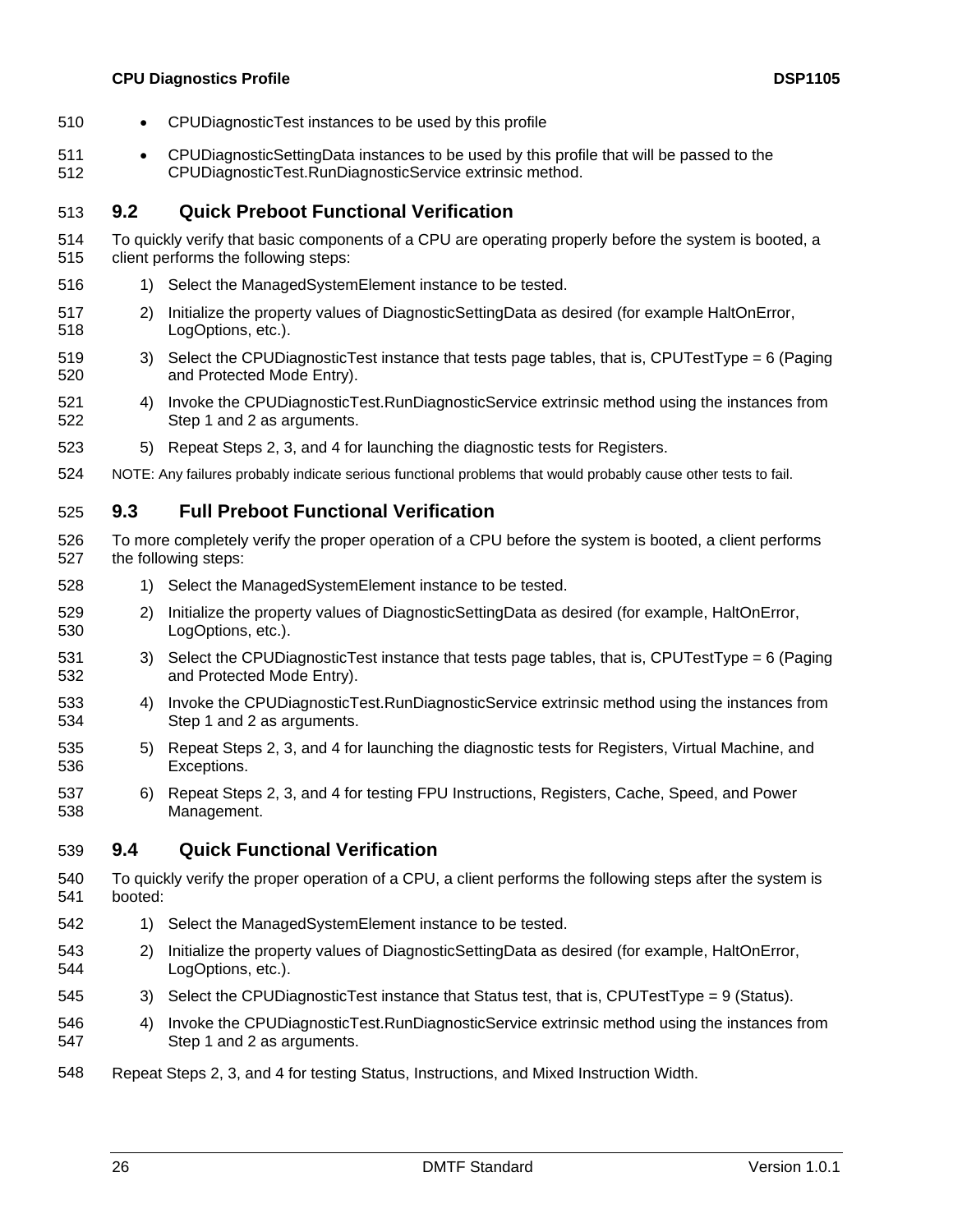#### <span id="page-26-1"></span><span id="page-26-0"></span>549 **9.5 Full Functional Verification**

- To more completely verify the proper operation of a CPU, a client performs the following steps after the system is booted: 550 551
- 552 1) Select the ManagedSystemElement instance to be tested.
- 553 554 2) Initialize the property values of DiagnosticSettingData as desired (for example, HaltOnError, LogOptions, etc.).
- 555 556 3) Select the CPUDiagnosticTest instance that tests the Instruction set, that is, CPUTestType = 3 (Instruction).
- 557 558 4) Invoke the CPUDiagnosticTest.RunDiagnosticService extrinsic method using the instances from Step 1 and 2 as arguments.
- 559 560 5) Repeat Steps 2, 3, and 4 for testing Status, FPU Instructions, Mixed Instruction Width, Cache, Speed, Voltage, Power Management, and IPC.

#### <span id="page-26-2"></span>561 **9.6 Stress Test**

- 562 To perform a stress test of a CPU, a client performs the following steps before the system is booted:
- 563 1) Select the ManagedSystemElement instance to be tested.
- 564 2) Set DiagnosticSettingData.LoopControl to 4 (Timer).
- 565 3) Set DiagnosticSettingData.LoopControlParameter to the desired test time duration.
- 566 567 4) Initialize the other property values of DiagnosticSettingData as desired (for example, HaltOnError, LogOptions, etc.).
- 568 569 5) Select the CPUDiagnosticTest instance that performs the Stress test, that is, CPUTestType = 13 (Stress).
- 570 571 6) Invoke the CPUDiagnosticTest.RunDiagnosticService extrinsic method using the DiagnosticSettingData instance as an argument.

## 572 **10 CIM Elements**

573 [Table 8](#page-26-3) shows the instances of CIM Elements for this profile. Instances of the CIM Elements shall be

574 575 implemented as described in [Table 8](#page-26-3). Clause [7](#page-12-1) ("Implementation") and Clause [8](#page-23-1) ("Methods") may impose additional requirements on these elements.

<span id="page-26-3"></span>576

#### **Table 8 – CIM Elements: CPU Diagnostics Profile**

| <b>Element Name</b>                            | <b>Requirement</b> | <b>Description</b> |
|------------------------------------------------|--------------------|--------------------|
| <b>Classes</b>                                 |                    |                    |
| CIM_CPUDiagnosticTest                          | Mandatory          | See 10.1.          |
| CIM CPUDiagnosticSettingData                   | Optional           | See 10.2.          |
| CIM_CPUDiagnosticServiceCapabilities           | Optional           | See 10.3.          |
| CIM_RegisteredProfile                          | Mandatory          | See 10.4.          |
| CIM AffectedJobElement                         | Optional           | See 10.5.          |
| CIM AvailableDiagnosticService                 | Mandatory          | See 10.6.          |
| <b>CIM ElementCapabilities</b>                 | Optional           | See 10.7.          |
| CIM_ElementSettingData (DiagnosticSettingData) | Optional           | See 10.8.          |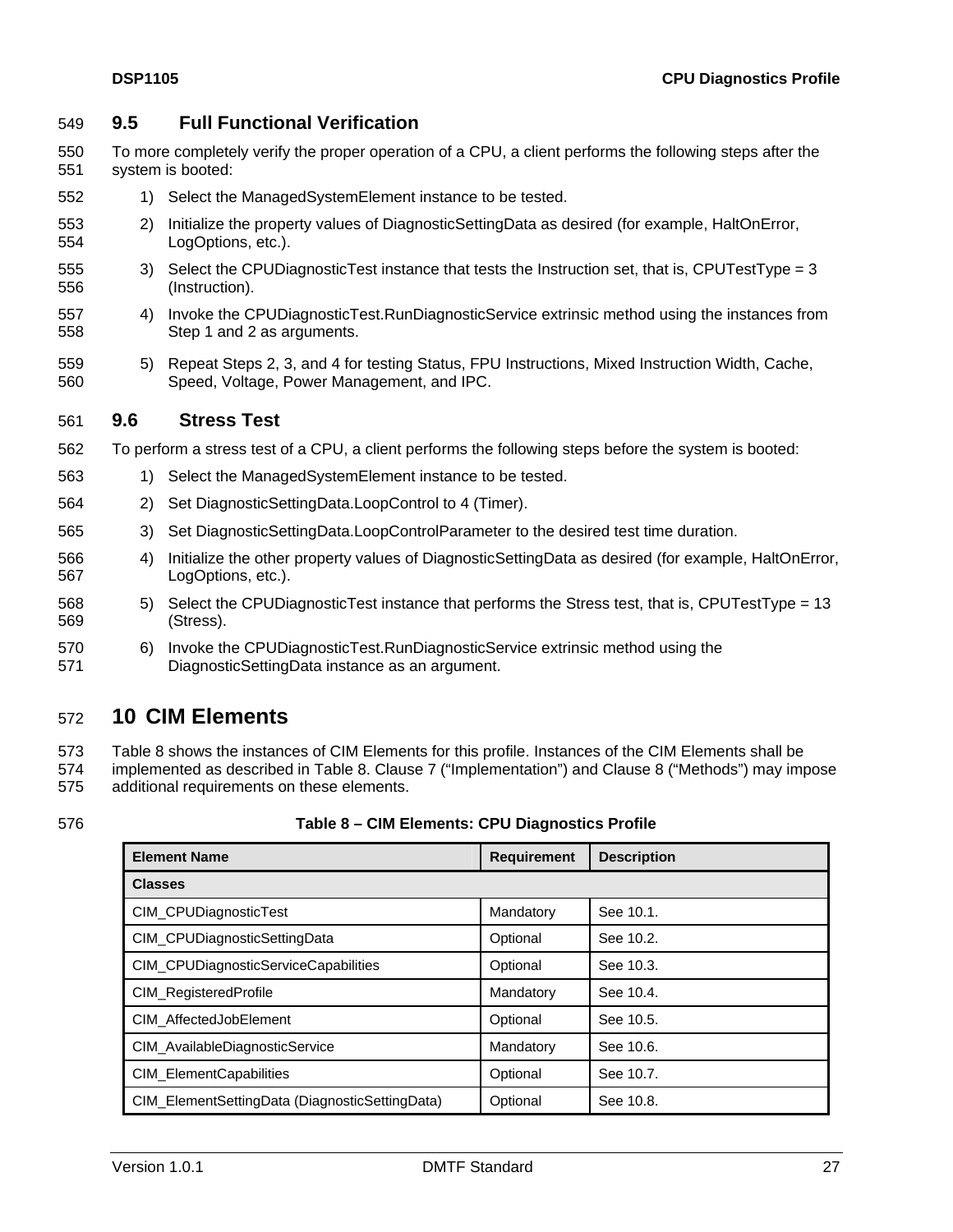<span id="page-27-0"></span>

| <b>Element Name</b>                     | <b>Requirement</b> | <b>Description</b> |
|-----------------------------------------|--------------------|--------------------|
| CIM_ElementSettingData (JobSettingData) | Optional           | See 10.9.          |
| CIM_ElementSoftwareIdentity             | Mandatory          | See 10.10.         |
| CIM_HostedService                       | Mandatory          | See 10.11.         |
| CIM_OwningJobElement                    | Mandatory          | See 10.12.         |
| CIM_RecordAppliesToElement              | Optional           | See 10.13.         |
| <b>CIM ServiceAffectsElement</b>        | Mandatory          | See 10.14.         |
| CIM ServiceAvailableToElement           | Optional           | See 10.15.         |
| CIM_ServiceComponent                    | Optional           | See 10.16.         |
| CIM UseOfLog                            | Mandatory          | See 10.17.         |
| <b>Indications</b>                      |                    |                    |
| None defined in this profile            |                    |                    |

#### <span id="page-27-1"></span>577 **10.1 CIM\_CPUDIagnosticTest (Specializes CIM\_DIagnosticTest)**

CIM\_CPUDIagnosticTest is used to represent the Diagnostic Testing for a CPU. This class specializes 578

CIM\_DiagnosticTest as defined in the *[Diagnostics Profile](#page-6-0)*. The constraints listed in [Table 9](#page-27-3) are in addition 579

to those specified in the *[Diagnostics Profile](#page-6-0)*. See the *[Diagnostics Profile](#page-6-0)* for other mandatory elements 580

that must be implemented. 581

#### <span id="page-27-3"></span>582 **Table 9 – Class: CIM\_CPUDiagnosticTest**

| <b>Elements</b>                         | <b>Requirement</b> | <b>Notes</b>                                                                            |
|-----------------------------------------|--------------------|-----------------------------------------------------------------------------------------|
| ElementName                             | Mandatory          | See 7.2.                                                                                |
| Characteristics                         | Mandatory          | See 7.2.                                                                                |
| <b>OtherCharacteristicsDescriptions</b> | Conditional        | If Characteristics includes the value of 1<br>(Other), then this property is Mandatory. |
| <b>CPUTestType</b>                      | Mandatory          | See 7.2.                                                                                |
| <b>OtherCPUTestTypeDescription</b>      | Conditional        | If CPUTestType has a value of 1 (Other),<br>then this property is Mandatory.            |

## <span id="page-27-2"></span>583 **10.2 CIM\_CPUDiagnosticSettingData (Specializes CIM\_DIagnosticSettingData)**

CIM\_CPUDiagnosticSettingData is used to pass in test parameters and to specify other test control 584

parameters. This class specializes CIM\_DiagnosticSettingData as defined in the *[Diagnostics Profile](#page-6-0)*. The 585

586 constraints listed in [Table 10](#page-27-4) are in addition to those specified in the *[Diagnostics Profile](#page-6-0)*. See the

587 *[Diagnostics Profile](#page-6-0)* for other mandatory elements that must be implemented.

#### <span id="page-27-4"></span>588 **Table 10 – Class: CIM\_CPUDiagnosticSettingData**

| <b>Elements</b>  | <b>Requirement</b> | <b>Notes</b> |
|------------------|--------------------|--------------|
| ElementName      | Mandatory          | See 7.3.     |
| <b>CPUSpeeds</b> | Optional           | See 7.3.1.   |
| CoreVoltages     | Optional           | See 7.3.2.   |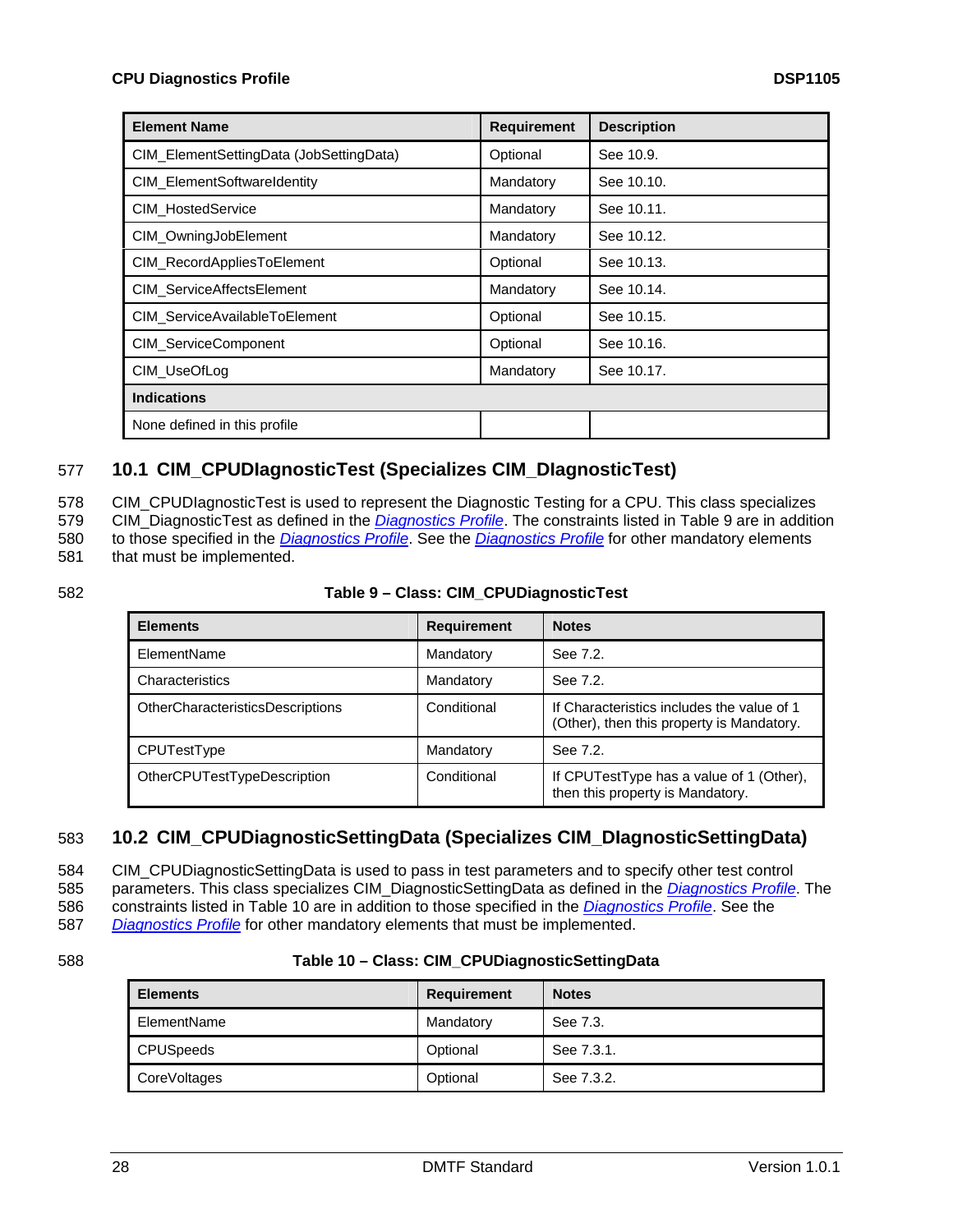<span id="page-28-0"></span>

| <b>Elements</b> | <b>Requirement</b> | <b>Notes</b> |
|-----------------|--------------------|--------------|
| Seed            | Optional           | See 7.3.3.   |

#### <span id="page-28-1"></span>589 **10.3 CIM\_CPUDiagnosticServiceCapabilities (Specializes**  590 **CIM\_DiagnosticServiceCapabilities)**

591 592 CIM\_CPUDiagnosticServiceCapabilities is used to provide information on the capabilities for the System Meory Diagnostic Service. This class specializes CIM\_DiagnosticServiceCapabilities as defined in the 593 *[Diagnostics Profile](#page-6-0)*. The constraints listed in [Table 11](#page-28-4) are in addition to those specified in the *[Diagnostics](#page-6-0)*  594 *[Profile](#page-6-0)*. See the *[Diagnostics Profile](#page-6-0)* for other mandatory elements that must be implemented.

#### <span id="page-28-4"></span>595 **Table 11 – Class: CIM\_CPUDiagnosticServiceCapabilities**

| <b>Elements</b> | <b>Requirement</b> | <b>Notes</b> |
|-----------------|--------------------|--------------|
| ElementName     | Mandatory          | See 7.4.     |
| CPUSpeeds       | Optional           | See 7.4.2.   |
| CoreVoltages    | Optional           | See 7.4.3.   |
| Seed            | Optional           | See 7.4.4.   |

#### <span id="page-28-2"></span>596 **10.4 CIM\_RegisteredProfile**

The CIM\_RegisteredProfile class is defined by the *[Profile Registration Profile](#page-6-0)*. The requirements denoted 597

598 in [Table 12](#page-28-5) are in addition to those mandated by the *[Profile Registration Profile](#page-6-0)*. See the *Profile* 

599 *[Registration Profile](#page-6-0)* for the other mandatory elements that must be implemented.

#### <span id="page-28-5"></span>600 **Table 12 – Class: CIM\_RegisteredProfile**

| <b>Elements</b>        | <b>Requirement</b> | <b>Notes</b>                                                       |
|------------------------|--------------------|--------------------------------------------------------------------|
| RegisteredName         | Mandatory          | The value of this property shall be<br>"Optical Disk Diagnostics". |
| RegisteredVersion      | Mandatory          | The value of this property shall be "1.0.1".                       |
| RegisteredOrganization | Mandatory          | The value of this property shall be 2<br>(DMTF).                   |

#### <span id="page-28-3"></span>601 **10.5 CIM\_AffectedJobElement**

Although defined in the *[Diagnostics Profile](#page-6-0)*, the CIM\_AffectedJobElement class is listed here because the AffectedElement reference is scoped down to a subclass of CIM\_ManagedElement as specified in clause 602 603 604 [5.](#page-9-2) The constraints listed in [Table 13](#page-28-6) in addition to those specified in the *[Diagnostics Profile](#page-6-0)*. See the *[Diagnostics Profile](#page-6-0)* for other mandatory properties of CIM\_AffectedJobElement that must be 605

implemented. 606

#### <span id="page-28-6"></span>607 **Table 13 – Class: CIM\_AffectedJobElement**

| <b>Properties</b>            | Requirement | <b>Notes</b>                                                                                                      |
|------------------------------|-------------|-------------------------------------------------------------------------------------------------------------------|
| AffectedElement (overridden) | Mandatory   | The property shall be a reference to an instance<br>of the CIM Managed Element subclass specified<br>in clause 5. |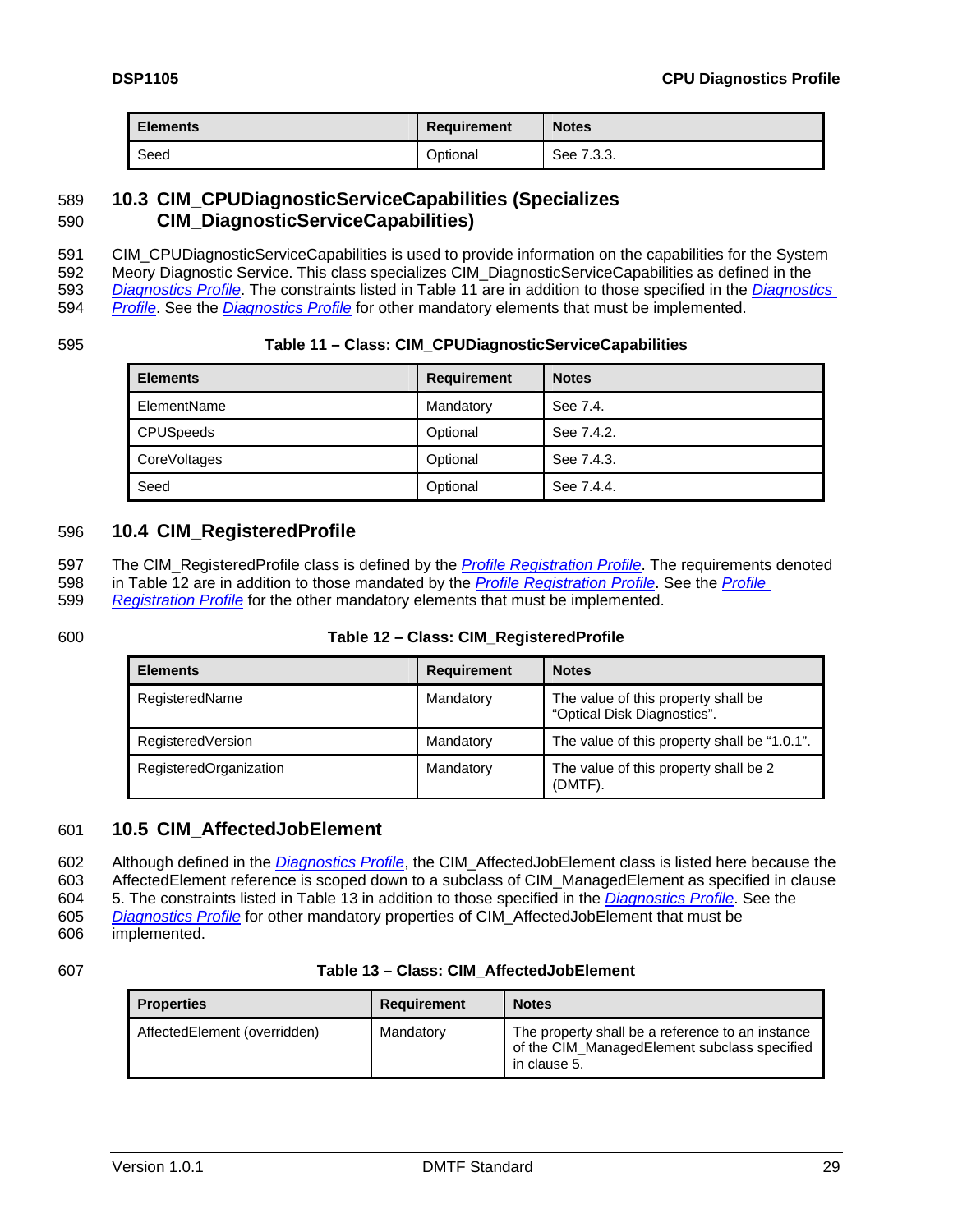<span id="page-29-0"></span>

| l Properties     | Requirement | <b>Notes</b>                                                            |
|------------------|-------------|-------------------------------------------------------------------------|
| AffectingElement | Mandatory   | The property shall be a reference to an instance<br>of CIM ConcreteJob. |

#### <span id="page-29-1"></span>608 **10.6 CIM\_AvailableDiagnosticService**

Although defined in the *[Diagnostics Profile](#page-6-0)*, the CIM\_AvailableDiagnosticService class is listed here 609

because the ServiceProvided reference is scoped down to CIM\_CPUDiagnosticTest, which is a subclass 610

of CIM\_DiagnosticTest, and the UserOfService reference is scoped down to a subclass of 611

612 CIM\_ManagedElement as specified in clause [5](#page-9-2). The constraints listed in [Table 14](#page-29-4) in addition to those

specified in the *[Diagnostics Profile](#page-6-0)*. See the *[Diagnostics Profile](#page-6-0)* for other mandatory properties of 613

CIM\_AvailableDiagnosticService that must be implemented. 614

<span id="page-29-4"></span>

| 615 |  | Table 14 - Class: CIM_AvailableDiagnosticService |
|-----|--|--------------------------------------------------|
|-----|--|--------------------------------------------------|

| <b>Properties</b>            | <b>Requirement</b> | <b>Notes</b>                                                                                                                 |
|------------------------------|--------------------|------------------------------------------------------------------------------------------------------------------------------|
| ServiceProvided (overridden) | Mandatory          | The property shall be a reference to an instance<br>of CIM_CPUDiagnosticTest.                                                |
| UserOfService (overridden)   | Mandatory          | The property shall be a reference to an instance<br>of the CIM_ManagedElement subclass specified<br>in clause <sub>5</sub> . |

#### <span id="page-29-2"></span>616 **10.7 CIM\_ElementCapabilties**

Although defined in the *[Diagnostics Profile](#page-6-0)*, the CIM\_ElementCapabilities class is listed here because the 617

ManagedElement reference is scoped down to CIM\_CPUDiagnosticTest, which is a subclass of 618

CIM\_DiagnosticTest, and the Capabilities reference is scoped down to 619

CIM\_CPUDiagnosticServiceCapabilities, which is a subclass of CIM\_DiagnosticServiceCapabilities. The 620

621 constraints listed in [Table 15](#page-29-5) in addition to those specified in the *[Diagnostics Profile](#page-6-0)*. See the *Diagnostics* 

622 *[Profile](#page-6-0)* for other mandatory properties of CIM\_ElementCapabilities that must be implemented.

<span id="page-29-5"></span>

#### 623 **Table 15 – Class: CIM\_ElementCapabilities**

| <b>Properties</b>           | Requirement | <b>Notes</b>                                                                                 |
|-----------------------------|-------------|----------------------------------------------------------------------------------------------|
| ManagedElement (overridden) | Mandatory   | The property shall be a reference to an instance<br>of CIM_CPUDiagnosticTest.                |
| Capabilities (overridden)   | Mandatory   | The property shall be a reference to an instance<br>of CIM_CPUDiagnosticServiceCapabilities. |

## <span id="page-29-3"></span>624 **10.8 CIM\_ElementSettingData (DiagnosticSettingData)**

Although defined in the *[Diagnostics Profile](#page-6-0)*, the CIM\_ElementSettingData class is listed here because the 625

ManagedElement reference is scoped down to CIM\_CPUDiagnosticTest, which is a subclass of 626

CIM\_DiagnosticTest, and the SettingData reference is scoped down to CIM\_CPUDiagnosticSettingData, 627

628 which is a subclass of CIM\_DiagnosticSettingData. The constraints listed in [Table 16](#page-30-4) in addition to those

specified in the *[Diagnostics Profile](#page-6-0)*. See the *[Diagnostics Profile](#page-6-0)* for other mandatory properties of 629

CIM\_ElementSettingData that must be implemented. 630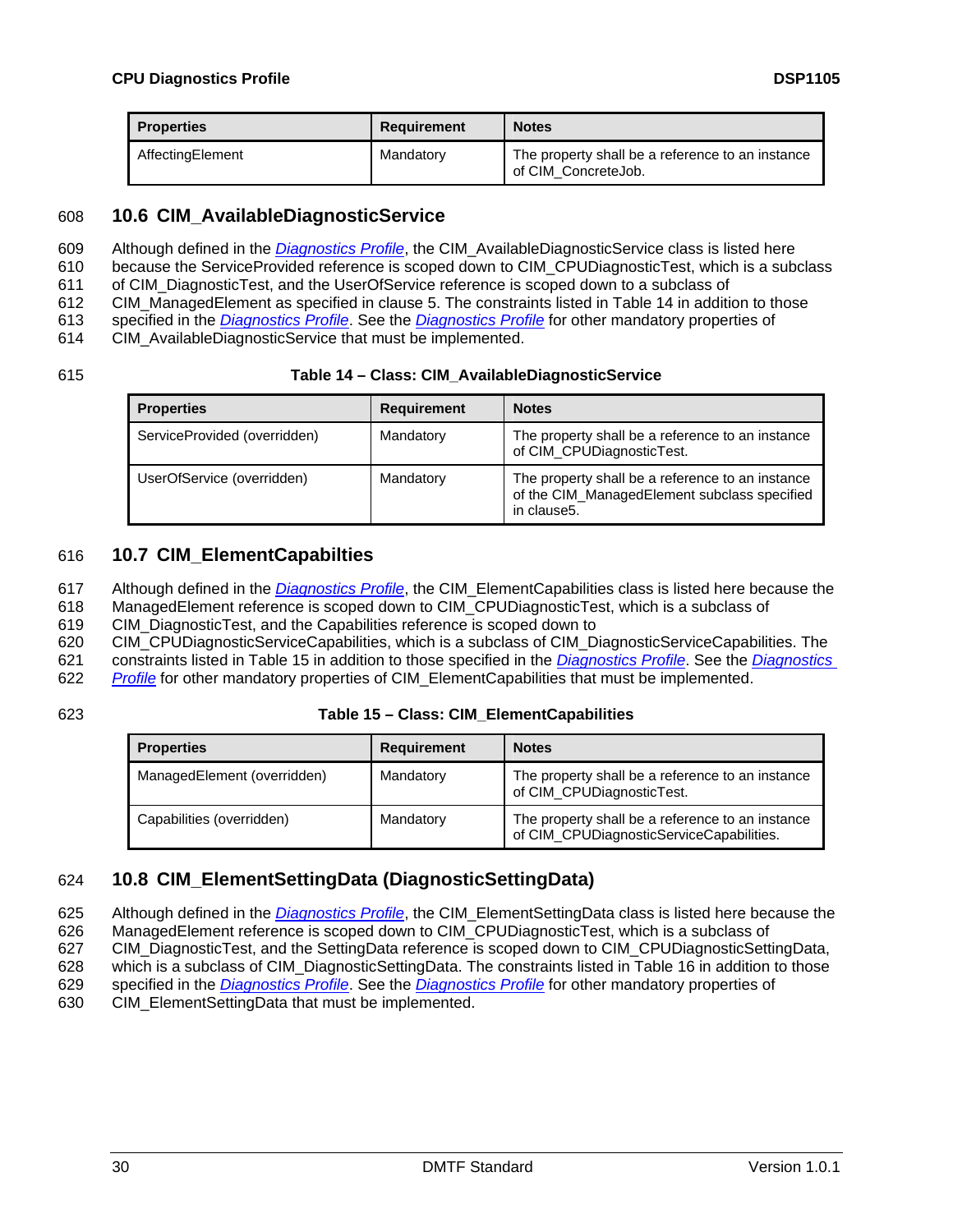<span id="page-30-4"></span><span id="page-30-0"></span>

| 631 | Table 16 – Class: CIM ElementSettingData |
|-----|------------------------------------------|
|-----|------------------------------------------|

| <b>Properties</b>           | <b>Requirement</b> | <b>Notes</b>                                                                                                                 |
|-----------------------------|--------------------|------------------------------------------------------------------------------------------------------------------------------|
| ManagedElement (overridden) | Mandatory          | The property shall be a reference to an instance<br>of CIM_CPUDiagnosticTest.                                                |
| SettingData (overridden)    | Mandatory          | The property shall be a reference to an instance<br>of CIM_CPUDiagnosticSettingData.                                         |
| <b>IsDefault</b>            | Mandatory          | If the instance of<br>CIM_CPUDiagnosticSettingData is the default<br>setting, this property shall have the value of<br>TRUE. |

#### <span id="page-30-1"></span>632 **10.9 CIM\_ElementSettingData (JobSettingData)**

- Although defined in the *[Diagnostics Profile](#page-6-0)*, the CIM\_ElementSettingData class is listed here because the 633
- Dependent reference is scoped down to CIM\_CPUDiagnosticTest, which is a subclass of 634
- CIM\_DiagnosticTest, and the SettingData reference is scoped down to CIM\_JobSettingData, which is a 635
- 636 subclass of CIM\_SettingData. The constraints listed in [Table 17](#page-30-5) in addition to those specified in the
- *[Diagnostics Profile](#page-6-0)*. See the *[Diagnostics Profile](#page-6-0)* for other mandatory properties of 637
- CIM\_ElementSettingData that must be implemented. 638

<span id="page-30-5"></span>

#### 639 **Table 17 – Class: CIM\_ElementSettingData**

| <b>Properties</b>           | <b>Requirement</b> | <b>Notes</b>                                                                                                    |
|-----------------------------|--------------------|-----------------------------------------------------------------------------------------------------------------|
| ManagedElement (overridden) | Mandatory          | The property shall be a reference to an instance<br>of CIM_CPUDiagnosticTest.                                   |
| SettingData (overridden)    | Mandatory          | The property shall be a reference to an instance<br>of CIM_JobSettingData.                                      |
| <b>IsDefault</b>            | Mandatory          | If the instance of CIM_JobSettingData is the<br>default setting, this property shall have the value<br>of TRUE. |

#### <span id="page-30-2"></span>640 **10.10 CIM\_ElementSoftwareIdentity**

- Although defined in the *[Diagnostics Profile](#page-6-0)*, the CIM\_ElementSoftwareIdentity class is listed here because 641
- the Dependent reference is scoped down to CIM\_CPUDiagnosticTest, which is a subclass of 642
- 643 CIM\_DiagnosticTest. The constraints listed in [Table 18](#page-30-6) in addition to those specified in the *Diagnostics*
- *[Profile](#page-6-0)*. See the *[Diagnostics Profile](#page-6-0)* for other mandatory properties of CIM\_ElementSoftwareIdentity that 644

must be implemented. 645

<span id="page-30-6"></span>

| 646 | Table 18 – Class: CIM ElementSoftwareIdentity |
|-----|-----------------------------------------------|
|-----|-----------------------------------------------|

| <b>Properties</b>      | <b>Requirement</b> | <b>Notes</b>                                                                  |
|------------------------|--------------------|-------------------------------------------------------------------------------|
| Antecedent             | Mandatory          | The property shall be a reference to an instance<br>of CIM_SoftwareIdentity.  |
| Dependent (overridden) | Mandatory          | The property shall be a reference to an instance<br>of CIM_CPUDiagnosticTest. |

#### <span id="page-30-3"></span>647 **10.11 CIM\_HostedService**

Although defined in the *[Diagnostics Profile](#page-6-0)*, the CIM\_HostedService class is listed here because the Dependent reference is scoped down to CIM\_CPUDiagnosticTest, which is a subclass of 648 649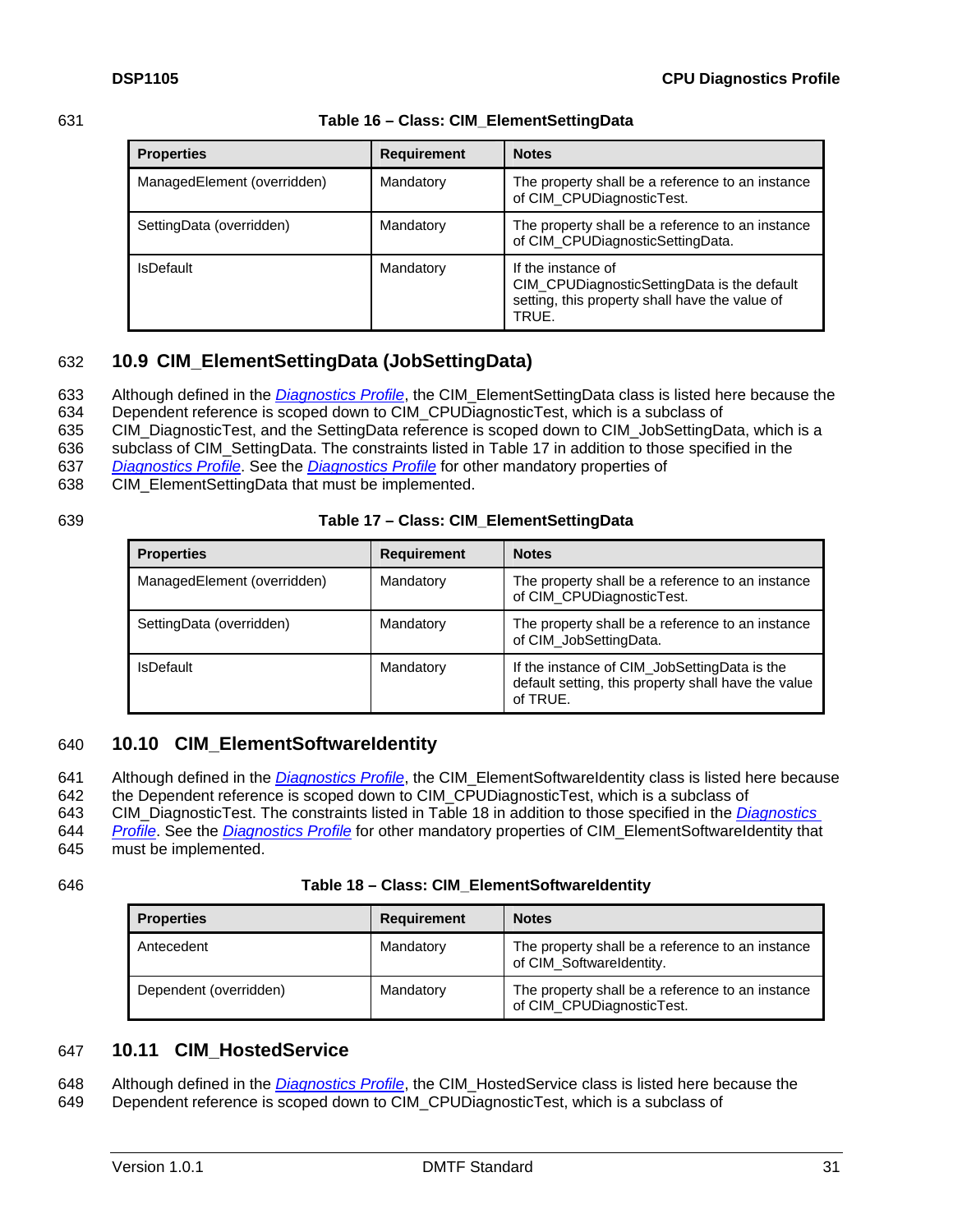- <span id="page-31-0"></span>650 CIM\_DiagnosticTest. The constraints listed in [Table 19](#page-31-4) in addition to those specified in the *[Diagnostics](#page-6-0)*
- *[Profile](#page-6-0)*. See the *[Diagnostics Profile](#page-6-0)* for other mandatory properties of CIM\_HostedService that must be 651

implemented. 652

#### <span id="page-31-4"></span>653 **Table 19 – Class: CIM\_HostedService**

| <b>Properties</b>      | <b>Requirement</b> | <b>Notes</b>                                                                  |
|------------------------|--------------------|-------------------------------------------------------------------------------|
| Antecedent             | Mandatory          | The property shall be a reference to an instance<br>of CIM_ComputerSystem.    |
| Dependent (overridden) | Mandatory          | The property shall be a reference to an instance<br>of CIM_CPUDiagnosticTest. |

#### <span id="page-31-1"></span>654 **10.12 CIM\_OwningJobElement**

Although defined in the *[Diagnostics Profile](#page-6-0)*, the CIM\_OwningJobElement class is listed here because the 655 656

OwningElement reference is scoped down to CIM\_CPUDiagnosticTest, which is a subclass of

- 657 CIM\_DiagnosticTest. The constraints listed in [Table 20](#page-31-5) in addition to those specified in the *Diagnostics*
- *[Profile](#page-6-0)*. See the *[Diagnostics Profile](#page-6-0)* for other mandatory properties of CIM\_OwningJobElement that must 658
- be implemented. 659

#### <span id="page-31-5"></span>660 **Table 20 – Class: CIM\_OwningJobElement**

| <b>Properties</b>          | <b>Requirement</b> | <b>Notes</b>                                                                  |
|----------------------------|--------------------|-------------------------------------------------------------------------------|
| OwningElement (overridden) | Mandatory          | The property shall be a reference to an instance<br>of CIM_CPUDiagnosticTest. |
| OwnedElement               | Mandatory          | The property shall be a reference to an instance<br>of CIM_ConcreteJob.       |

#### <span id="page-31-2"></span>661 **10.13 CIM\_RecordAppliesToElement**

Although defined in the *[Diagnostics Profile](#page-6-0)*, the CIM\_RecordAppliesToElement class is listed here 662

because the Dependent reference is scoped down to CIM\_CPUDiagnosticTest, which is a subclass of 663

664 CIM\_DiagnosticTest. The constraints listed in [Table 21](#page-31-6) in addition to those specified in the *Diagnostics [Profile](#page-6-0)*. See the *[Diagnostics Profile](#page-6-0)* for other mandatory properties of CIM\_RecordAppliesToElement that 665

must be implemented. 666

<span id="page-31-6"></span>

| Table 21 - Class: CIM_RecordAppliesToElement |
|----------------------------------------------|
|                                              |

| <b>Properties</b>      | Requirement | <b>Notes</b>                                                                  |
|------------------------|-------------|-------------------------------------------------------------------------------|
| Antecedent             | Mandatory   | The property shall be a reference to an instance<br>of CIM_RecordForLog.      |
| Dependent (overridden) | Mandatory   | The property shall be a reference to an instance<br>of CIM CPUDiagnosticTest. |

#### <span id="page-31-3"></span>668 **10.14 CIM\_ServiceAffectsElement**

Although defined in the *[Diagnostics Profile](#page-6-0)*, the CIM\_ServiceAffectsElement class is listed here because 669

the AffectedElement reference is scoped down to a subclass of CIM\_ManagedElement as specified in 670

clause [5](#page-9-2), and the AffectingElement reference is scoped down to CIM\_CPUDiagnosticTest, which is a 671

672 subclass of CIM\_DiagnosticTest. The constraints listed in [Table 22](#page-32-4) in addition to those specified in the

*[Diagnostics Profile](#page-6-0)*. See the *[Diagnostics Profile](#page-6-0)* for other mandatory properties of 673

CIM\_ServiceAffectsElement that must be implemented. 674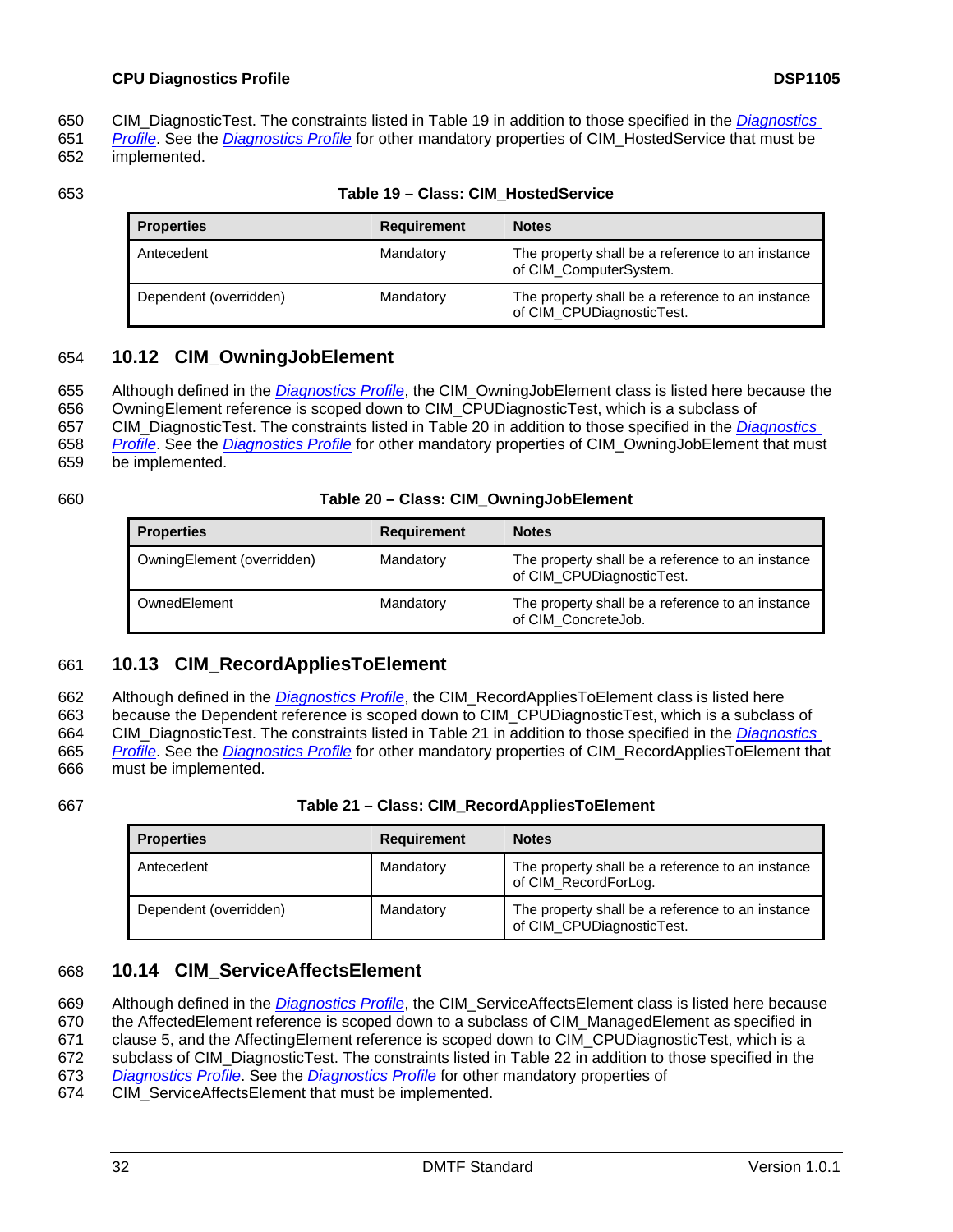<span id="page-32-4"></span><span id="page-32-0"></span>

| 675 | Table 22 – Class: CIM ServiceAffectsElement |
|-----|---------------------------------------------|
|-----|---------------------------------------------|

| <b>Properties</b>             | <b>Requirement</b> | <b>Notes</b>                                                                                                     |
|-------------------------------|--------------------|------------------------------------------------------------------------------------------------------------------|
| AffectedElement (overridden)  | Mandatory          | The property shall be a reference to an instance<br>of the CIM_ManagedElement subclass specified<br>in clause 5. |
| AffectingElement (overridden) | Mandatory          | The property shall be a reference to an instance<br>of CIM CPUDiagnosticTest.                                    |

#### <span id="page-32-1"></span>676 **10.15 CIM\_ServiceAvailableToElement**

Although defined in the *[Diagnostics Profile](#page-6-0)*, the CIM\_ServiceAvailableToElement class is listed here because the UsersOfService reference is scoped down to CIM\_CPUDiagnosticTest, which is a subclass 679 of CIM\_DiagnosticTest. The constraints listed in [Table 23](#page-32-5) in addition to those specified in the *Diagnostics* 677 678 *[Profile](#page-6-0)*. See the *[Diagnostics Profile](#page-6-0)* for other mandatory properties of CIM\_ServiceAvailableToElement that must be implemented. 680 681

<span id="page-32-5"></span>

| 682 | Table 23 – Class: CIM ServiceAvailableToElement |
|-----|-------------------------------------------------|
|     |                                                 |

| <b>Properties</b>           | <b>Requirement</b> | <b>Notes</b>                                                                  |
|-----------------------------|--------------------|-------------------------------------------------------------------------------|
| ServiceProvided             | Mandatory          | The property shall be a reference to an instance<br>of CIM HelpService.       |
| UsersOfService (overridden) | Mandatory          | The property shall be a reference to an instance<br>of CIM_CPUDiagnosticTest. |

#### <span id="page-32-2"></span>683 **10.16 CIM\_ServiceComponent**

Although defined in the *[Diagnostics Profile](#page-6-0)*, the CIM\_ServiceComponent class is listed here because the GroupComponent reference is scoped down to CIM\_CPUDiagnosticTest, which is a subclass of CIM\_DiagnosticTest, and the PartComponent reference is scoped down to CIM\_CPUDiagnosticTest, 687 which is a subclass of CIM\_DiagnosticTest. The constraints listed in [Table 24](#page-32-6) in addition to those 684 685 686 specified in the *[Diagnostics Profile](#page-6-0)*. See the *[Diagnostics Profile](#page-6-0)* for other mandatory properties of CIM\_ServiceComponent that must be implemented. 688 689

#### <span id="page-32-6"></span>690 **Table 24 – Class: CIM\_ServiceComponent**

| <b>Properties</b>           | <b>Requirement</b> | <b>Notes</b>                                                                  |
|-----------------------------|--------------------|-------------------------------------------------------------------------------|
| GroupComponent (overridden) | Mandatory          | The property shall be a reference to an instance<br>of CIM_CPUDiagnosticTest. |
| PartComponent (overridden)  | Mandatory          | The property shall be a reference to an instance<br>of CIM_CPUDiagnosticTest. |

#### <span id="page-32-3"></span>691 **10.17 CIM\_UseOfLog**

Although defined in the *[Diagnostics Profile](#page-6-0)*, the CIM\_UseOfLog class is listed here because the 692

Dependent reference is scoped down to CIM\_CPUDiagnosticTest, which is a subclass of 693

694 CIM\_DiagnosticTest. The constraints listed in [Table 25](#page-33-1) in addition to those specified in the *Diagnostics* 

*[Profile](#page-6-0)*. See the *[Diagnostics Profile](#page-6-0)* for other mandatory properties of CIM\_UseOfLog that must be 695

implemented. 696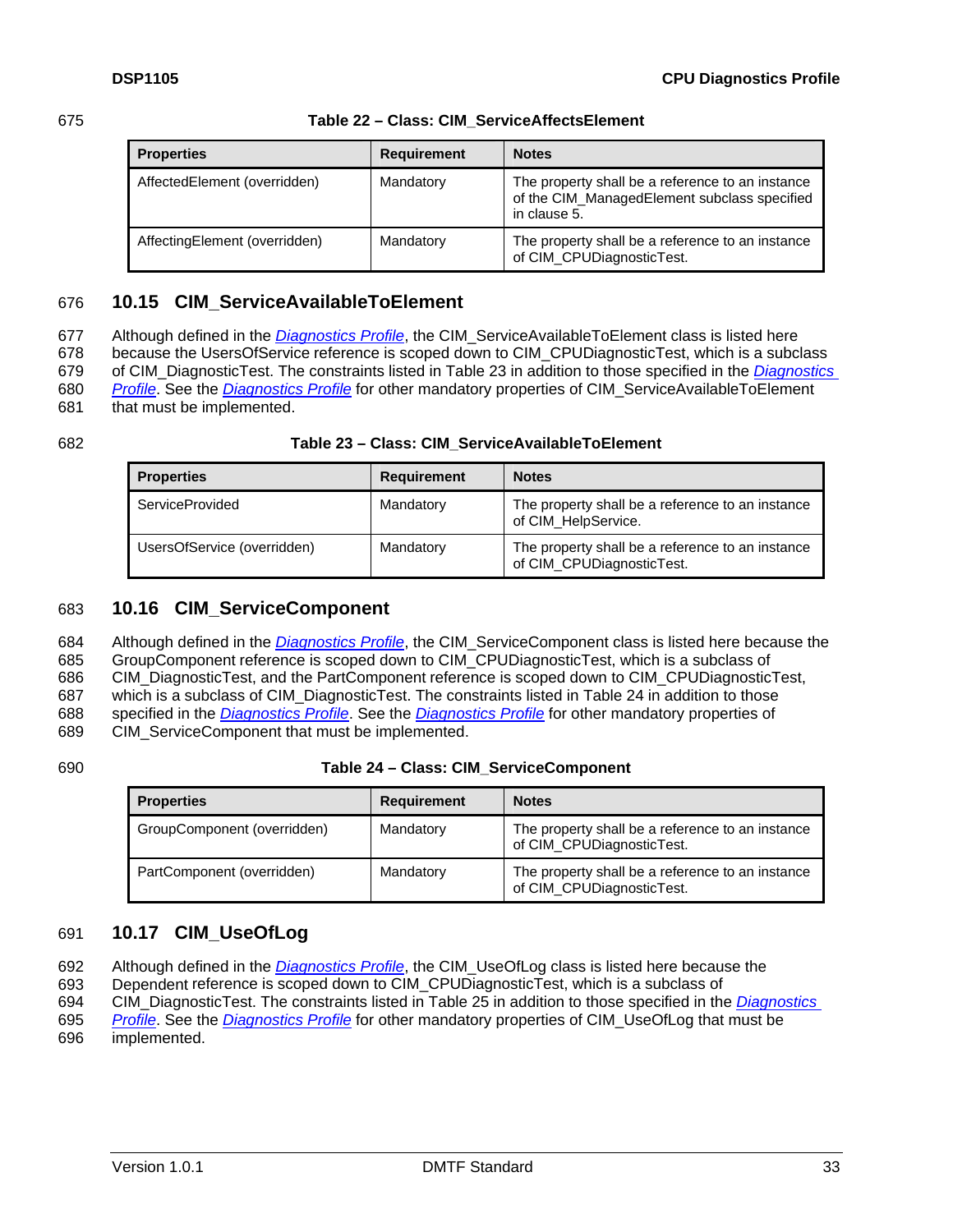#### <span id="page-33-1"></span><span id="page-33-0"></span>697 **Table 25 – Class: CIM\_UseOfLog**

| <b>Properties</b>      | <b>Requirement</b> | <b>Notes</b>                                                                  |
|------------------------|--------------------|-------------------------------------------------------------------------------|
| Antecedent             | Mandatory          | The property shall be a reference to an instance<br>of CIM_DiagnosticLog.     |
| Dependent (overridden) | Mandatory          | The property shall be a reference to an instance<br>of CIM_CPUDiagnosticTest. |